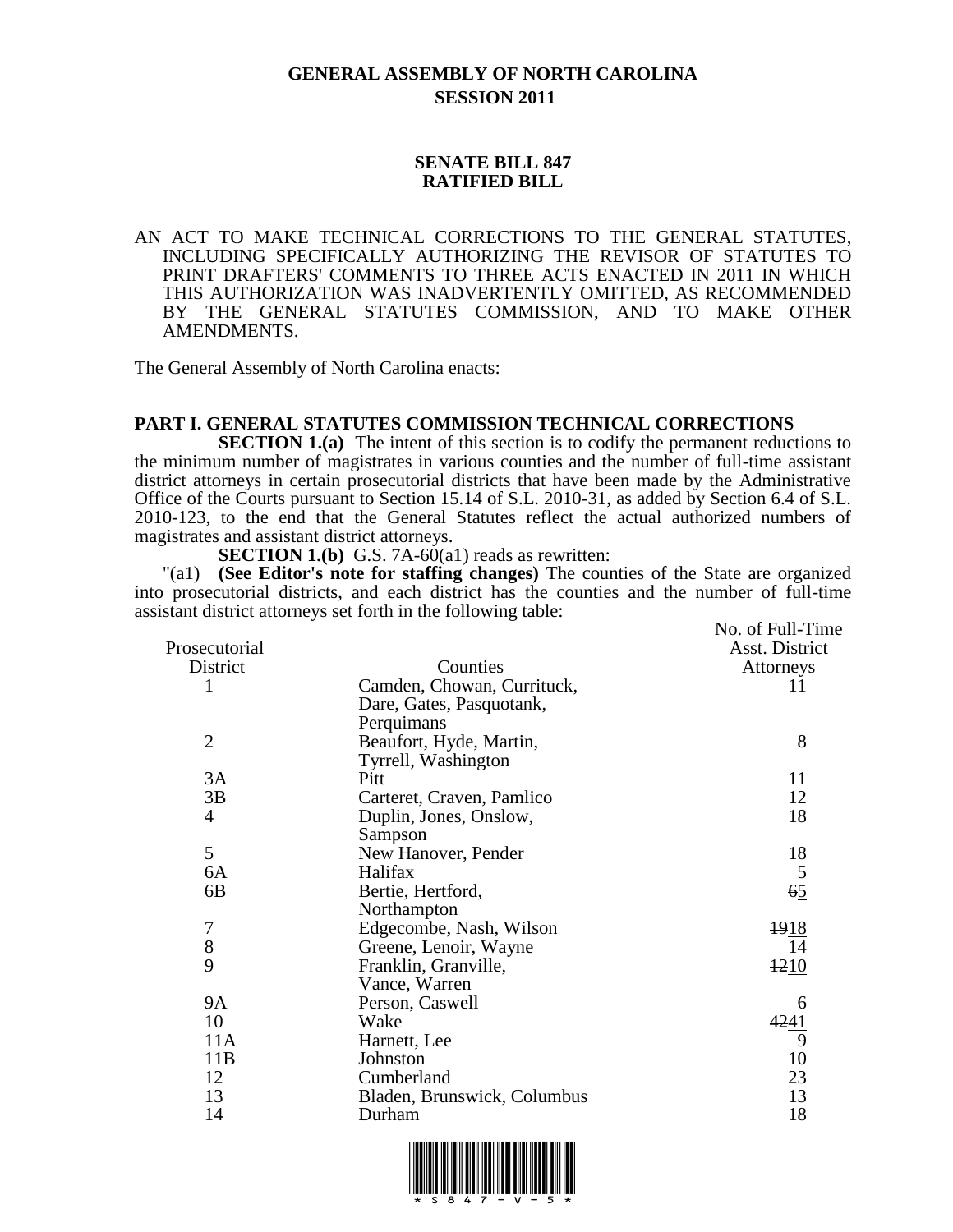| 15A             | Alamance                      | 11               |
|-----------------|-------------------------------|------------------|
| 15B             | Orange, Chatham               | 10               |
| 16A             | Scotland, Hoke                | 7                |
| 16B             | Robeson                       | 1312             |
| 17A             | Rockingham                    | 7                |
| 17B             | Stokes, Surry                 | $8\,$            |
| 18              | Guilford                      | 32               |
| 19A             | Cabarrus                      | 9                |
| 19B             | Montgomery, Randolph          | $\frac{109}{8}$  |
| 19C             | Rowan                         |                  |
| 19 <sub>D</sub> | Moore                         |                  |
| 20A             | Anson, Richmond,              | 1211             |
|                 | Stanly                        |                  |
| 20B             | Union                         | 10               |
| 21              | Forsyth                       | 25               |
| 22A             | Alexander, Iredell            | 11               |
| 22B             | Davidson, Davie               | 11               |
| 23              | Alleghany, Ashe, Wilkes,      | 8                |
|                 | Yadkin                        |                  |
| 24              | Avery, Madison, Mitchell,     | 7                |
|                 | Watauga, Yancey               |                  |
| 25              | Burke, Caldwell, Catawba      | 1918             |
| 26              | Mecklenburg                   | 58               |
| 27A             | Gaston                        | $\frac{1514}{5}$ |
| 27B             | Cleveland,                    | 11               |
|                 | Lincoln                       |                  |
| 28              | <b>Buncombe</b>               | 14               |
| 29A             | McDowell, Rutherford          | 7                |
| 29B             | Henderson, Polk, Transylvania | 8                |
| 30              | Cherokee, Clay, Graham,       | $\frac{1110}{1}$ |
|                 | Haywood, Jackson, Macon,      |                  |
|                 | Swain."                       |                  |

## **SECTION 1.(c)** G.S. 7A-133(c) reads as rewritten:

"(c) Each county shall have the numbers of magistrates and additional seats of district court, as set forth in the following table:

|                 |                                   | Additional        |  |
|-----------------|-----------------------------------|-------------------|--|
|                 | Magistrates                       | Seats of          |  |
| County          | Min.                              | Court             |  |
| Camden          |                                   |                   |  |
| Chowan          | 3                                 |                   |  |
| Currituck       |                                   | $\overline{4}$    |  |
| Dare            |                                   |                   |  |
| Gates           |                                   |                   |  |
| Pasquotank      | $rac{6}{2}$<br>$rac{54}{3}$       |                   |  |
| Perquimans      |                                   |                   |  |
| Martin          | $\overline{4}$                    |                   |  |
| <b>Beaufort</b> | 5.055                             |                   |  |
| Tyrrell         | 3                                 |                   |  |
| Hyde            | 3.5                               |                   |  |
| Washington      | $\frac{43}{10.5}$                 |                   |  |
| Pitt            |                                   | Farmville         |  |
| Craven          | 108                               | Ayden<br>Havelock |  |
| Pamlico         | 3                                 |                   |  |
| Carteret        |                                   |                   |  |
| Sampson         |                                   |                   |  |
| Duplin          | $\frac{97}{76}$<br>$\frac{4}{84}$ |                   |  |
|                 |                                   |                   |  |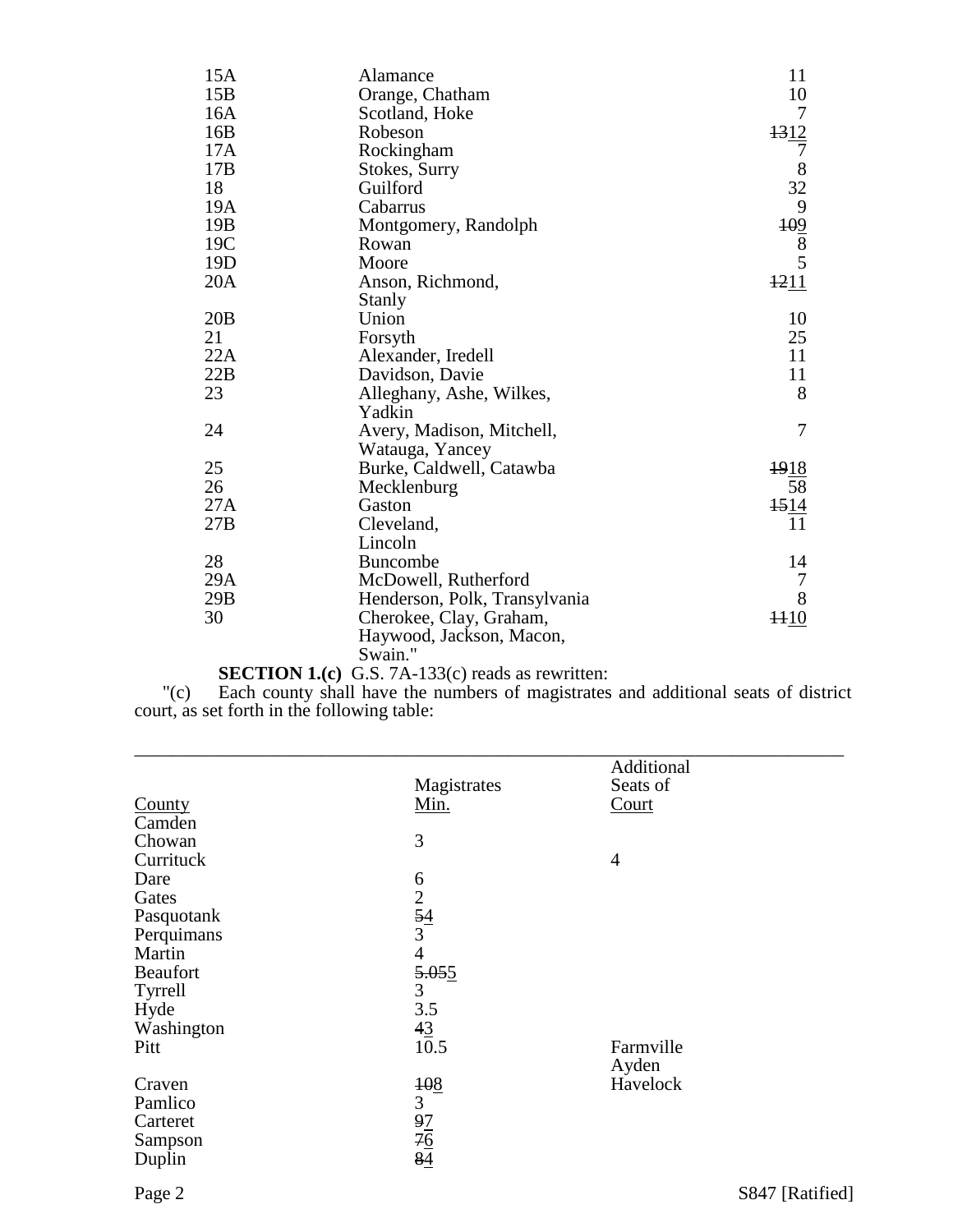| Jones<br>Onslow<br>New Hanover<br>Pender<br>Halifax          | $\overline{2}$<br>11<br>11<br>4.83.8<br>$+27$                             | Roanoke<br>Rapids,<br><b>Scotland Neck</b>                                 |
|--------------------------------------------------------------|---------------------------------------------------------------------------|----------------------------------------------------------------------------|
| Northampton<br>Bertie<br>Hertford                            | 5.25                                                                      |                                                                            |
| Nash<br>Edgecombe<br>Wilson                                  | $\frac{53}{65}$<br>977                                                    | <b>Rocky Mount</b><br><b>Rocky Mount</b>                                   |
| Wayne<br>Greene                                              | 9<br>$\overline{4}$                                                       | Mount Olive                                                                |
| Lenoir<br>Granville<br>Vance<br>Warren<br>Franklin<br>Person | $\overline{7}$<br>76.75<br>6<br>3.5<br>$\boldsymbol{7}$<br>$\overline{4}$ | La Grange                                                                  |
| Caswell<br>Wake                                              | 43<br>18.5                                                                | Apex,<br>Wendell,<br>Fuquay-<br>Varina,<br><b>Wake Forest</b>              |
| Harnett<br>Johnston                                          | 108<br>$+10$                                                              | Dunn<br>Benson,<br>Clayton,<br>Selma                                       |
| Lee<br>Cumberland<br>Bladen<br><b>Brunswick</b>              | 5.55<br>19<br>54<br>9                                                     |                                                                            |
| Columbus<br>Durham                                           | 9.57.5<br>13                                                              | <b>Tabor City</b>                                                          |
| Alamance<br>Orange<br>Chatham<br>Scotland                    | 12<br>$\frac{97}{64}$<br>$\frac{5}{15}$<br>$\frac{3}{15}$                 | <b>Burlington</b><br>Chapel Hill<br>Siler City                             |
| Hoke<br>Robeson                                              |                                                                           | Fairmont,<br>Maxton,<br>Pembroke,<br>Red Springs,<br>Rowland,<br>St. Pauls |
| Rockingham                                                   | 97                                                                        | Reidsville,<br>Eden,<br>Madison                                            |
| <b>Stokes</b><br>Surry<br>Guilford<br>Cabarrus<br>Montgomery | 5<br>9<br>24.4<br>9<br>54                                                 | Mt. Airy<br><b>High Point</b><br>Kannapolis                                |
| Randolph<br>Rowan<br><b>Stanly</b>                           | 109<br>9<br>65                                                            | Liberty                                                                    |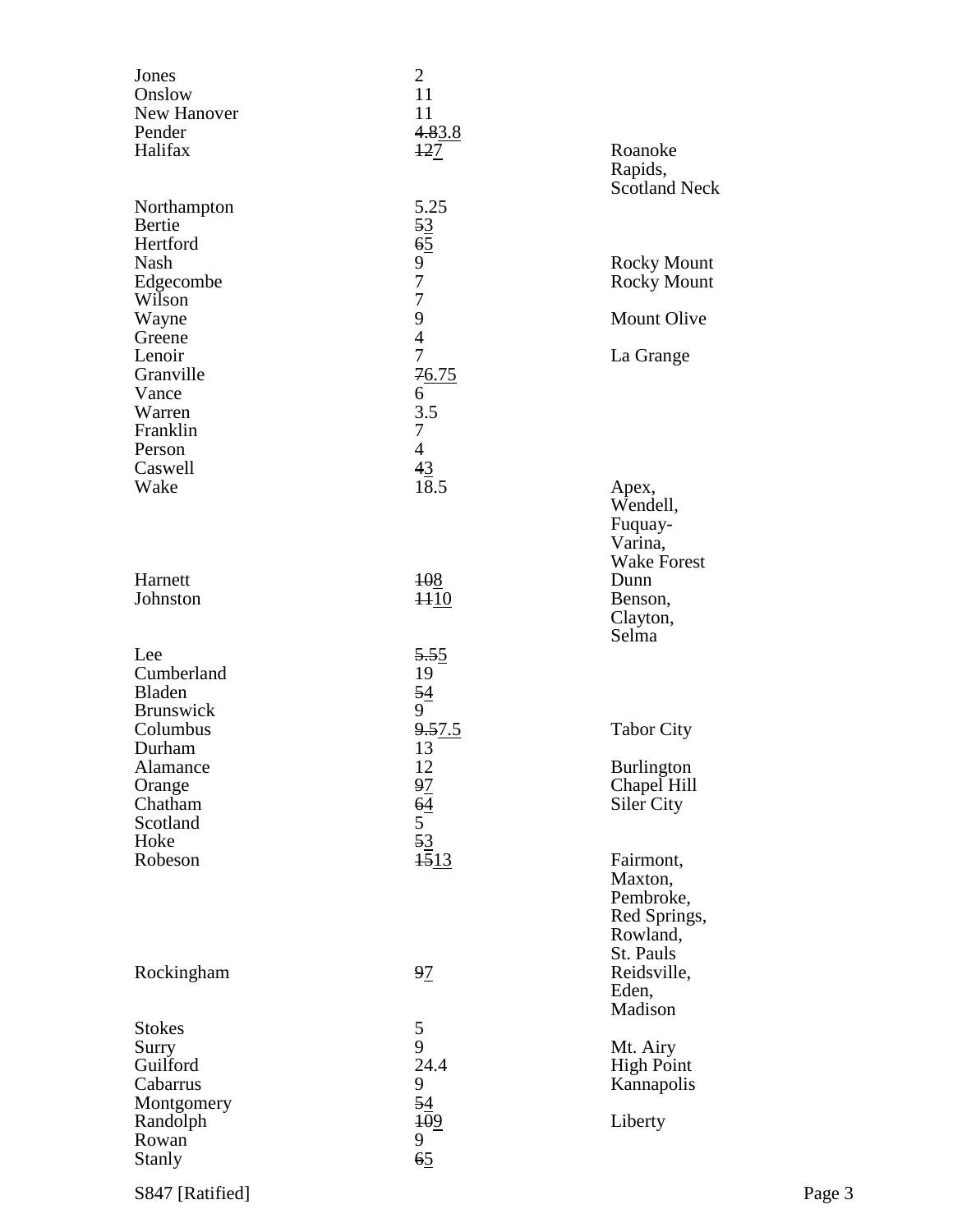| Union                                                                      | $\boldsymbol{7}$                             |                                                            |
|----------------------------------------------------------------------------|----------------------------------------------|------------------------------------------------------------|
| Anson                                                                      |                                              |                                                            |
| Richmond                                                                   |                                              | Hamlet                                                     |
| Moore                                                                      | $rac{54}{65}$<br>$rac{65}{6.55}$             | Southern                                                   |
|                                                                            |                                              | Pines                                                      |
| Forsyth                                                                    | 15                                           | Kernersville                                               |
| Alexander                                                                  | $\overline{4}$                               |                                                            |
| Davidson                                                                   | 108                                          | Thomasville                                                |
| Davie                                                                      |                                              |                                                            |
| Iredell                                                                    |                                              | Mooresville                                                |
| Alleghany                                                                  |                                              |                                                            |
| Ashe                                                                       |                                              |                                                            |
| Wilkes                                                                     |                                              |                                                            |
| Yadkin                                                                     | $43$<br>9 2 4 3<br>6 4 3<br>4 4 4 4 5 4<br>3 |                                                            |
| Avery                                                                      |                                              |                                                            |
| Madison                                                                    |                                              |                                                            |
| Mitchell                                                                   |                                              |                                                            |
| Watauga                                                                    |                                              |                                                            |
| Yancey                                                                     |                                              |                                                            |
| <b>Burke</b>                                                               | 6.755.6                                      |                                                            |
| Caldwell                                                                   | 76                                           |                                                            |
| Catawba                                                                    | 10                                           | Hickory                                                    |
| Mecklenburg                                                                | 26.50                                        |                                                            |
| Gaston                                                                     | 17                                           |                                                            |
| Cleveland                                                                  | 87                                           |                                                            |
| Lincoln                                                                    | 6                                            |                                                            |
| <b>Buncombe</b>                                                            | 15                                           |                                                            |
| Henderson                                                                  | 6.5                                          |                                                            |
| McDowell                                                                   | 4.54                                         |                                                            |
| Polk                                                                       | $\overline{4}$                               |                                                            |
| Rutherford                                                                 | 76                                           |                                                            |
| Transylvania                                                               | $\frac{70}{4}$<br>4<br>2<br>6.756            |                                                            |
| Cherokee                                                                   |                                              |                                                            |
| Clay                                                                       |                                              |                                                            |
| Graham                                                                     |                                              |                                                            |
| Haywood                                                                    |                                              | Canton                                                     |
| Jackson                                                                    |                                              |                                                            |
| Macon                                                                      | $\frac{54}{3.5}$                             |                                                            |
| Swain                                                                      | $3.753$ ".                                   |                                                            |
| CDOMAT<br>$\mathbf{r}$ $\alpha$<br>$\mathbf{r}$<br>$\lambda$ and $\lambda$ | $\sim$ $\sim$ $\sim$                         | $\sim$ $\sim$ $\sim$ $\sim$<br>$\sim$ $\sim$ $\sim$ $\sim$ |

**SECTION 1.(d)** Effective January 1, 2013, G.S. 7A-133(c), as amended by subsection (c) of this section, reads as rewritten:

"(c) Each county shall have the numbers of magistrates and additional seats of district court, as set forth in the following table:

|                |                      | Additional |                 |
|----------------|----------------------|------------|-----------------|
|                | Magistrates          | Seats of   |                 |
| County         | Min.                 | Court      |                 |
| Camden         | 3                    |            |                 |
| Chowan         | 3                    |            |                 |
| Currituck      |                      |            |                 |
| Dare           | $\frac{43}{64}$<br>2 |            |                 |
| Gates          |                      |            |                 |
| Pasquotank     | 4                    |            |                 |
| Perquimans     | 3                    |            |                 |
| Martin         |                      |            |                 |
| Beaufort       | $\frac{43}{54}$<br>3 |            |                 |
| <b>Tyrrell</b> |                      |            |                 |
| Hyde           | 3.5                  |            |                 |
| Page 4         |                      |            | S847 [Ratified] |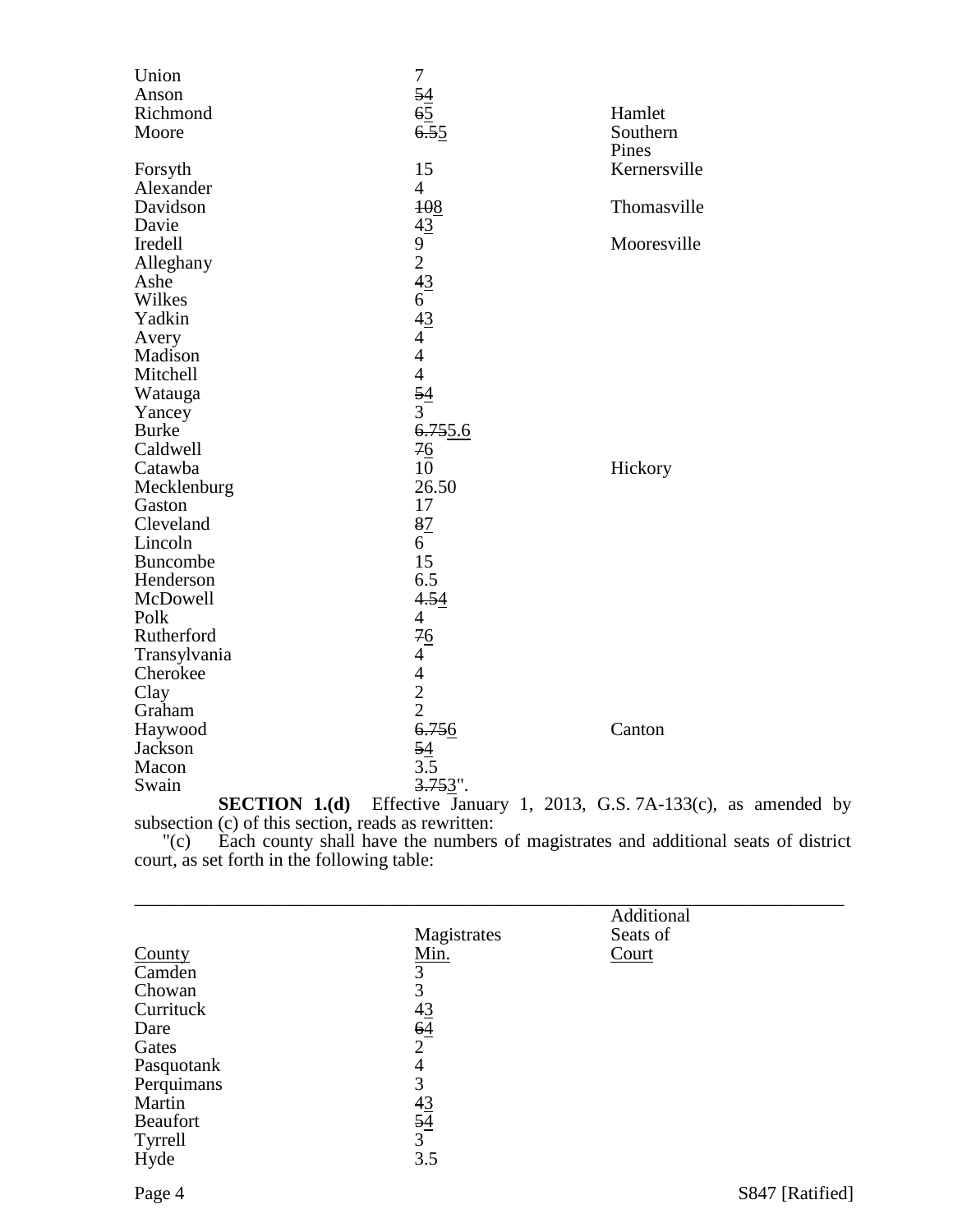| Washington<br>Pitt                                                                             | 3<br>10.5                                           | Farmville                                                                  |
|------------------------------------------------------------------------------------------------|-----------------------------------------------------|----------------------------------------------------------------------------|
| Craven<br>Pamlico<br>Carteret<br>Sampson<br>Duplin<br>Jones<br>Onslow<br>New Hanover<br>Pender | $8376$<br>$65$<br>$42$<br>11<br>11<br>3.8           | Ayden<br>Havelock                                                          |
| Halifax                                                                                        | 7                                                   | Roanoke<br>Rapids,<br><b>Scotland Neck</b>                                 |
| Northampton<br>Bertie<br>Hertford<br><b>Nash</b>                                               | 5.253<br>3<br>53                                    |                                                                            |
| Edgecombe<br>Wilson                                                                            | 9<br>7<br>7                                         | <b>Rocky Mount</b><br><b>Rocky Mount</b>                                   |
| Wayne<br>Greene                                                                                | 9<br>43                                             | <b>Mount Olive</b>                                                         |
| Lenoir<br>Granville<br>Vance<br>Warren<br>Franklin<br>Person                                   | $\tau$<br>6.755<br>6<br>3.53<br>$\frac{74}{4}$<br>3 | La Grange                                                                  |
| Caswell<br>Wake                                                                                | 18.5                                                | Apex,<br>Wendell,<br>Fuquay-<br>Varina,<br><b>Wake Forest</b>              |
| Harnett<br>Johnston                                                                            | 8<br>10                                             | Dunn<br>Benson,<br>Clayton,<br>Selma                                       |
| Lee<br>Cumberland<br><b>Bladen</b><br>Brunswick                                                | 5<br>19<br>$\frac{43}{98}$                          |                                                                            |
| Columbus<br>Durham                                                                             | 7.55<br>13                                          | <b>Tabor City</b>                                                          |
| Alamance<br>Orange<br>Chatham<br>Scotland<br>Hoke                                              | 12<br>$\tau$<br>$\frac{4}{5}$                       | <b>Burlington</b><br>Chapel Hill<br>Siler City                             |
| Robeson                                                                                        | 1312                                                | Fairmont,<br>Maxton,<br>Pembroke,<br>Red Springs,<br>Rowland,<br>St. Pauls |
| Rockingham                                                                                     | 7                                                   | Reidsville,<br>Eden,<br>Madison                                            |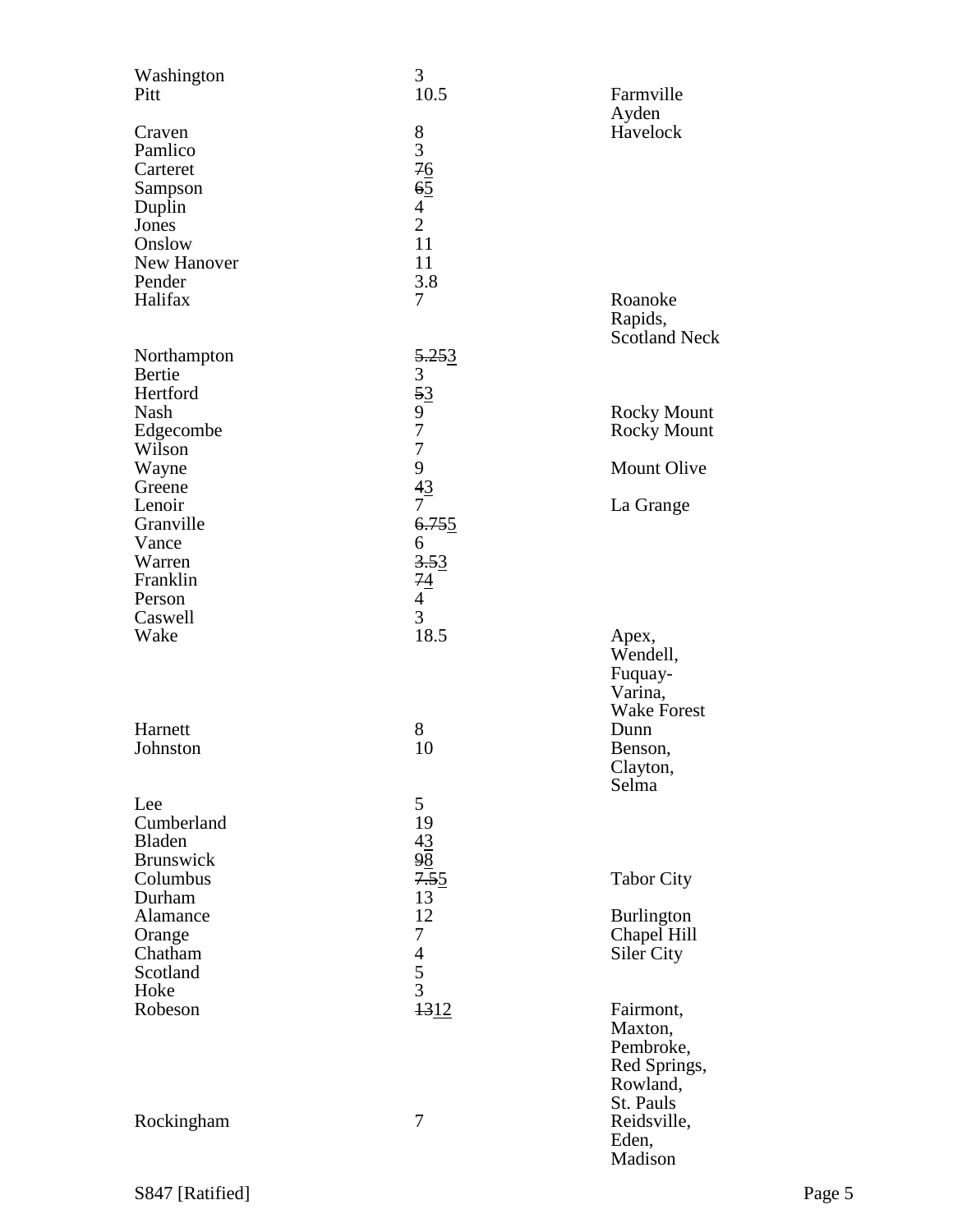| <b>Stokes</b>   | 53                                              |                   |
|-----------------|-------------------------------------------------|-------------------|
| Surry           | 96                                              | Mt. Airy          |
| Guilford        | 24.4                                            | <b>High Point</b> |
| Cabarrus        | 9                                               | Kannapolis        |
| Montgomery      | 43                                              |                   |
| Randolph        | 9                                               | Liberty           |
| Rowan           |                                                 |                   |
| Stanly          | $\begin{array}{c} 9 \\ 5 \\ 7 \end{array}$      |                   |
| Union           |                                                 |                   |
| Anson           | $\frac{43}{5}$                                  |                   |
| Richmond        |                                                 | Hamlet            |
| Moore           | $\overline{5}$                                  | Southern          |
|                 |                                                 | Pines             |
| Forsyth         | 15                                              | Kernersville      |
| Alexander       | 43                                              |                   |
| Davidson        |                                                 | Thomasville       |
| Davie           | $\frac{8}{3}$                                   |                   |
| Iredell         | $\begin{array}{c} 9 \\ 2 \\ 3 \\ 6 \end{array}$ | Mooresville       |
| Alleghany       |                                                 |                   |
| Ashe            |                                                 |                   |
| Wilkes          |                                                 |                   |
| Yadkin          | $\overline{3}$                                  |                   |
| Avery           | $rac{43}{43}$<br>$rac{43}{43}$                  |                   |
| Madison         |                                                 |                   |
| Mitchell        |                                                 |                   |
| Watauga         | $\overline{4}$                                  |                   |
| Yancey          | $\overline{3}$                                  |                   |
| <b>Burke</b>    | 5.6                                             |                   |
| Caldwell        | 6                                               |                   |
| Catawba         | 10                                              | Hickory           |
| Mecklenburg     | 26.50                                           |                   |
| Gaston          | 17                                              |                   |
| Cleveland       | $\tau$                                          |                   |
| Lincoln         | 65                                              |                   |
| <b>Buncombe</b> | 15                                              |                   |
| Henderson       | 6.5                                             |                   |
| McDowell        | 43                                              |                   |
| Polk            | 43                                              |                   |
| Rutherford      |                                                 |                   |
| Transylvania    |                                                 |                   |
| Cherokee        |                                                 |                   |
| Clay            |                                                 |                   |
| Graham          |                                                 |                   |
| Haywood         | $643$<br>$43$<br>$2$<br>$2$<br>$65$<br>$43$     | Canton            |
| Jackson         |                                                 |                   |
| Macon           | $\frac{15}{3.53}$                               |                   |
| Swain           | $3$ ".                                          |                   |

**SECTION 1.(e)** Subsection (d) of this section becomes effective January 1, 2013. The remainder of this section is effective when it becomes law.

**SECTION 2.** G.S. 7B-1112 reads as rewritten:

## "**§ 7B-1112. Effects of termination order.**

An order terminating the parental rights completely and permanently terminates all rights and obligations of the parent to the juvenile and of the juvenile to the parent arising from the parental relationship, except that the juvenile's right of inheritance from the juvenile's parent shall not terminate until a final order of adoption is issued. The parent is not thereafter entitled to notice of proceedings to adopt the juvenile and may not object thereto or otherwise participate therein:

(1) If the juvenile had been placed in the custody of or released for adoption by one parent to a county department of social services or licensed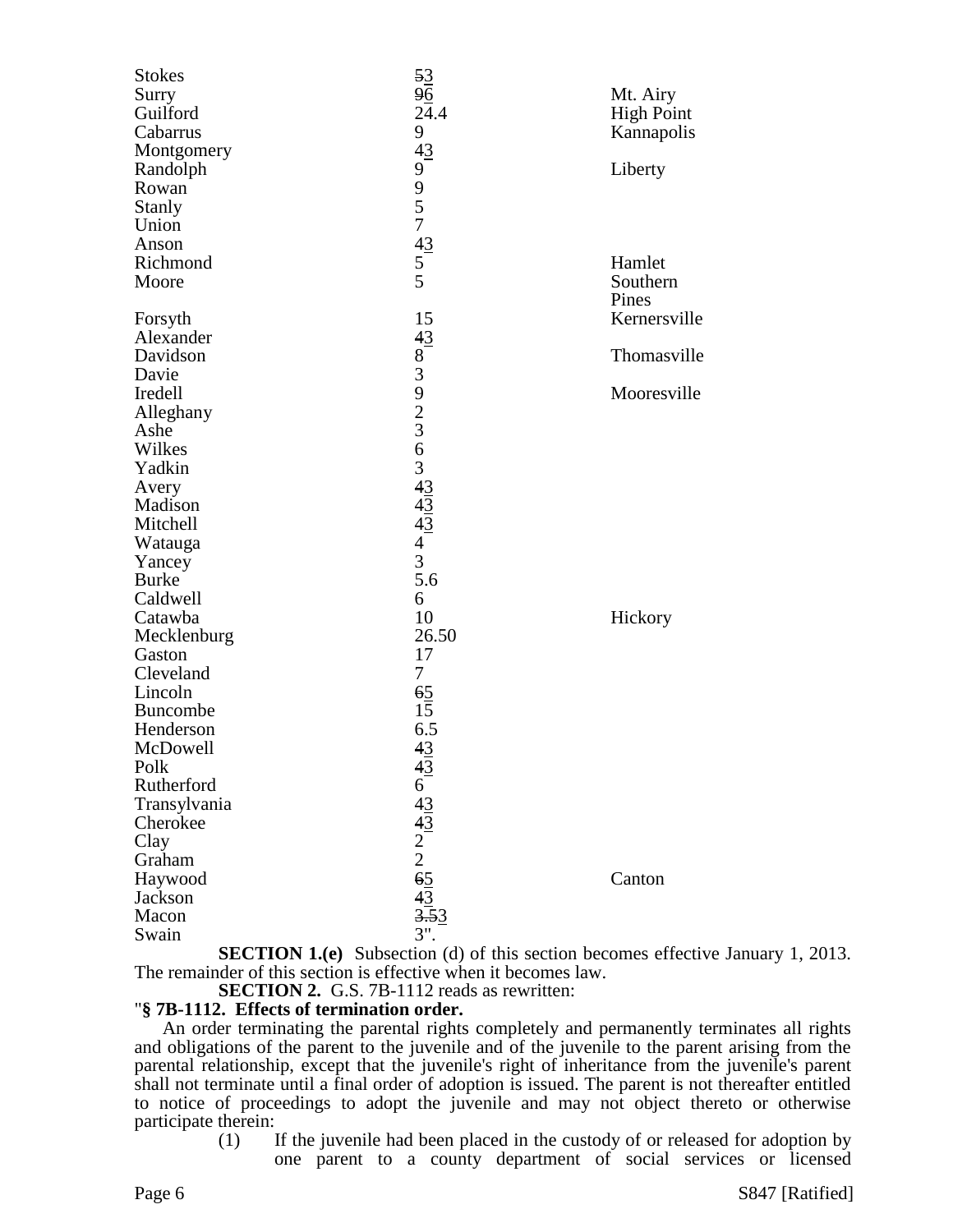child-placing agency and is in the custody of the agency at the time of the filing of the petition or motion, including a petition or motion filed pursuant to G.S.  $7B-1103(6)$ , G.S.  $7B-1103(a)(6)$ , that agency shall, upon entry of the order terminating parental rights, acquire all of the rights for placement of the juvenile, except as otherwise provided in G.S. 7B-908(d), as the agency would have acquired had the parent whose rights are terminated released the juvenile to that agency pursuant to the provisions of Part 7 of Article 3 of Chapter 48 of the General Statutes, including the right to consent to the adoption of the juvenile.

**SECTION 3.** G.S. 7B-4002 reads as rewritten:

## "**§ 7B-4002. Implementation of the Compact.**

 $^{\prime}$ 

(a) The North Carolina State Council for Interstate Juvenile Supervision is hereby established. The Secretary of the Department of Juvenile Justice and Delinquency Prevention,Secretary of Public Safety, or the Secretary's designee, shall serve as the Compact Administrator for the State of North Carolina and as North Carolina's Commissioner to the Interstate Commission. The Secretary of the Department of Juvenile Justice and Delinquency Prevention, Secretary of Public Safety, or the Secretary's designee, is a member of the State Council and serves as chairperson of the State Council. In addition to the chairperson, the State Council shall consist of 10 members as follows:

- (1) One member representing the executive branch, to be appointed by the Governor;
- (2) One member from a victim's assistance group, to be appointed by the Governor;
- (3) One at-large member, to be appointed by the Governor;
- (4) One member of the Senate, to be appointed by the President Pro Tempore of the Senate;
- (5) One member of the House of Representatives, to be appointed by the Speaker of the House of Representatives;
- (6) A district court judge, to be appointed by the Chief Justice of the Supreme Court; and
- (7) Four members representing the juvenile court counselors, to be appointed by the Secretary of the Department of Juvenile Justice and Delinquency Prevention.Secretary of Public Safety.

(b) The State Council shall meet at least twice a year and may also hold special meetings at the call of the chairperson. All terms are for three years.

(c) The State Council may advise the Compact Administrator on participation in the Interstate Commission activities and administration of the Compact.

(d) The members of the State Council shall serve without compensation but shall be reimbursed for necessary travel and subsistence expenses in accordance with the policies of the Office of State Budget and Management.

The State Council shall act in an advisory capacity to the Secretary of the Department of Juvenile Justice and Delinquency Prevention Secretary of Public Safety concerning this State's participation in Interstate Commission activities and other duties as may be determined by each member state, including recommendations for policy concerning the operations and procedures of the Compact within this State.

(f) The Governor shall by executive order provide for any other matters necessary for implementation of the Compact at the time that it becomes effective, and, except as otherwise provided for in this section, the State Council may promulgate rules or regulations necessary to implement and administer the Compact."

**SECTION 4.(a)** G.S. 14-208.6 reads as rewritten:

## "**§ 14-208.6. Definitions.**

The following definitions apply in this Article: …

(5) "Sexually violent offense" means a violation of G.S. 14-27.2 (first degree rape), G.S. 14-27.2A (rape of a child; adult offender), G.S. 14-27.3 (second degree rape), G.S. 14-27.4 (first degree sexual offense), G.S. 14-27.4A (sex offense with a child; adult offender), G.S. 14-27.5 (second degree sexual offense), G.S. 14-27.5A (sexual battery), former G.S. 14-27.6 (attempted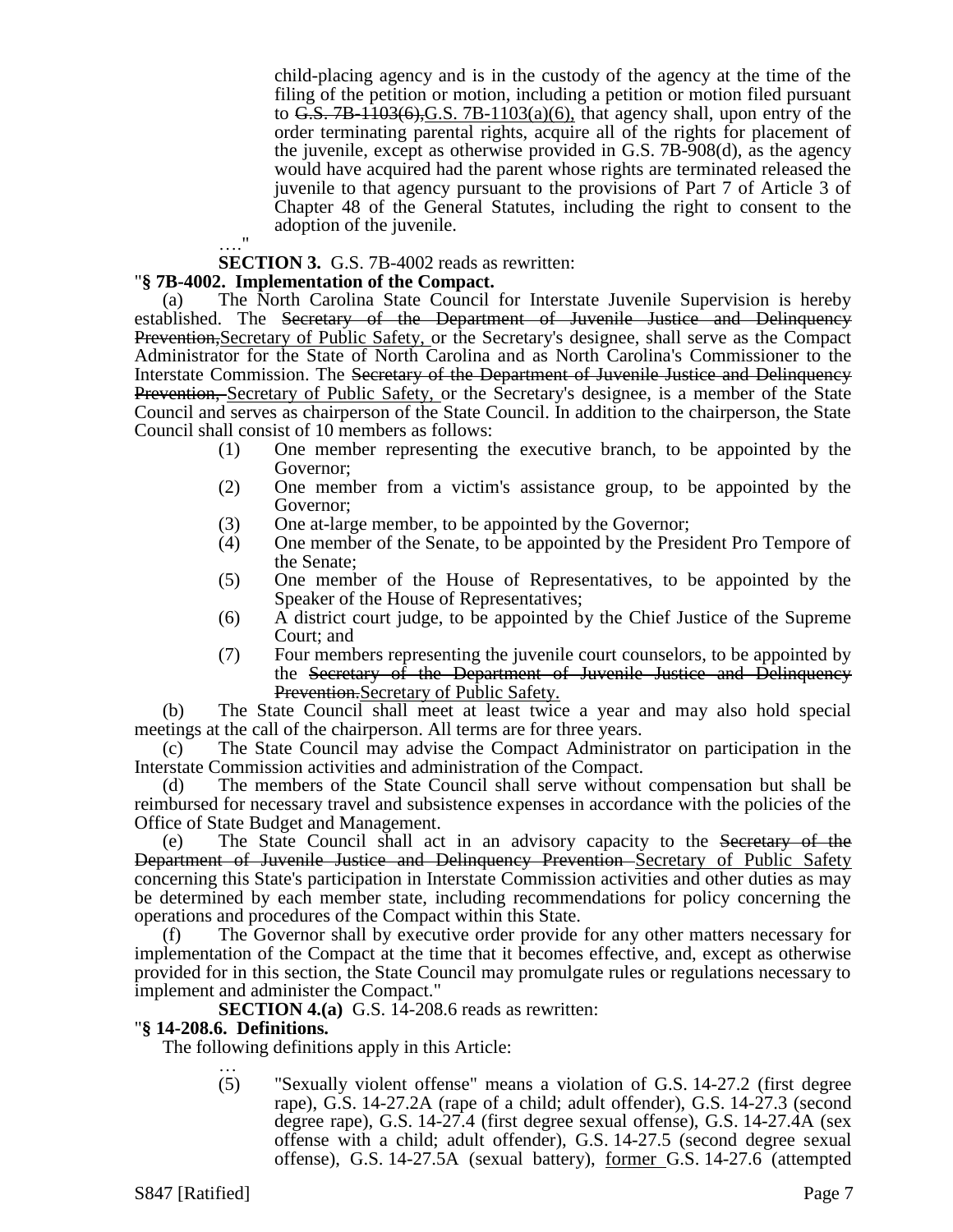rape or sexual offense), G.S. 14-27.7 (intercourse and sexual offense with certain victims), G.S. 14-27.7A(a) (statutory rape or sexual offense of person who is 13-, 14-, or 15-years-old where the defendant is at least six years older), G.S. 14-43.13 (subjecting or maintaining a person for sexual servitude), G.S. 14-178 (incest between near relatives), G.S. 14-190.6 (employing or permitting minor to assist in offenses against public morality and decency), G.S. 14-190.9(a1) (felonious indecent exposure), G.S. 14-190.16 (first degree sexual exploitation of a minor), G.S. 14-190.17 (second degree sexual exploitation of a minor), G.S. 14-190.17A (third degree sexual exploitation of a minor), G.S. 14-190.18 (promoting prostitution of a minor), G.S. 14-190.19 (participating in the prostitution of a minor), G.S. 14-202.1 (taking indecent liberties with children), G.S. 14-202.3 (Solicitation of child by computer or certain other electronic devices to commit an unlawful sex act), G.S. 14-202.4(a) (taking indecent liberties with a student), G.S. 14-318.4(a1) (parent or caretaker commit or permit act of prostitution with or by a juvenile), or G.S.  $14-318.4(a2)$ (commission or allowing of sexual act upon a juvenile by parent or guardian). The term also includes the following: a solicitation or conspiracy to commit any of these offenses; aiding and abetting any of these offenses.

#### …." **SECTION 4.(b)** G.S. 14-208.26(a) reads as rewritten:

"(a) When a juvenile is adjudicated delinquent for a violation of G.S. 14-27.2 (first degree rape), G.S. 14-27.3 (second degree rape), G.S. 14-27.4 (first degree sexual offense), G.S. 14-27.5 (second degree sexual offense), or former G.S. 14-27.6 (attempted rape or sexual offense), and the juvenile was at least eleven years of age at the time of the commission of the offense, the court shall consider whether the juvenile is a danger to the community. If the court finds that the juvenile is a danger to the community, then the court shall consider whether the juvenile should be required to register with the county sheriff in accordance with this Part. The determination as to whether the juvenile is a danger to the community and whether the juvenile shall be ordered to register shall be made by the presiding judge at the dispositional hearing. If the judge rules that the juvenile is a danger to the community and that the juvenile shall register, then an order shall be entered requiring the juvenile to register. The court's findings regarding whether the juvenile is a danger to the community and whether the juvenile shall register shall be entered into the court record. No juvenile may be required to register under this Part unless the court first finds that the juvenile is a danger to the community."

**SECTION 6.** G.S. 15A-101.1 reads as rewritten:

#### "**§ 15A-101.1. Electronic technology in criminal process and procedure.**

As used in this Chapter, in Chapter 7A of the General Statutes, in Chapter 15 of the General Statutes, and in all other provisions of the General Statutes that deal with criminal process or procedure:

> … (3a) "Electronic monitoring" or "electronically monitor" or "satellite-based monitoring" means monitoring with an electronic monitoring device that is not removed from a person's body, that is utilized by the supervising agency in conjunction with a Web-based computer system that actively monitors, identifies, tracks, and records a person's location at least once every minute 24 hours a day, that has a battery life of at least 48 hours without being recharged, that timely records and reports or records the person's presence near or within a crime scene or prohibited area or the person's departure from a specified geographic location, and that has incorporated into the software the ability to automatically compare crime scene data with locations of all person's persons being electronically monitored so as to provide any correlation daily or in real time. In areas of the State where lack of cellular coverage requires the use of an alternative device, the supervising agency shall use an alternative device that works in concert with the software and records location and tracking data for later download and crime scene comparison.

#### **SECTION 7.** G.S. 15A-1344(d) and (e) read as rewritten:

…."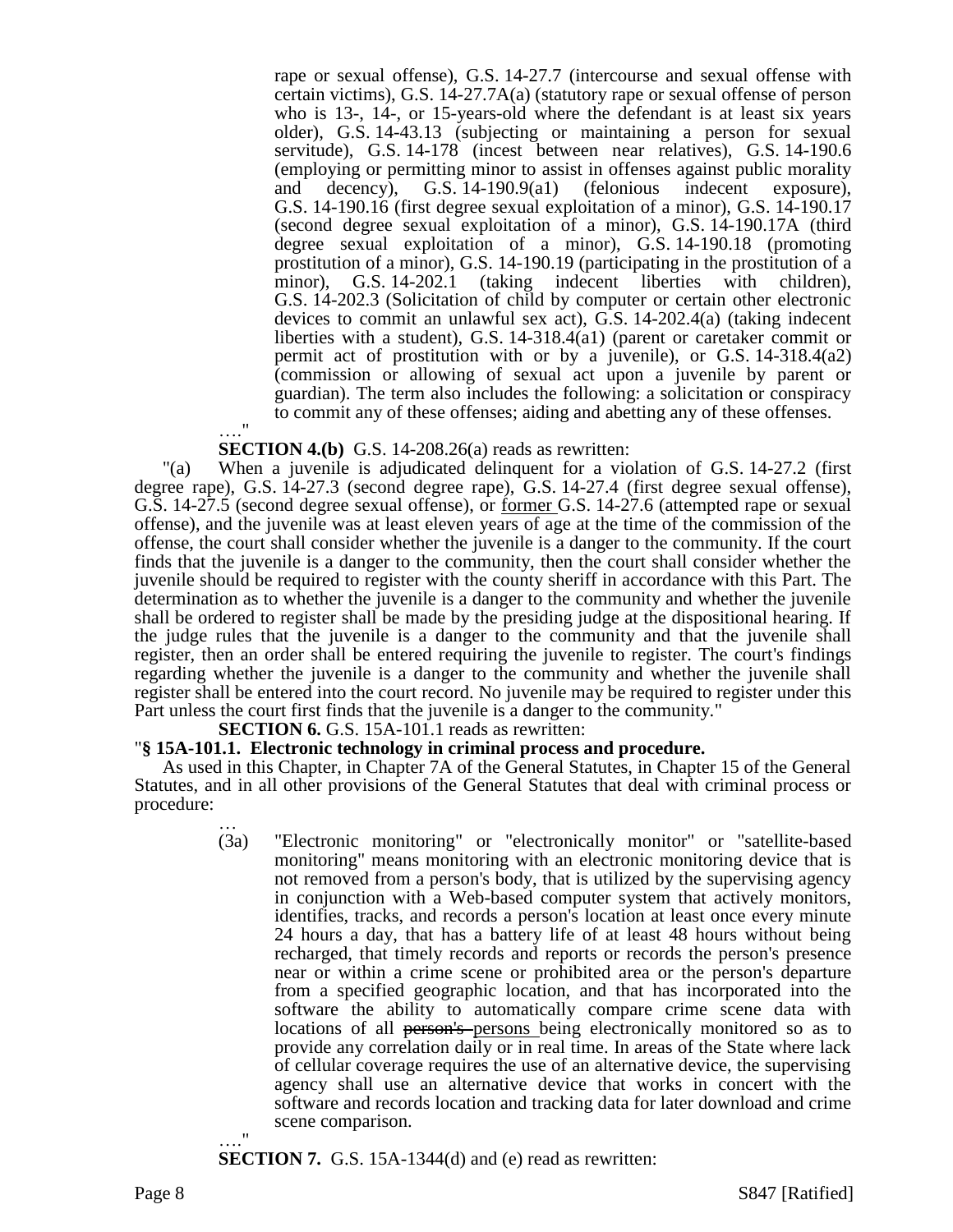"(d) Extension and Modification; Response to Violations. — At any time prior to the expiration or termination of the probation period or in accordance with subsection (f) of this section, the court may after notice and hearing and for good cause shown extend the period of probation up to the maximum allowed under  $\bar{G}$ . S. 15A-1342(a) and may modify the conditions of probation. A hearing extending or modifying probation may be held in the absence of the defendant, if hea defendant who fails to appear for the hearing after a reasonable effort to notify him. the defendant. If a probationer violates a condition of probation at any time prior to the expiration or termination of the period of probation, the court, in accordance with the provisions of G.S. 15A-1345, may continue him the defendant on probation, with or without modifying the conditions, may place the defendant on special probation as provided in subsection (e), or, if continuation, modification, or special probation is not appropriate, may revoke the probation and activate the suspended sentence imposed at the time of initial sentencing, if any, or may order that charges as to which prosecution has been deferred be brought to trial; provided that probation may not be revoked solely for conviction of a Class 3 misdemeanor. The court, before activating a sentence to imprisonment established when the defendant was placed on probation, may reduce the sentence, but the reduction shall be consistent with subsection (d1) of this section. A sentence activated upon revocation of probation commences on the day probation is revoked and runs concurrently with any other period of probation, parole, or imprisonment to which the defendant is subject during that period unless the revoking judge specifies that it is to run consecutively with the other period.

(e) Special Probation in Response to Violation. — When a defendant has violated a condition of probation, the court may modify his the probation to place him the defendant on special probation as provided in this subsection. In placing him the defendant on special probation, the court may continue or modify the conditions of his-probation and in addition require that he the defendant submit to a period or periods of imprisonment, either continuous or noncontinuous, at whatever time or intervals within the period of probation the court determines. In addition to any other conditions of probation which the court may impose, the court shall impose, when imposing a period or periods of imprisonment as a condition of special probation, the condition that the defendant obey the Rules and Regulationsrules and regulations of the Division of Adult Correction of the Department of Public Safety governing conduct of inmates, and this condition shall apply to the defendant whether or not the court imposes it as a part of the written order. If imprisonment is for continuous periods, the confinement may be in either the custody of the Division of Adult Correction of the Department of Public Safety or a local confinement facility. Noncontinuous periods of imprisonment under special probation may only be served in a designated local confinement or treatment facility. Except for probationary sentences for impaired driving under G.S. 20-138.1, the total of all periods of confinement imposed as an incident of special probation, but not including an activated suspended sentence, may not exceed one-fourth the maximum sentence of imprisonment imposed for the offense. For probationary sentences for impaired driving under G.S. 20-138.1, the total of all periods of confinement imposed as an incident of special probation, but not including an activated suspended sentence, shall not exceed one-fourth the maximum penalty allowed by law. No confinement other than an activated suspended sentence may be required beyond the period of probation or beyond two years of the time the special probation is imposed, whichever comes first."

# **SECTION 8.** G.S. 20-9(d) is repealed.

**SECTION 9.** G.S. 20-141(12) reads as rewritten:

"(j2) A person who drives a motor vehicle in a highway work zone at a speed greater than the speed limit set and posted under this section shall be required to pay a penalty of two hundred fifty dollars (\$250.00). This penalty shall be imposed in addition to those penalties established in this Chapter. A "highway work zone" is the area between the first sign that informs motorists of the existence of a work zone on a highway and the last sign that informs motorists of the end of the work zone. The additional penalty imposed by this subsection applies only if signessigns are posted at the beginning and end of any segment of the highway work zone stating the penalty for speeding in that segment of the work zone. The Secretary shall ensure that work zones shall only be posted with penalty signs if the Secretary determines, after engineering review, that the posting is necessary to ensure the safety of the traveling public due to a hazardous condition.

A law enforcement officer issuing a citation for a violation of this section while in a highway work zone shall indicate the vehicle speed and speed limit posted in the segment of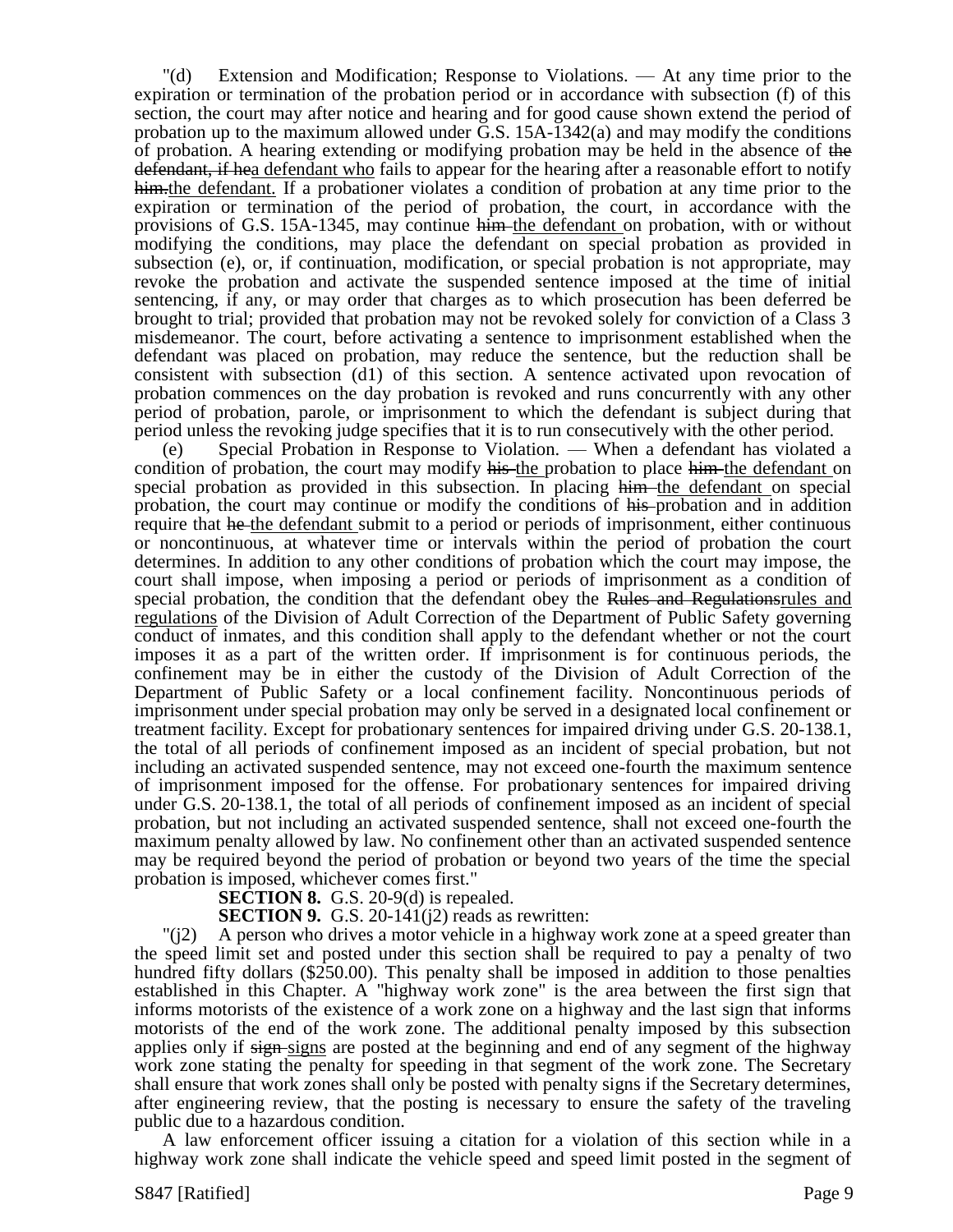the work zone, and determine whether the individual committed a violation of G.S. 20-141(j1). Upon an individual's conviction of a violation of this section while in a highway work zone, the clerk of court shall report that the vehicle was in a work zone at the time of the violation, the vehicle speed, and the speed limit of the work zone to the Division of Motor Vehicles."

**SECTION 10.** G.S. 20-146.2(a) reads as rewritten:

"(a) HOV Lanes. – The Department of Transportation may designate one or more travel lanes as high occupancy vehicle (HOV) lanes on streets and highways on the State Highway System and cities may designate one or more travel lanes as high occupancy vehicle (HOV) lanes on streets on the Municipal Street System. HOV lanes shall be reserved for vehicles with a specified number of passengers as determined by the Department of Transportation or the city having jurisdiction over the street or highway. When HOV lanes have been designated, and have been appropriately marked with signs or other markers, they shall be reserved for privately or publicly operated buses, and automobiles or other vehicles containing the specified number of persons. Where access restrictions are applied on HOV lanes through designated signing and pavement markings, vehicles shall only cross into or out of an HOV lane at designated openings. A motor vehicle shall not travel in a designated HOV lane if the motor vehicle has more than three axles, regardless of the number of occupants. HOV lane restrictions shall not apply to any of the following:

> … (6) Fuel cell electric vehicles as defined in  $6.5, 29-4.01(12a)$ . G.S. 20-4.01(12a), regardless of the number of passengers in the vehicle. These vehicles must be able to travel at the posted speed limit while operating in the HOV lane."

**SECTION 11.** Article 11 of Chapter 25 of the General Statutes is repealed.

**SECTION 12.** G.S. 28A-2-4(a) reads as rewritten:

"(a) The clerks of superior court of this State, as ex officio judges of probate, shall have original jurisdiction of estate proceedings. Except as provided in subdivision (4) of this subsection, the jurisdiction of the clerk of superior court is exclusive. Estate proceedings include, but are not limited to, the following:

… (4) Proceedings to ascertain heirs or devisees, to approve family settlement agreements pursuant to G.S. 28A-2-10, to determine questions of construction of wills, to determine priority among creditors, to determine whether a person is in possession of property belonging to an estate, to order the recovery of property of the estate in possession of third parties, and to determine the existence or nonexistence of any immunity, power, privilege, duty, or right. Any party or the clerk of superior court may file a notice of transfer of a proceeding pursuant to this subdivision to the Superior Court Division of the General Court of Justice as provided in G.S. 28A-2-6(h). In the absence of a transfer to superior court, Article 26 of Chapter 1 of the General Statutes shall apply to a trust proceeding pending before the clerk of superior court to the extent consistent with this Article."

**SECTION 13.(a)** G.S. 28A-5-1(b) reads as rewritten:

"(b) Implied Renunciation by Executor. – If any person named or designated as executor fails to qualify or to renounce within 30 days after the will had been admitted to probate, (i) the clerk of superior court may issue a notice to that person to qualify or move for an extension of time to qualify within 15 days, or (ii) any other person named or designated as executor in the will or any interested person may file a petition in accordance with Article 2 of this Chapter for an order finding that person named or designated as executor to be deemed to have renounced. If that person does not file a response to the motion-notice or petition within 15 days from the date of service of the motion-notice or petition, the clerk of superior court shall enter an order adjudging that the person has renounced. If the person files a response within 15 days from the date of service of the motion notice or petition requesting an extension of time within which to qualify or renounce, upon hearing, the clerk of superior court may grant to that person a reasonable extension of time within which to qualify or renounce for cause shown. If that person qualifies within 15 days of the date of service of the motion notice or petition, the clerk of superior court shall dismiss that motion-notice or petition, without prejudice, summarily and without hearing."

**SECTION 13.(b)** G.S. 28A-5-2(b) reads as rewritten: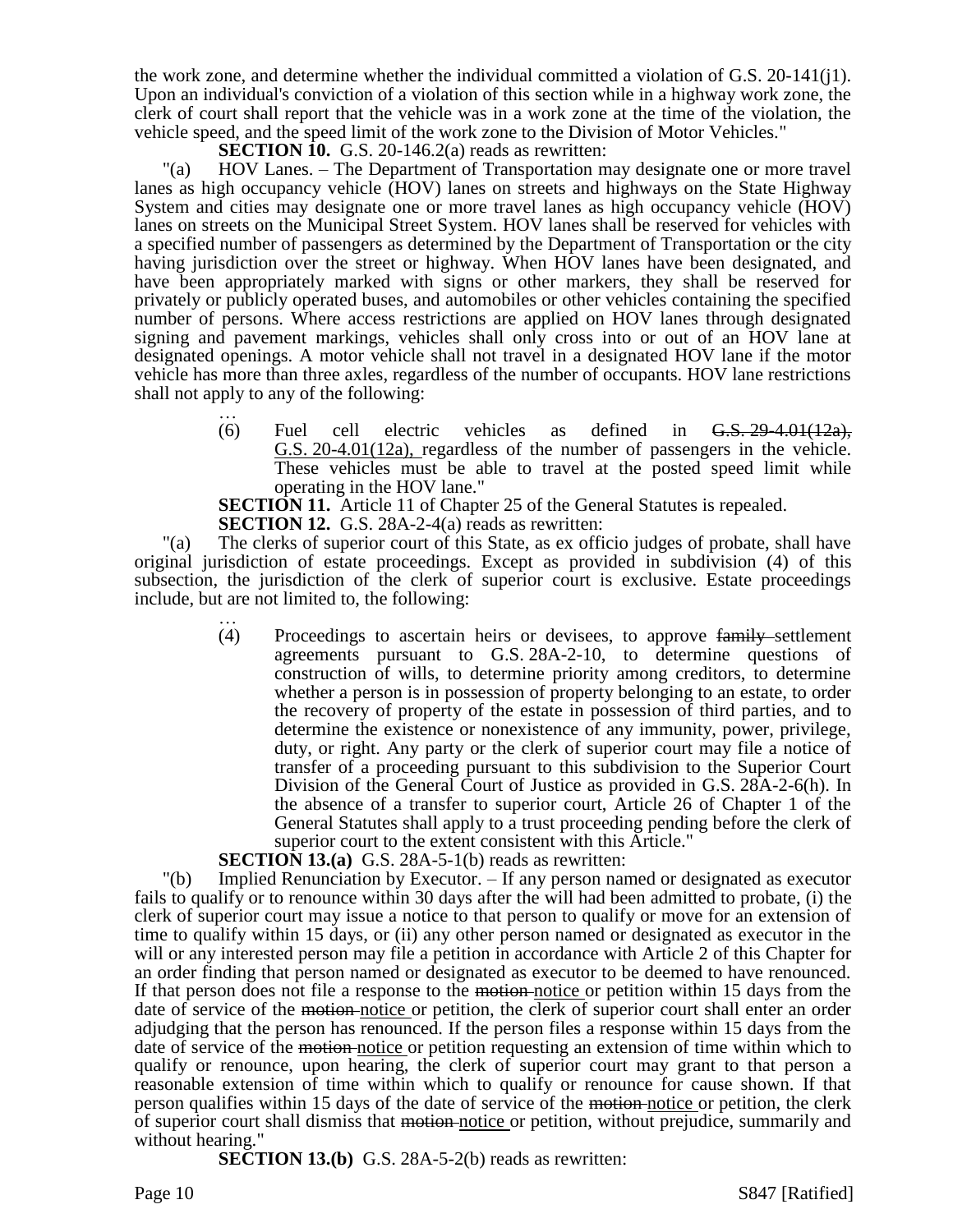- "(b) Implied Renunciation.
	- (1) If any person entitled to apply for letters of administration fails to apply therefor within 30 days from the date of death of the intestate, (i) the clerk of superior court may issue a notice to the person to qualify or move for an extension of time to qualify within 15 days, or (ii) any interested person may file a petition in accordance with Article 2 of this Chapter for an order finding that person to be deemed to have renounced. If the person does not file a response to the notice or petition within 15 days from the date of service of the motion, notice or petition, the clerk of superior court shall enter an order adjudging that the person has renounced. If the person files a response within 15 days from the date of service of the motion-notice or petition requesting an extension of time within which to qualify or renounce, upon hearing, the clerk of superior court may grant to that person a reasonable extension of time within which to qualify or renounce for cause shown. If the person qualifies within 15 days of the date of service of the motion, notice or petition, the clerk of superior court shall dismiss the motion, notice or petition, without prejudice, summarily and without hearing and the clerk of superior court shall issue letters to some other person as provided in G.S. 28A-4-1. No notice shall be required to be given to any interested person, but the clerk may give notice as the clerk in the clerk's discretion may determine.  $^{\dagger}$

**SECTION 14.** The catch line of G.S. 30-30 reads as rewritten:

"**§ 30-30. Judgment and order for commissioners.Judgment.**"

**SECTION 15.** G.S. 44A-24.2 reads as rewritten:

## "**§ 44A-24.2. Definitions.**

The following definitions apply in this Part:

- … (3) Commercial real estate. – Any real property or interest therein, whether freehold or nonfreehold, which at the time the property or interest is made the subject of an agreement for broker services:
	- a. Is lawfully used primarily for sales, office, research, institutional, warehouse, manufacturing, industrial, or mining purposes or for multifamily residential purposes involving five or more dwelling units;
	- b. May lawfully be used for any of the purposes listed in subdivision  $\left(\frac{3}{2}\right)$ sub-subdivision  $\left(\frac{3}{a}\right)$  of this section by a zoning ordinance adopted pursuant to the provisions of Article 18 of Chapter 153A or Article 19 of Chapter 160A of the General Statutes or which is the subject of an official application or petition to amend the applicable zoning ordinance to permit any of the uses listed in subdivision  $(3)$ sub-subdivision (3)a. of this section which is under consideration by the government agency with authority to approve the amendment; or
	- c. Is in good faith intended to be immediately used for any of the purposes listed in subdivision  $(3)$ sub-subdivision  $(3)$ a. of this section by the parties to any contract, lease, option, or offer to make any contract, lease, or option.

…."

**SECTION 16.** G.S. 62-36A is recodified as G.S. 62-36.1.

**SECTION 17.** G.S. 63A-3(b) reads as rewritten:

"(b) Board of Directors. – The Authority shall be governed by a Board of Directors. The Board shall consist of at least the following 20 members:

(1) Six members appointed by the Governor. One member shall be representative of the economic development industry, two members shall be representative of <u>the</u> commercial real estate development industry, two members shall be representative of the banking and finance industry, and one member shall be representative of environmental interests. Of the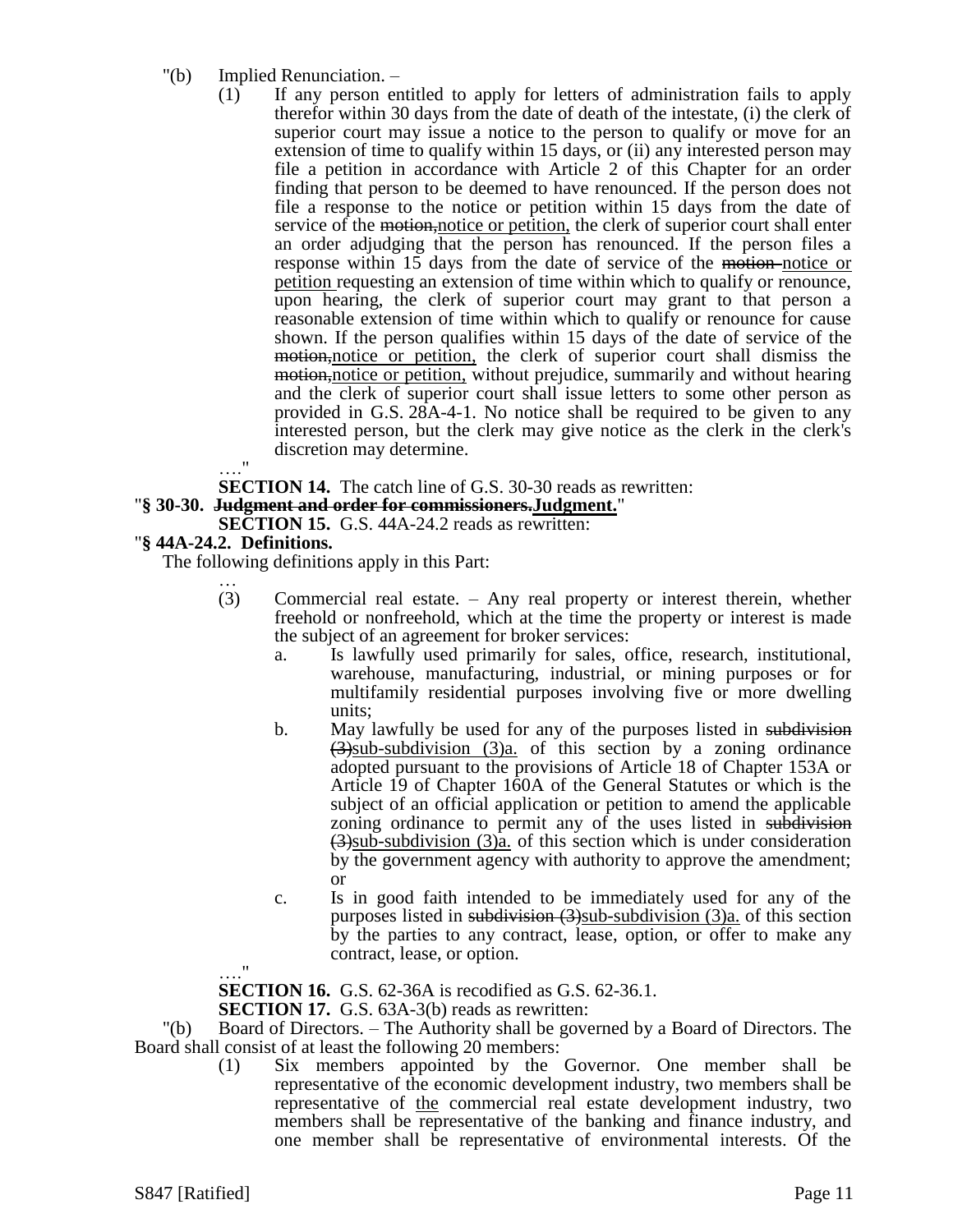Governor's six appointments, at least one member shall come from each of the State's three regions: Western, Piedmont, and Eastern.

# **SECTION 18.** G.S. 63A-24 reads as rewritten:

## "**§ 63A-24. General laws apply to Authority; exceptions.**

 $^{\bullet}$ 

(a) Except as provided in this section, the general laws that apply to State agencies apply to the Authority. The following general laws, to the extent provided below, do not apply to the Authority:

… (3) Except for G.S. 146-29.1, 146-79, and 146-80, Chapter 146 of the General Statutes does not apply to the Authority.

(b) Notwithstanding this exemption from Chapter 146 of the General Statutes,G.S. 126-5(c1)(15), the Secretary of Transportation may designate employees of the Authority as subject to Chapter 146126 of the General Statutes."

**SECTION 19.** G.S. 101-5(f) reads as rewritten:

"(f) If the clerk finds that good and sufficient reasons exist to deny the applicant's request for a name change, it is the clerk's duty not to issue an order changing the name of the applicant from that person's true name to the name sought to be adopted. The order denying the name change shall state the reasons for the denial. If the applicant desires to appeal the clerk's decision, the applicant must petition the chief resident superior court judge within 30 days of the date of the order denying the name change to request a reconsideration of the application. The reconsideration decision of the chief resident superior court judge is final and not subject to appeal. An unsuccessful applicant on reconsideration is subject to a waiting period of 12 months from the date of the adverse decision of the chief resident superior court judge before the applicant may submit another name change application. A successful applicant on reconsideration shall be granted the name change by the clerk in like manner as prescribed by subsection (d) of this section."

**SECTION 21.(a)** G.S. 115C-325(p) reads as rewritten:

"(p) Section Applicable to Certain Institutions. – Notwithstanding any law or regulation to the contrary, this section shall apply to all persons employed in teaching and related educational classes in the schools and institutions of the Departments of Health and Human Services,Services and Public Instruction, Correction, or Juvenile Justice and Delinquency Prevention *f* the Division of Juvenile Justice of the Department of Public Safety Instruction and the Divisions of Juvenile Justice and Adult Correction of the Department of Public Safety regardless of the age of the students."

**SECTION 21.(b)** Section 40 of S.L. 2012-83 is repealed. If House Bill 969, 2011 Regular Session, becomes law and, as enacted, contains the amendment to G.S. 115C-325(p) that appears in Section 42 of the first edition of that bill, that amendment is repealed. If Senate Bill 880, 2011 Regular Session, becomes law and, as enacted, contains the amendment to G.S. 115C-325(p) that appears in Section 41 of the first edition of that bill, that amendment is repealed.

**SECTION 22.(a)** G.S. 120-30.9F reads as rewritten:

## "**§ 120-30.9F. Municipalities; municipal attorney.**

The municipal attorney of any municipality covered by the Voting Rights Act of 1965 shall submit to the Attorney General of the United States within 30 days:

- (1) Of the time they become laws, any local acts of the General Assembly; and
- $(2)$  Of adoption actions of the municipal governing body or board of elections orany other municipal agency or county board of elections which constitutes a "change affecting voting" under Section 5 of the Voting Rights Act of 1965 in that municipality; provided that, if required or allowed by regulations or practices of the United States Department of Justice, a municipal attorney may delay submission of any annexation ordinance or group of ordinances until all previously submitted annexation ordinances have been precleared or otherwise received final disposition."
- **SECTION 22.(b)** G.S. 163-304 reads as rewritten:
- "**§ 163-304. State Board of Elections to have jurisdiction over municipal elections and election officials,elections, and to advise; emergency and ongoing administration by county board.**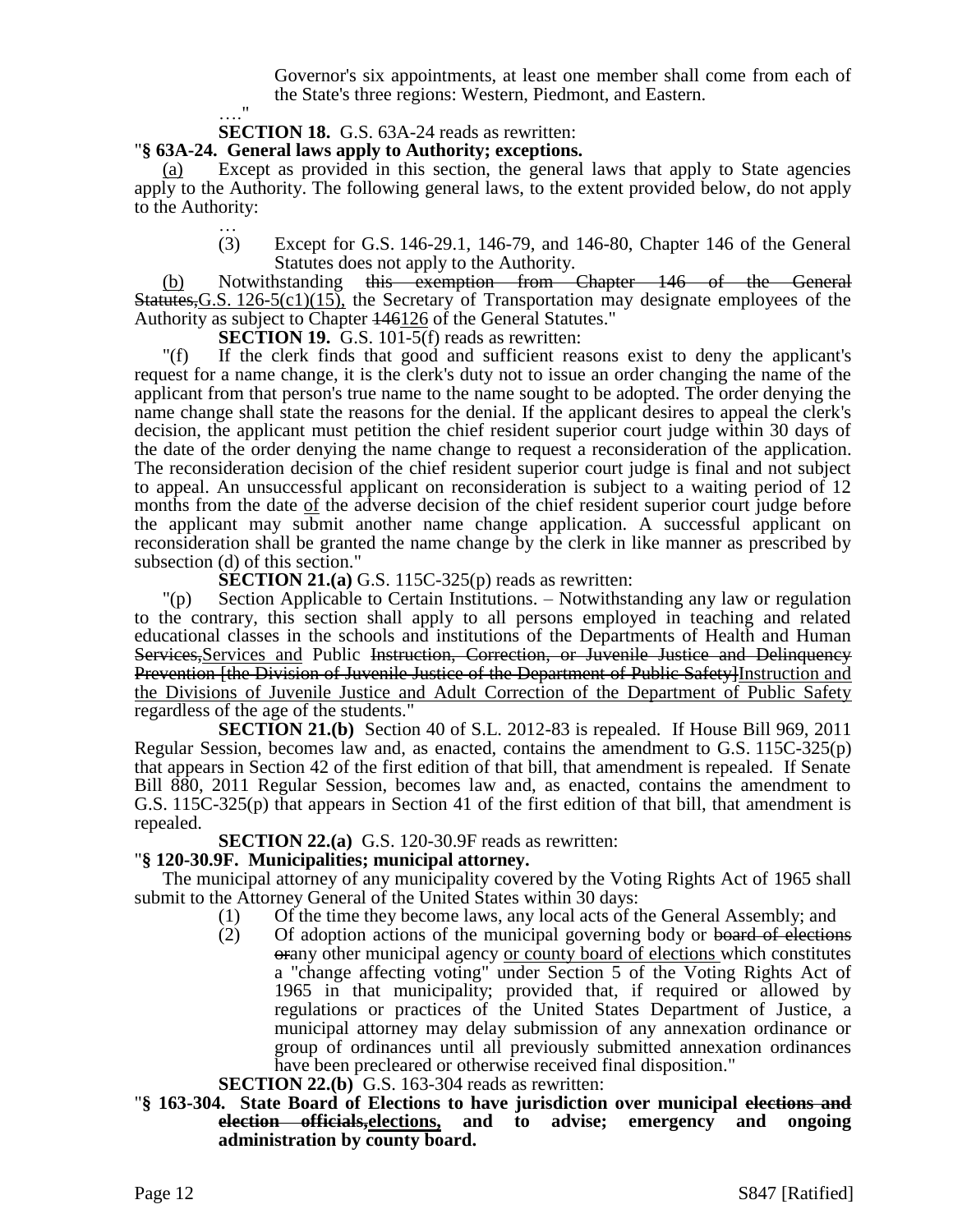(a) Authority and Duty of State Board. – The State Board of Elections shall have the same authority over municipal elections and election officials as it has over county and State elections and election officials.elections. The State Board of Elections shall advise and assist cities, towns, incorporated villages and special districts, their members and legal officers on the conduct and administration of their elections and registration procedure.

The county boards of elections shall be governed by the same rules for settling controversies with respect to counting ballots or certification of the returns of the vote in any municipal or special district election as are in effect for settling such controversies in county and State elections.

- (b) through (e) Repealed by Session Laws  $2011-31$ , s. 25, effective April 7, 2011."
	- **SECTION 23.** G.S. 120-70.94(a) reads as rewritten:

"(a) The Joint Legislative Oversight Committee on Justice and Public Safety shall examine, on a continuing basis, the correctional, law enforcement, and juvenile justice systems in North Carolina, in order to make ongoing recommendations to the General Assembly on ways to improve those systems and to assist those systems in realizing their objectives of protecting the public and of punishing and rehabilitating offenders. In this examination, the Committee shall:

- (1) Study the budget, programs, and policies of the Departments of Correction, Crime Control and Public Safety, and Juvenile Justice and Delinquency Prevention Department of Public Safety to determine ways in which the General Assembly may improve the effectiveness of those Departments.the Department. …
- (10) Study the needs of juveniles. This study may include, but is not limited to:
	- a. Determining the adequacy and appropriateness of services:
		- 1. To children and youth receiving child welfare services;<br>2. To children and youth in the invenile court system:
		- 2. To children and youth in the juvenile court system;<br>3. Provided by the Division of Social Service
		- 3. Provided by the Division of Social Services of the Department of Health and Human Services and the Division of Juvenile Justice of the Department of Public Safety;
		- 4. To children and youth served by the Mental Health, Developmental Disabilities, and Substance Abuse Services system.
	- b. Developing methods for identifying and providing services to children and youth not receiving but in need of child welfare services, children and youth at risk of entering the juvenile court system, and children and youth exposed to domestic violence situations.
	- c. Identifying obstacles to ensuring that children who are in secure or nonsecure custody are placed in safe and permanent homes within a reasonable period of time and recommending strategies for overcoming those obstacles. The Commission shall consider what, if anything, can be done to expedite the adjudication and appeal of abuse and neglect charges against parents so that decisions may be made about the safe and permanent placement of their children as quickly as possible.

# …."

**SECTION 24.** G.S. 122A-3 reads as rewritten:

## "**§ 122A-3. Definitions.**

The following definitions apply in this section: Chapter:

- (1) Agency. The North Carolina Housing Finance Agency created by this Chapter.
- (2) Bonds or notes. The bonds or the bond anticipation notes or construction loan notes authorized to be issued by the Agency under this Chapter.
- (3) Counseling agency. A nonprofit counseling agency located in North Carolina that is approved by the North Carolina Housing Finance Agency.
- (4) Energy conservation loan. A loan obtained from a mortgage lender for the purpose of satisfying an existing obligation of a borrower who is the resident owner of a single-family dwelling or of "residential housing." The existing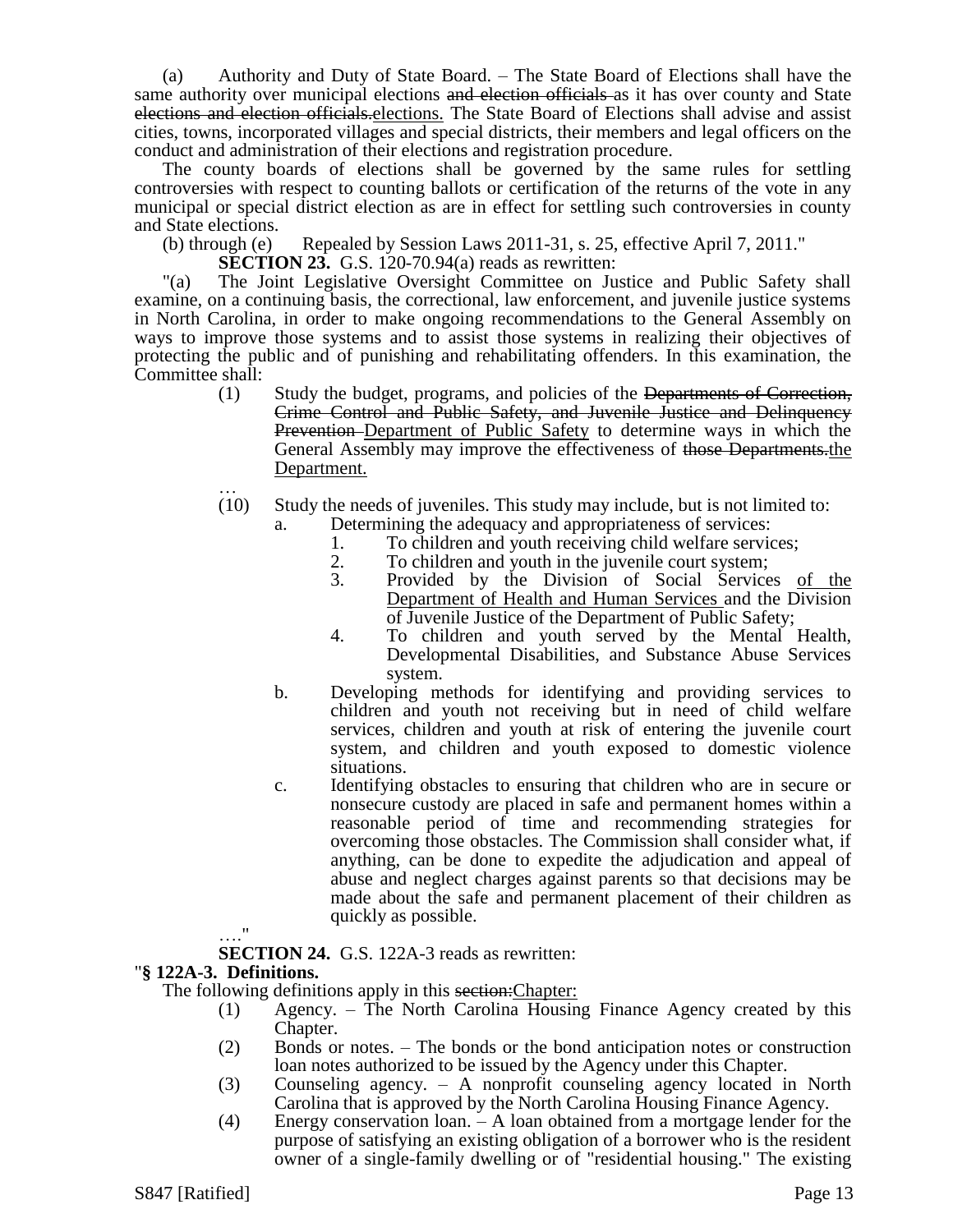obligation of the owner in an "energy conservation loan" must have been incurred to pay for the purchase of materials or the installation of materials, or both, which results in a significant decrease in the amount of consumption of nonrenewable sources of energy in order to provide or maintain a comfortable level of room temperatures in his residence during the winter. "Energy conservation loan" does not include a loan obtained to refinance an existing loan agreement unless payment or collection of the original loan was guaranteed by the Agency.

- (5) Federally insured securities. An evidence of indebtedness secured by a first mortgage lien on residential housing for persons of lower income and insured or guaranteed as to repayment of principal and interest by the United States or any agency or instrumentality thereof.
- (6) Governmental agency. Any department, division, public agency, political subdivision, or other public instrumentality of the State, the federal government, any other State or public agency, or any two or more thereof.
- (7) Mortgage or mortgage loan. A mortgage loan for residential housing, including, without limitation, a mortgage loan to finance, either temporarily or permanently, the construction, rehabilitation, improvement, or acquisition and rehabilitation or improvement of residential housing and a mortgage loan insured or guaranteed by the United States or an instrumentality thereof or for which there is a commitment by the United States or an instrumentality thereof to insure such a mortgage. A mortgage obligation may be evidenced by a security document and secured by a lien upon real property, including a deed of trust and land sale agreement. Mortgage also means an obligation evidenced by a security lien on real property upon which an owner-occupied mobile home is located.
- (8) Mortgage lenders. Any bank or trust company, savings bank, national banking association, savings and loan association, or building and loan association, life insurance company, mortgage banking company, the federal government, and any other financial institution authorized to transact business in the State.
- (9) Mortgagee. The owner of a beneficial interest in a mortgage loan, the servicer for the owner of a beneficial interest in a mortgage loan, or the trustee for a securitized trust that holds title to a beneficial interest in a mortgage loan.
- (10) Obligations. Any bonds or bond anticipation notes authorized to be issued by the Agency under the provisions of this Chapter.
- (11) Persons and families of lower income. Persons and families deemed by the Agency to require such assistance as is made available by this Chapter on account of insufficient personal or family income, taking into consideration, without limitation, (i) the amount of the total income of such persons and families available for housing needs, (ii) the size of the family, (iii) the cost and condition of housing facilities available, (iv) the eligibility of such persons and families for federal housing assistance of any type predicated upon a lower-income basis, and (v) the ability of such persons and families to compete successfully in the normal housing market and to pay the amounts at which private enterprise is providing decent, safe, and sanitary housing and deemed by the Agency therefore to be eligible to occupy residential housing financed wholly or in part, with mortgages, or with other public or private assistance.
- (12) Rehabilitation. The renovation or improvement of residential housing by the owner of said residential housing.
- (13) Residential housing. A specific work or improvement undertaken primarily to provide dwelling accommodations for persons and families of lower income, including the rehabilitation of buildings and improvements, and such other nonhousing facilities as may be incidental or appurtenant thereto.
- (14) State. The State of North Carolina."
- **SECTION 25.** G.S. 126-3(b) reads as rewritten: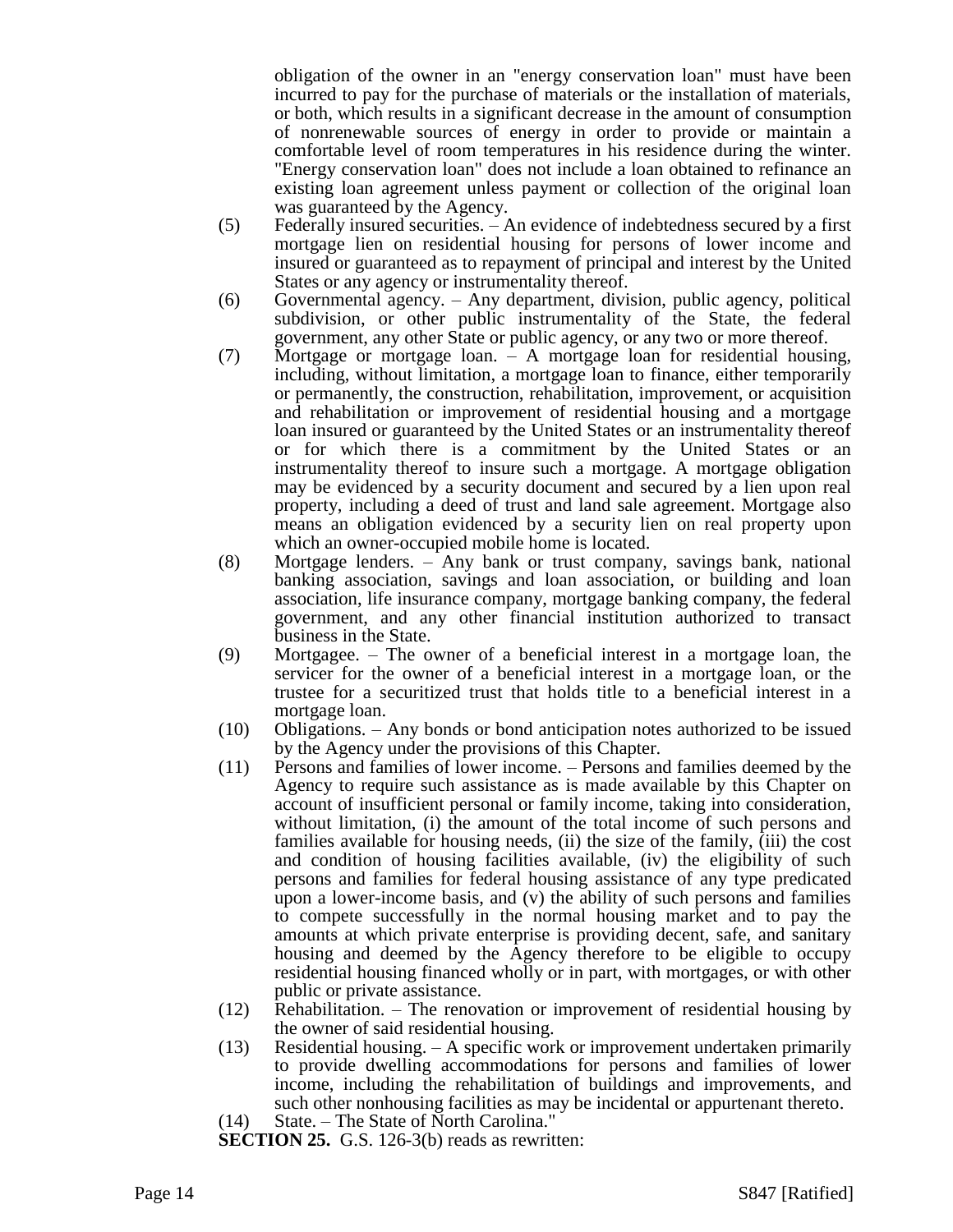"(b) The Office shall be responsible for the following activities, and such other activities as specified in this Chapter:

- (1) Providing policy and rule development for the Commission and implementing and administering all policies, rules, and procedures established by the Commission;Commission.
- (2) Providing training in personnel management to agencies, departments, and institutions including train-the-trainer programs for those agencies, departments, and institutions who request such training and where sufficient staff and expertise exist to provide the training within their respective agencies, departments, and institutions;institutions.
- (3) Providing technical assistance in the management of personnel programs and activities to agencies, departments, and institutions;institutions.
- (4) Negotiating decentralization agreements with all agencies, departments, and institutions where it is cost-effective to include delegation of authority for certain classification and corresponding salary administration actions and other personnel programs to be specified in the agreements;agreements.
- (5) Administering such centralized programs and providing services as approved by the Commission which have not been transferred to agencies, departments, and institutions or where this authority has been rescinded for noncompliance;noncompliance.
- (6) Providing approval authority of personnel actions involving classification and compensation where such approval authority has not been transferred by the Commission to agencies, departments, and institutions or where such authority has been rescinded for noncompliance; noncompliance.
- (7) Maintaining a computer database of all relevant and necessary information on employees and positions within agencies, departments, and institutions in the State's personnel system; system.
- (8) Developing criteria and standards to measure the level of compliance or noncompliance with established Commission policies, rules, procedures, criteria, and standards in agencies, departments, and institutions to which authority has been delegated for classification, salary administration and other decentralized programs, and determining through routine monitoring and periodic review process, that agencies, departments, and institutions are in compliance or noncompliance with established Commission policies, rules, procedures, criteria, and standards; andstandards.
- (9) Implementing corrective actions in cases of noncompliance; [and]noncompliance.
- (10) Administering the State employee suggestion program (NC-Thinks)."

**SECTION 26.** G.S. 127A-110(f) reads as rewritten:

- "(f) (1) Any amount obtained by any person by settlement with, judgment against, or otherwise from the third party by reason of the injury or death shall be disbursed by order of the court for the following purposes and in the following order of priority:
	- a. First to the payment of actual court costs taxed by judgment.
	- b. Second to the payment of the fee of the attorney representing the person making settlement or obtaining judgment, and this fee shall not exceed one third of the amount obtained or recovered of the third party.
	- c. Third to the reimbursement of the State for all benefits by way of compensation or medical treatment expense paid or to be paid by the State pursuant to G.S. 127A-108.
	- d. Fourth to the payment of any amount remaining to the member or personal representative.
	- (2) The attorney fee paid under subdivision (1) of this section subsection shall be paid by the member and the State in direct proportion to the amount each shall receive under sub-subdivisions (1)c. and d. of this subsection and shall be deducted from the payments when distribution is made."

**SECTION 27.** G.S. 130A-40.1(b) reads as rewritten: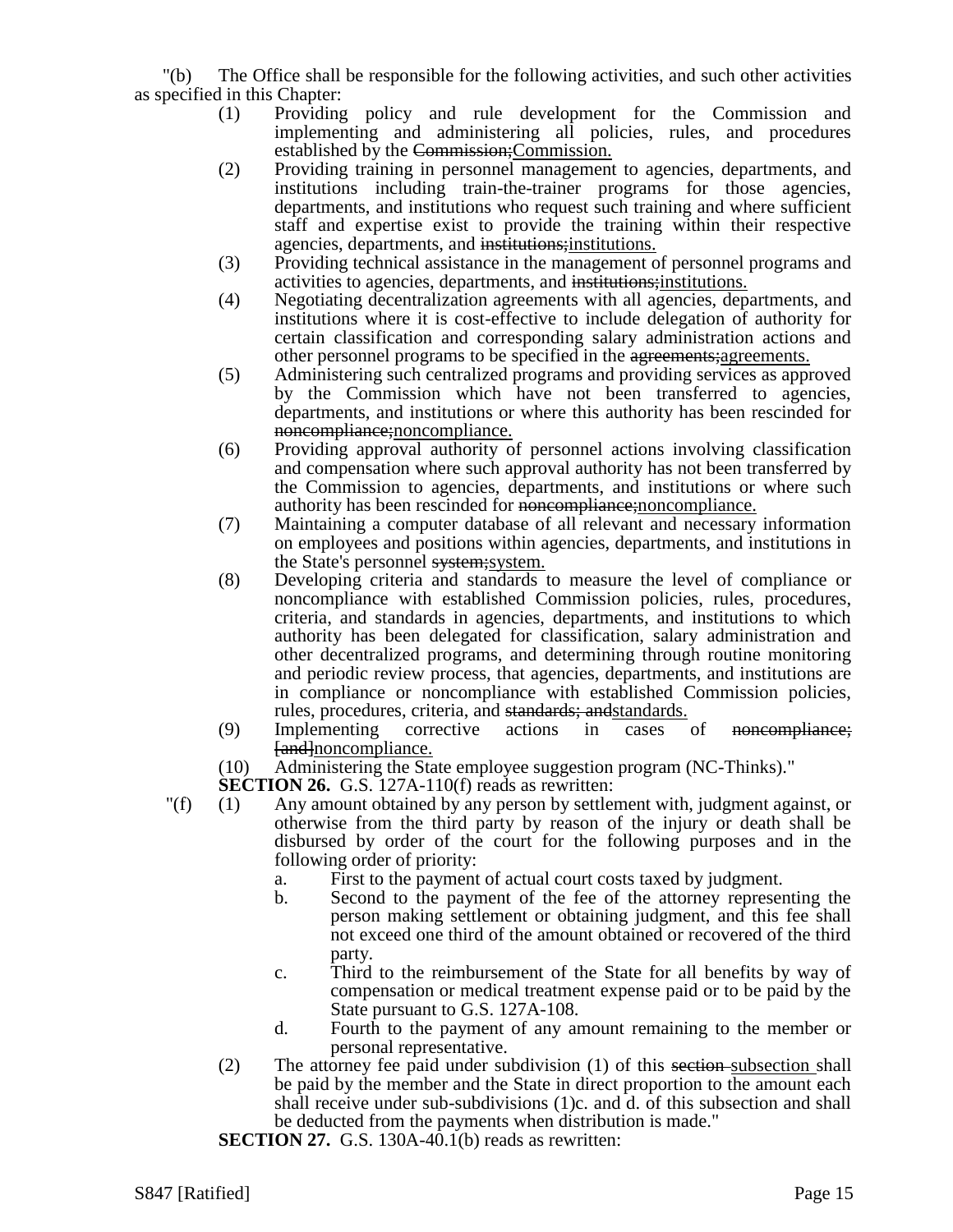"(b) The Secretary of Health and Human Services may approve only one request under subsection (a) of this section, this section being designed as a pilot program concerning alternative qualifications for a local health director. The Secretary of Health and Human Services shall report any approval under this section to the Joint Legislative Oversight Committee on Health and Human Services."

**SECTION 28.** G.S. 130A-309.10(e) reads as rewritten:

"(e) No person shall distribute, sell, or offer for sale in this State any rigid plastic container, including a plastic beverage container container, unless the container has a molded label indicating the plastic resin used to produce the container. The code shall consist of a number placed within three triangulated arrows and letters placed below the triangulated arrows. The three arrows shall form an equilateral triangle with the common point of each line forming each angle of the triangle at the midpoint of each arrow and rounded with a short radius. The arrowhead of each arrow shall be at the midpoint of each side of the triangle with a short gap separating the arrowhead from the base of the adjacent arrow. The triangle formed by the three arrows curved at their midpoints shall depict a clockwise path around the code number. The label shall appear on or near the bottom of the container and be clearly visible. A container having a capacity of less than eight fluid ounces or more than five gallons is exempt from the requirements of this subsection. The numbers and letters shall be as follows:

- (1) For polyethylene terephthalate, the letters "PETE" and the number 1.
- (2) For high density polyethylene, the letters "HDPE" and the number 2.
- (3) For vinyl, the letter "V" and the number 3.
- (4) For low density polyethylene, the letters "LDPE" and the number 4.<br>(5) For polypropylene, the letters "PP" and the number 5.
- For polypropylene, the letters "PP" and the number 5.
- (6) For polystyrene, the letters "PS" and the number 6.
- (7) For any other, the letters "OTHER" and the number 7."
- **SECTION 29.** G.S. 131E-129(a) reads as rewritten:

"(a) Violation Classification and Penalties. – The Department of Health and Human Services shall impose an administrative penalty in accordance with provisions of this Article on any facility which is found to be in violation of the requirements of G.S. 131E-117 or applicable State and federal laws and regulations. Citations for violations shall be classified and penalties assessed according to the nature of the violation as follows:

- … (1b) "Past Corrected Type A1 or Type A2 Violation" means either (i) the violation was not previously identified by the Department or its authorized representative or (ii) the violation was discovered by the facility and was self reported, but in either case the violation has been corrected. In determining whether a penalty should be assessed under this section, the Department shall consider the following factors:
	- a. Preventive systems in place prior to the violation.
	- b. Whether the violation or violations were abated immediately. and
	- c. Whether the facility implemented corrective measures to achieve and maintain compliance.
	- d. Whether the facility's system to ensure compliance is maintained and continues to be implemented.
	- e. Whether the regulatory area remains in compliance.

## **SECTION 30.** G.S. 135-48.27 reads as rewritten:

## "**§ 135-48.27. Reports to the General Assembly; General Assembly access to information.**

In addition to the reports required by  $G.S. 135-48.22(d), G.S. 135-48.23(d),$  the State Treasurer, the Executive Administrator, and Board of Trustees shall report to the General Assembly at such times and in such forms as shall be designated by the President Pro Tempore of the Senate and the Speaker of the House of Representatives. Employees of the Legislative Services Commission designated by the Legislative Services Officer (i) shall have access to all records related to the Plan of the State Treasurer, the Board of Trustees, the Executive Administrator, the Claims Processor, and the Plan and (ii) shall be entitled to attend all meetings, including executive sessions, of the Board of Trustees."

**SECTION 31.** G.S. 135-48.44 reads as rewritten:

## "**§ 135-48.44. Cessation of coverage.**

 $^{\prime}$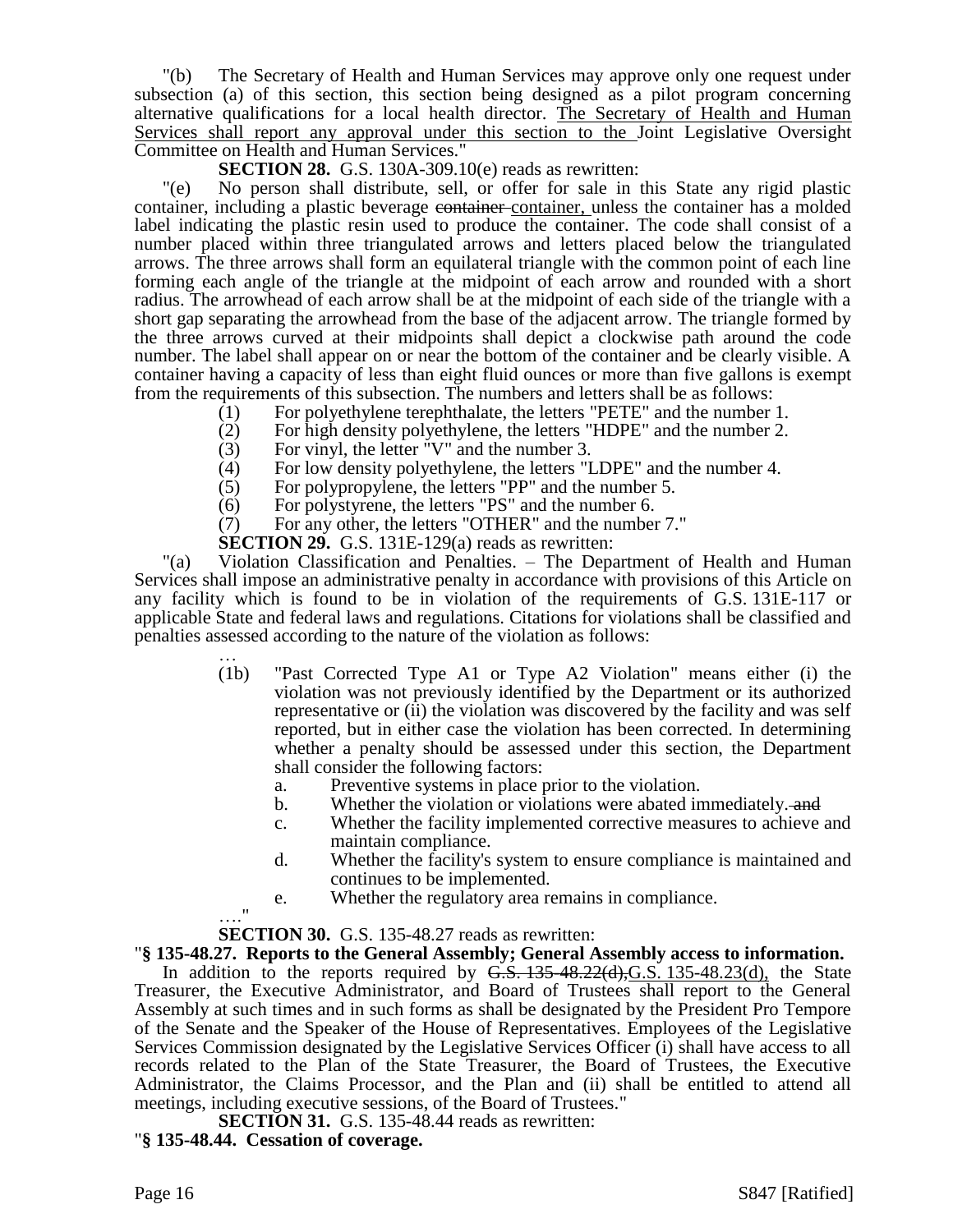(a) Coverage under this Plan of an employee and his or her surviving spouse or eligible dependent children or of a retired employee and his or her surviving spouse or eligible dependent children shall cease on the earliest of the following dates:

> … (2) The last day of the month in which an employee's employment with the State is terminated as provided in subsection (e)subsection (d) of this section.

… (c) Coverage under the Plan as a surviving dependent child whether covered as a dependent of a surviving spouse, or as an individual member (no living parent), ceases when the child ceases to be a dependent child as defined by G.S. 135-48.1, except coverage may continue under the Plan on a fully contributory basis for a period of not more than 36 months after loss of dependent status.

(d) Termination of employment shall mean termination for any reason, including layoff and leave of absence, except as provided in subdivisions (a)(1) and (2) of this section, but shall not, for purposes of this Plan, include retirement upon which the employee is granted an immediate service or disability pension under and pursuant to a State-supported Retirement System.

- (1) In the event of termination for any reason other than death, coverage under the Plan for an employee and his or her eligible spouse or dependent children, provided the eligible spouse or dependent children were covered under the Plan at termination of employment may be continued for a period of not more than 18 months following termination of employment on a fully contributory basis. Employees who were covered under the Plan at termination of employment may be continued for a period of not more than 18 months or 29 months if determined to be disabled under the Social Security Act, Title II, OASDI or Title XVI, SSI.
- (2) In the event of approved leave of absence without pay, other than for active duty in the Armed Forces of the United States, coverage under this Plan for an employee and his or her dependents may be continued during the period of such leave of absence by the employee's paying one hundred percent  $(100\%)$  of the cost.
- (3) If employment is terminated in the second half of a calendar month and the covered individual has made the required contribution for any coverage in the following month, that coverage will be continued to the end of the calendar month following the month in which employment was terminated.
- (4) Employees paid for less than 12 months in a year, who are terminated at the end of the work year and who have made contributions for the non-work months, will continue to be covered to the end of the period for which they have made contributions, with the understanding that if they are not employed by another State-covered employer under this Plan at the beginning of the next work year, the employee will refund to the ex-employer the amount of the employer's cost paid for them during the non-paycheck months.
- (5) Any employee receiving benefits pursuant to Article 6 of this Chapter when the employee has less than five years of retirement membership service, or an employee on leave of absence without pay due to illness or injury for up to 12 months, is entitled to continued coverage under the Plan for the employee and any eligible dependents by the employee's paying one hundred percent (100%) of the cost.

# **SECTION 32.** G.S. 135-48.50(1) and (5) read as rewritten:

# "**§ 135-48.50. Coverage mandates.**

The Plan shall provide coverage subject to the following coverage mandates:

- (1) Abortion coverage. The Plan shall not provide coverage for abortions for which State funds could not be used under G.S. 143C-6-5.5. The Plan shall, however, provide coverage for subsequent complications or related charges arising from an abortion not covered under this subdivision. Reserved.
- … (5) Reserved."

…."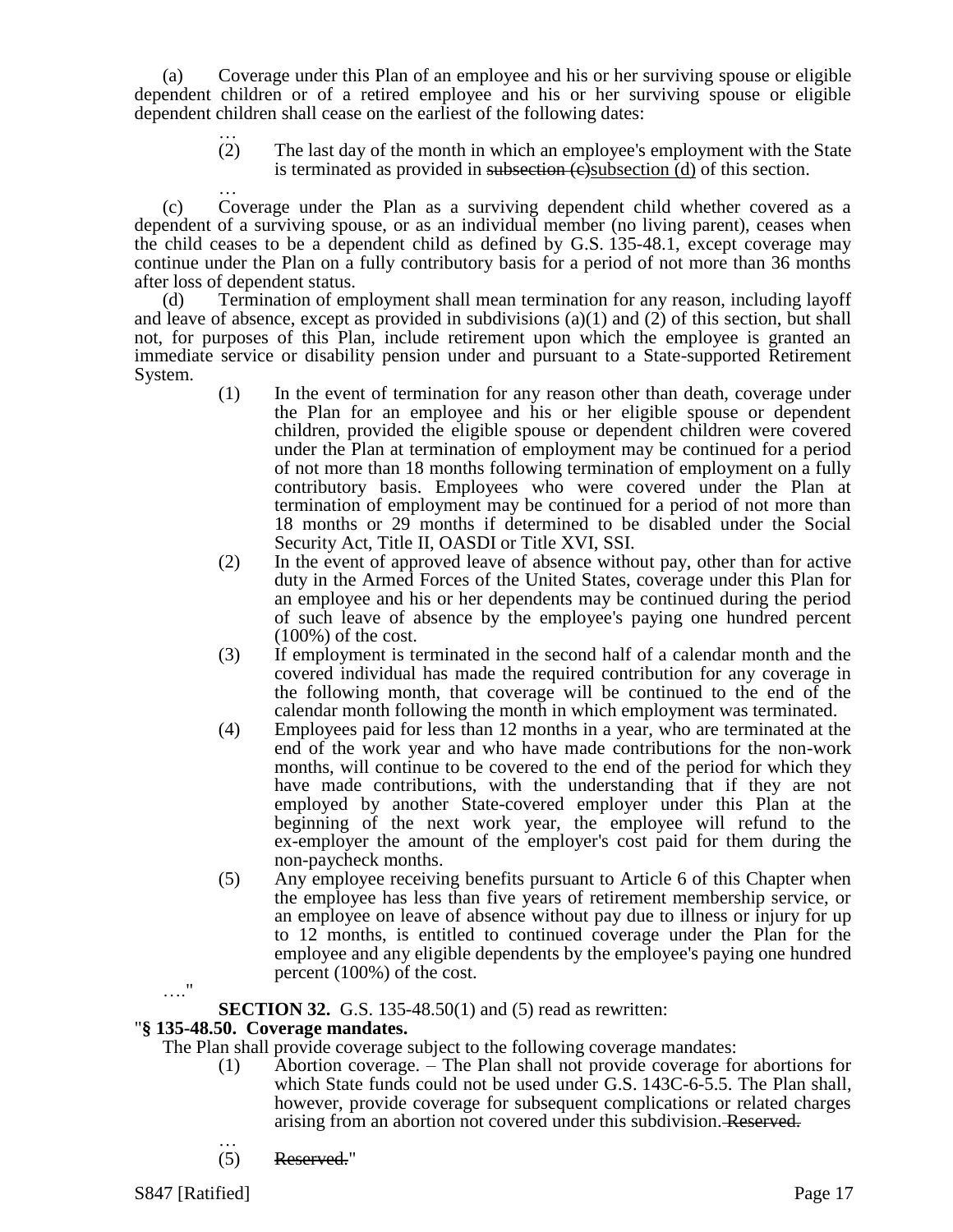**SECTION 33.** G.S. 143-215.1(a6) reads as rewritten:

"(a6) No permit shall be required to enter into a contract for the construction, installation, or alteration of any treatment works or disposal system or to construct, install, or alter any treatment works or disposal system within the State when the system's or work's principleprincipal function is to conduct, treat, equalize, neutralize, stabilize, recycle, or dispose of industrial waste or sewage from an industrial facility and the discharge of the industrial waste or sewage is authorized under a permit issued for the discharge of the industrial waste or sewage into the waters of the State. Notwithstanding the above, the permit issued for the discharge may be modified if required by federal regulation."

**SECTION 34.** G.S. 143C-3-5 reads as rewritten:

## "**§ 143C-3-5. Budget recommendations and budget message.**

… (b) Odd-Numbered Fiscal Years. – In odd-numbered years the budget recommendations shall include the following components:

- … (3) A Current Operations Appropriation Appropriations Act that makes appropriations for each fiscal year of the upcoming biennium for the operating expenses of all State agencies as contained in the Recommended State Budget, together with a Capital Improvements Appropriations Act that authorizes any capital improvements projects.
- (4) The biennial State Information Technology Plan as outlined in G.S. 147-33-72B G.S. 147-33.72B to be consistent in facilitating the goals outlined in the Recommended State Budget.

… (d) Funds Included in Budget. – Consistent with requirements of the North Carolina Constitution, Article 5, Section 7(a), Section 7(1), the Governor's Recommended State Budget, together with the Budget Support Document, shall include recommended expenditures of State funds from all Governmental and Proprietary Funds, as those funds are described in G.S. 143C-1-3. Except where provided otherwise by federal law, funds received from the federal government become State funds when deposited in the State treasury and shall be classified and accounted for in the Governor's budget recommendations no differently than funds from other sources. …"

**SECTION 35.** G.S. 153A-155(g) reads as rewritten:

 $\Gamma(g)$  Applicability. – Subsection (c) of this section applies to all counties and county districts that levy an occupancy tax. To the extent subsection (c) conflicts with any provision of a local act, subsection (c) supersedes that provision. The remainder of this section applies only to Alleghany, Anson, Brunswick, Buncombe, Burke, Cabarrus, Camden, Carteret, Caswell, Chatham, Cherokee, Chowan, Clay, Craven, Cumberland, Currituck, Dare, Davie, Duplin, Durham, Forsyth, Franklin, Granville, Halifax, Haywood, Jackson, Madison, Martin, McDowell, Montgomery, Moore, Nash, New Hanover, New Hanover County District U,Northampton, Pasquotank, Pender, Perquimans, Person, Randolph, Richmond, Rockingham, Rowan, Rutherford, Sampson, Scotland, Stanly, Swain, Transylvania, Tyrrell, Vance, Washington, and Wilson Counties, to New Hanover County District U, to Surry County District S, to Watauga County District U, to Wilkes County District K, to Yadkin County District Y, and to the Township of Averasboro in Harnett County and the Ocracoke Township Taxing District."

**SECTION 36.** G.S. 159-175.10 reads as rewritten:

#### "**§ 159-175.10. Additional requirements for review of city financing application; communications service.**

The Commission shall apply additional requirements to an application for financing by a city or a joint agency under Part 1 of Article 20 of Chapter 160A of the General Statutes for the construction, operation, expansion, or repair of a communications system or other infrastructure for the purpose of offering communications service, as that term is defined in G.S. 160A-340(2), G.S. 160A-340(3), that is or will be competitive with communications service offered by a private communications service provider. This section does not apply to the repair, rebuilding, replacement, or improvement of an existing communications network, or equipment relating thereto, but does apply to the expansion of such existing network. The additional requirements are the following: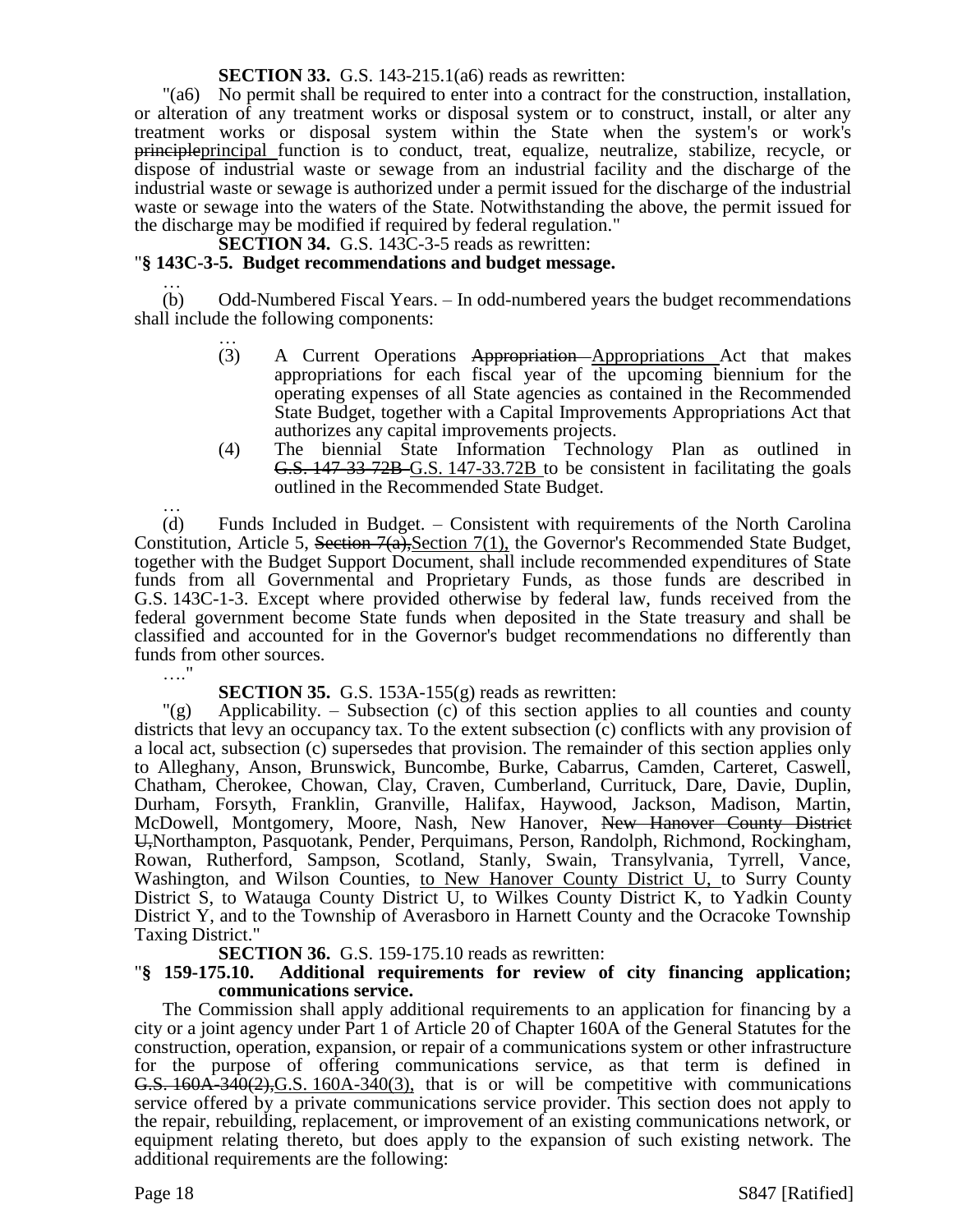- (1) Prior to submitting an application to the Commission, a city or joint agency shall comply with the provisions of G.S. 160A-340.3 requiring at least two public hearings on the proposed communications service project and notice of the hearings to private communications service providers who have requested notice.
- (2) At the same time the application is submitted to the Commission, the city or joint agency shall serve a copy of the application on each person that provides competitive communications service within the city's jurisdictional boundaries or in areas adjacent to the city. No hearing on the application shall be heard by the Commission until at least 60 days after the application is submitted to the Commission.
- (3) Upon the request of a communications service provider, the Commission shall accept written and oral comments from competitive private communications service providers in connection with any hearing or other review of the application.
- (4) In considering the probable net revenues of the proposed communications service project, the Commission shall consider and make written findings on the reasonableness of the city or joint agency's revenue projections in light of the current and projected competitive environment for the services to be provided, taking into consideration the potential impact of technological innovation and change on the proposed service offerings and the level of demonstrated community support for the project.
- (5) The city or joint agency making the application to the Commission shall bear the burden of persuasion with respect to subdivisions (1) through (4) of this section."

**SECTION 37.** G.S. 163-258.30(a) reads as rewritten:

"(a) The State Board of Elections shall adopt rules and regulations to carry out the intent and purpose of G.S. 163-278.23 and G.S. 163-278.24G.S. 163-258.28 and G.S. 163-258.29 and to ensure that a proper list of persons voting under said sections shall be maintained by the boards of elections, and to ensure proper registration records, and such rules and regulations shall not be subject to the provisions of Article 2A of Chapter 150B of the General Statutes."

**SECTION 38.** Section 6(c) of S.L. 2011-96 reads as rewritten:

"**SECTION 6.(c)** Notwithstanding the two-year term limitation in G.S. 135-48.20(m), as enacted by Senate Bill 323 of the 2011 Regular Session, the terms of initial appointees under G.S. 135-48.20 shall be as follows and shall begin January 1, 2012:

(1) Two and one-half years. – Appointees under G.S. 135-48.20(i).

(2) Three and one-half years. – Appointees not under G.S. 135-48.20(i)."

**SECTION 39.** Section 19.1(g) of S.L. 2011-145, as amended by Section 43(c) of S.L. 2011-391, reads as rewritten:

"**SECTION 19.1.(g)** The following statutes are amended by deleting the language "Crime Control and Public Safety" wherever it appears and substituting "Public Safety": G.S. 7A-343.1, 8-50.2, 14-86.1, 14-309.7, 14-309.11, 15B‑3, 15B-6, 17C‑3, 17C-6, 18B-101, 18B-110, 19-2.1, 20-17.7, 20-39.1, 20-49, 20-79.5, 20-81.12, 20-116, 20-118, 20-119, 20-125, 20-178.1, 20-183.9, 20-183.10, 20-184, 20-185, 20-187, 20-187.1, 20-187.3, 20-188, 20-189, 20-190, 20-191, 20-192, 20-195, 20-196, 20-196.3, 20-196.4, 20-377, 20-379, 20-380, 20-381, 20-382.2, 20-383, 20-387, 20-389, 20-390, 20-391, 20-392, 20-393, 20-396, 20-397, 58-32-1, 58-78-1, 66-165, 66-168, 104E-8, 105-259, 105-269.3, 105-449.44, 120-12.1, 120-70.94, 122C-408, 122C-409, 122C-411, 122C-414, 126-5, 127A-17.1, 127A-19, 127A-20, 127A-21, 127A-22, 127A-35, 127A-40, 127A-42, 127A-43, 127A-54, 127A-57, 127A-80, 127A-81, 127A-107, 127A-139, 127A-161, 127A-162, 127A-163, 127A-164, 127C-2, 130A-475, 143-166.13, 143-215.52, 143-215.56, 143-215.93A, 143-215.94GG, 143-215.94HH, 143-341, 143-355.1, 143-651, 143-652.1, 143-652.2, 143-654, 143-655, 143-658, 143-661, 143-664, 143-726, 143A-79.2, 143A-239, 143A-240, 143A-241, 143A-242, 143A-243, 143A-244, 143A-245, 143B-2, 143B-6, 143B-181, 143B-394.15, 143B-417, 143B-426.22, 143B-477, 143B-478, 143B-479, 143B-480, 143B-480.1, 143B-480.2, 143B-480.3, 143B-490, 143B-491, 143B-492, 143B-495, 143B-496, 143B-497, 143B-498, 143B-499, 143B-499.2, 143B-499.4, 143B-499.7, 143B-508, 143B-508.1, Parts 8 and 9 of Article 11 of Chapter 143B of the General Statutes, 143B-510, 146-30, 147-12, 150B-1, 161-11.4, 166A-5, 166A-6, 166A-6.03, 166A-6.1, 166A-14, 166A-18, 166A-21, 166A-26, 166A-28, 166A-60, 166A-61, and 166A-62.

S847 [Ratified] Page 19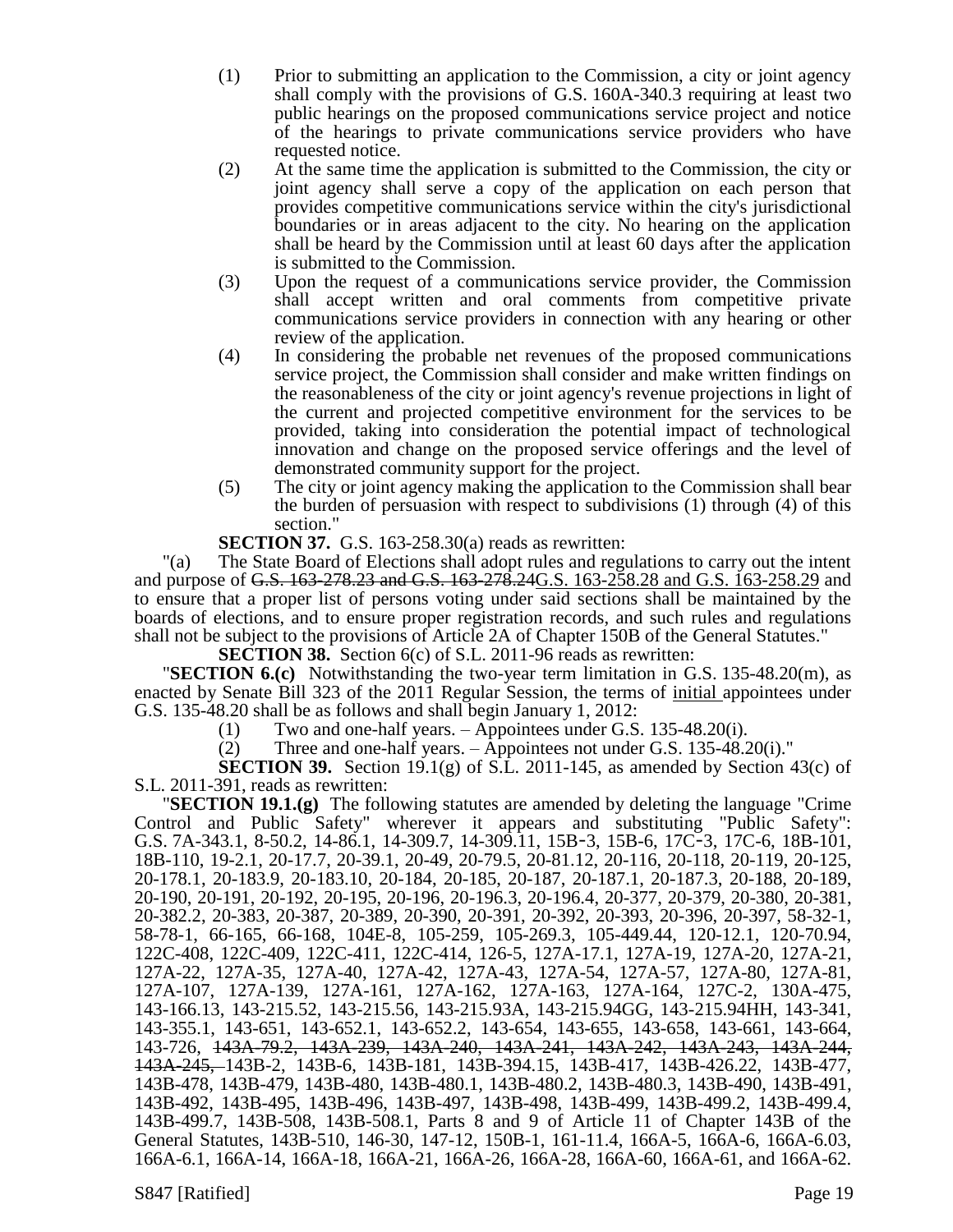In all other instances in which the term "Crime Control and Public Safety" appears in the General Statutes, the Revisor of Statutes shall replace that term with "Public Safety"."

**SECTION 40.** Section 25 of S.L. 2011-284 is repealed.

**SECTION 41.** The introductory language of Section 12(b) of S.L. 2011-326 reads as rewritten:

**"SECTION 12.(b)** G.S. 7B-1110.1(a)G.S. 7B-1101.1(a) reads as rewritten:"

**SECTION 42.(a)** The prefatory language of Section 30 of S.L. 2011-391 reads as rewritten:

**"SECTION 30.** Section 13.22(b) of Session Law 2011-145 reads as rewritteneris rewritten to read:".

**SECTION 42.(b)** This section is retroactively effective July 1, 2011.

**SECTION 43.** The Revisor of Statutes may cause to be printed all explanatory comments of the drafters of S.L. 2011-339 and S.L. 2011-344 as the Revisor deems appropriate.

**SECTION 44.** The Revisor of Statutes may cause to be printed all explanatory comments of the drafters of S.L. 2011-341 as the Revisor deems appropriate.

## **PART II. OTHER AMENDMENTS**

## **A. TECHNICAL CHANGES**

**SECTION 44.5.** Any act of the 2011 Regular Session that refers to a bill of the "2012 Regular Session" shall be deemed to be a reference to a bill of the 2011 Regular Session.

**SECTION 45.(a)** G.S. 15A-1331A is recodified as G.S. 15A-1331.1.

**SECTION 45.(b)** G.S. 20-15.1 reads as rewritten:

#### "**§ 20-15.1. Revocations when licensing privileges forfeited.**

The Division shall revoke the license of a person whose licensing privileges have been forfeited under G.S. 15A-1331A, G.S. 15A-1331.1, 50-13.12, and 110-142.2. If a revocation period set by this Chapter is longer than the revocation period resulting from the forfeiture of licensing privileges, the revocation period in this Chapter applies."

**SECTION 45.(c)** G.S. 20-179.3(b)(2) reads as rewritten:

- $"$ (b) Eligibility.  $-$ 
	- … (2) Any person whose licensing privileges are forfeited pursuant to G.S. 15A-1331A G.S. 15A-1331.1 is eligible for a limited driving privilege if the court finds that at the time of the forfeiture, the person held either a valid drivers license or a drivers license that had been expired for less than one year and
		- a. The person is supporting existing dependents or must have a drivers license to be gainfully employed; or
		- b. The person has an existing dependent who requires serious medical treatment and the defendant is the only person able to provide transportation to the dependent to the health care facility where the dependent can receive the needed medical treatment.

The limited driving privilege granted under this subdivision must restrict the person to essential driving related to the purposes listed above, and any driving that is not related to those purposes is unlawful even though done at times and upon routes that may be authorized by the privilege."

**SECTION 45.(d)** G.S. 113-277(a4) reads as rewritten:

"(a4) The Wildlife Resources Commission shall order the surrender of any license or permit issued under this Article to a person whose licensing privileges have been forfeited under G.S. 15A-1331A-G.S. 15A-1331.1 for the period specified by the court."

**SECTION 45.(e)** If Senate Bill 707, 2011 Regular Session, becomes law, G.S. 15A-1331B, as enacted by that act, is recodified as G.S. 15A-1331.2.

**SECTION 45.5.** G.S. 18B-1305(a1), as enacted by Section 1 of S.L. 2012-4, reads as rewritten:

"(a1) Termination by a Small Brewery. – A brewery's authorization to distribute its own malt beverage products pursuant to  $G.S. 18B-1104(7)G.S. 18B-1104(8)$  shall revert back to the brewery, in the absence of good cause, following the fifth business day after confirmed receipt of written notice of such reversion by the brewery to the wholesaler. The brewery shall pay the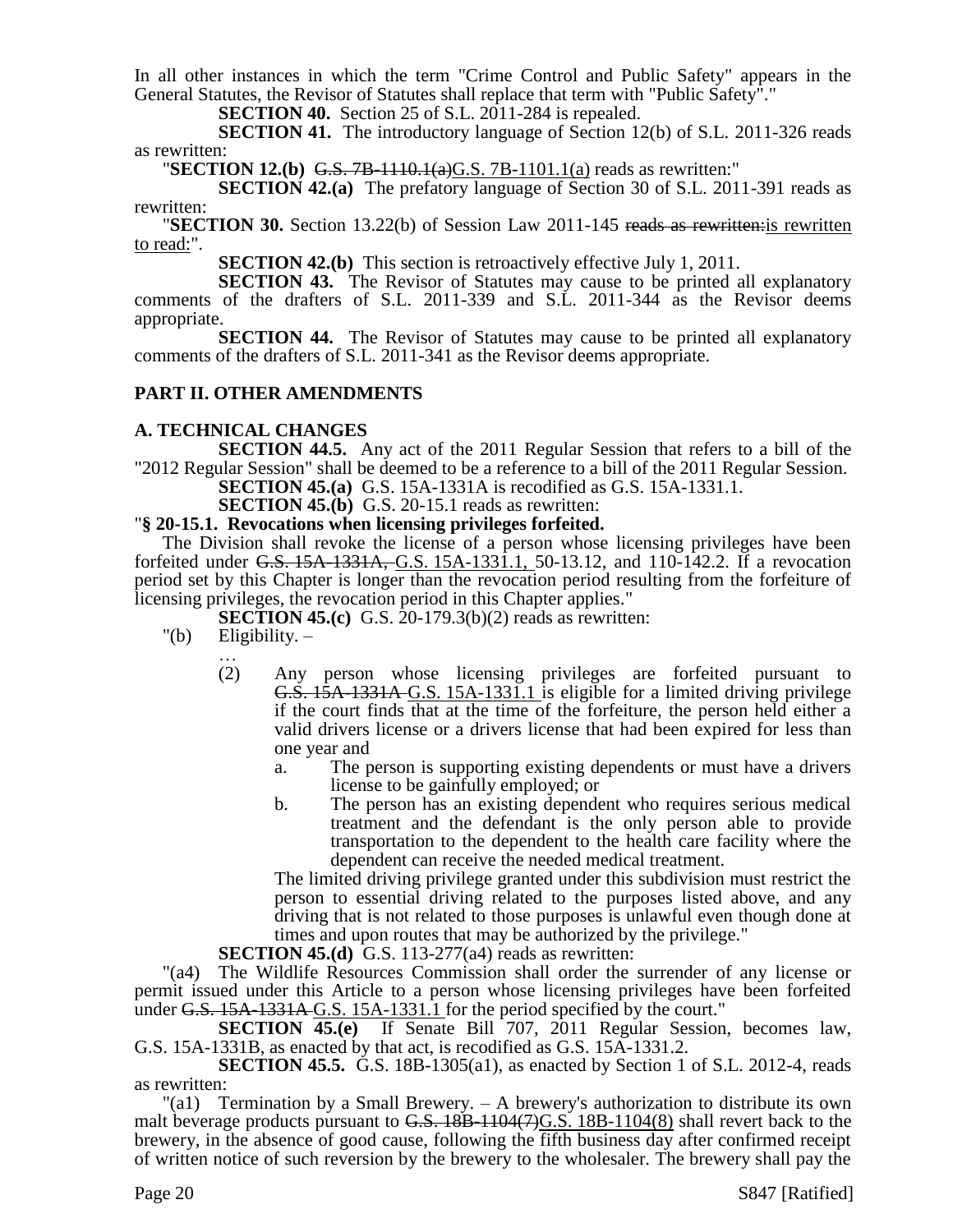wholesaler fair market value for the distribution rights for the affected brand. For purposes of this subsection, "fair market value" means the highest dollar amount at which a seller would be willing to sell and a buyer willing to buy at the time the self-distribution rights revert back to the brewery, after each party has been provided all information relevant to the transaction."

**SECTION 45.7.** G.S. 20-79.4(b)(170) reads as rewritten:

"(170) Purple Heart Recipient. – Issuable to a recipient of the Purple Heart award. The plate shall bear the phrase "Purple Heart Veteran, Combat Wounded" and the letters "PH". Wounded." A person may obtain from the Division a special registration plate under this subdivision for the registered owner of a motor vehicle or a motorcycle. A motorcycle plate issued under this subdivision shall bear a depiction of the Purple Heart Medal and the phrase "Purple Heart Veteran, Combat Wounded.""

**SECTION 46.(a)** G.S. 66-421(a) reads as rewritten:

"(a) Issuance of Permits. – The sheriff of each county shall issue a nonferrous metals purchase permit to an applicant if the applicant (i) has a fixed site in the sheriff's county; (ii) declares on a form provided by the sheriff that the applicant is informed of and will comply with the provisions of this Part; (iii) does not have a permit that has been revoked pursuant to G.S. 66-324(b) G.S. 66-424(b) at the time of the application; and (iv) has not been convicted of more than three violations of this Part. A permit shall be valid for 12 months and shall be valid only for fixed sites in the county of issuance. A permit shall be obtained for each fixed site at which nonferrous metals are purchased."

**SECTION 46.(b)** This section becomes effective October 1, 2012.

**SECTION 47.(a)** If House Bill 614, 2011 Regular Session, becomes law, G.S. 90-21.102, as enacted by that act, reads as rewritten:

#### "**§ 90-21.102. Definitions.**

…

The following definitions apply in this Article:

- … (3) Health care provider. – Any person who:
	- m. Is licensed to practice as a physician, physician assistant, dentist, pharmacist, optometrist, registered nurse, licensed practical nurse, dental hygienist, or optician under provisions of law of another state of the United States comparable to the provisions referenced in sub-subdivisions a. through  $\overline{n}$ . of this subdivision.
- … (5) Voluntary provision of health care services. – The provision of health care services by a health care provider in association with a sponsoring organization in which both of the following circumstances exist:
	- a. The health care services are provided without charge to the recipient of the services or to a third party on behalf of the recipient.
	- b. The health care provider receives no compensation or other consideration in exchange for the health care services provided.

For the purposes of this Article, the provision of health care services in non-profit-nonprofit community health centers, local health department facilities, free clinic facilities, or at a providers provider's place of employment when the patient is referred by a non-profit-nonprofit community health referral service shall not be considered the voluntary provision of health care."

**SECTION 47.(b)** If House Bill 614, 2011 Regular Session, becomes law, G.S.  $90-21.104(d)(1)$ , as enacted by that act, reads as rewritten:

"(d) Each registered sponsoring organization has the duty and responsibility to do all of the following:

(1) Except as provided in this subdivision, by no later than 14 days before a sponsoring organization initiates voluntary health care services in this State, the sponsoring organization shall submit to the Department a list containing the following information regarding each health care provider who is to provide voluntary health care services on behalf of the sponsoring organization during any part of the time period in which the sponsoring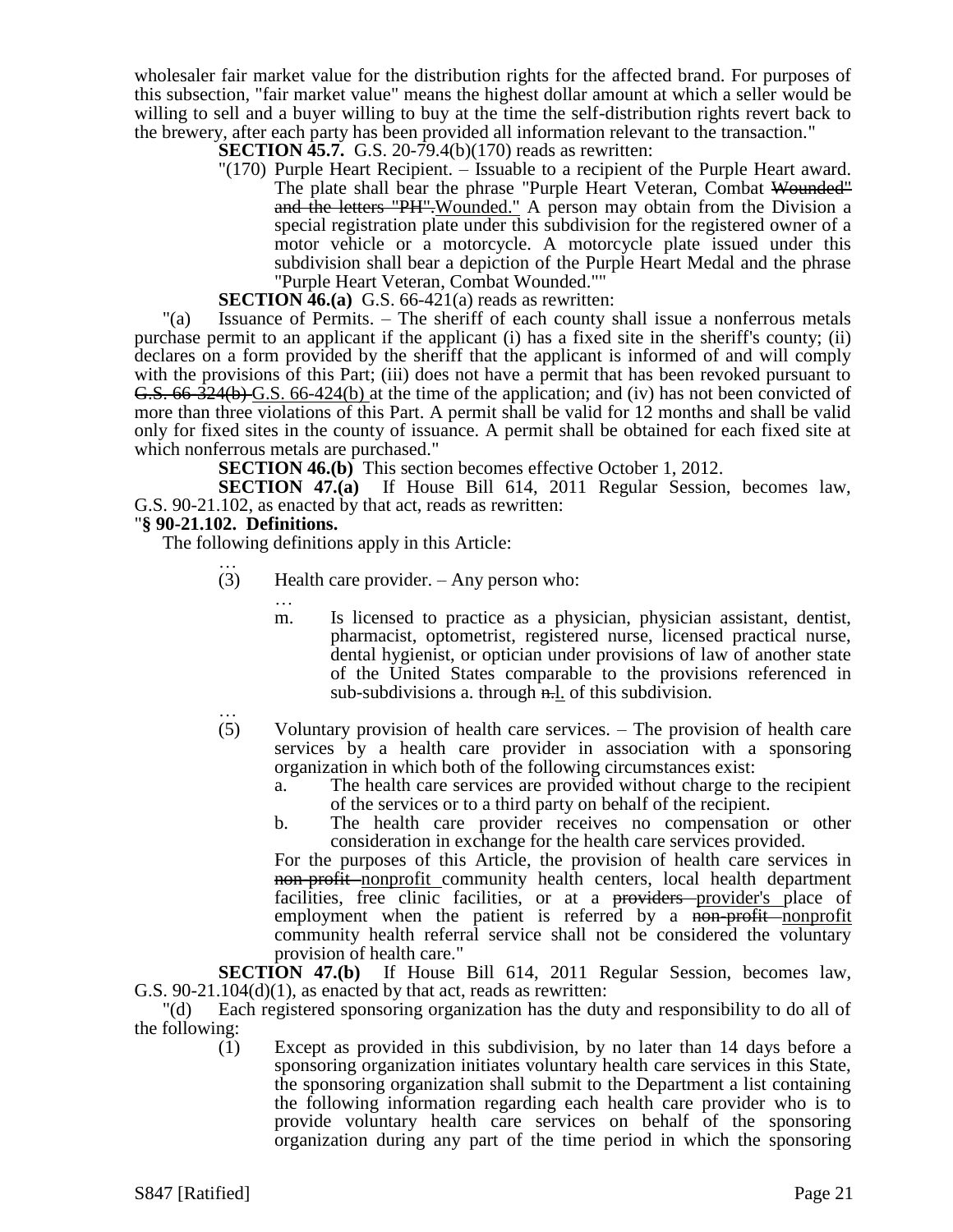organization is authorized to provide voluntary health care services in the State:

- a. Name.
- b. Date of birth.
- c. State of licensure.
- d. License number.
- e. Area of practice.
- f. Practice address.

By no later than 3 days prior to voluntary health care services being rendered, a sponsoring organization may amend the list to add health care providers defined in G.S. 90-21.102(3)a. through G.S. 90-21.102(3)m.G.S. 90-21.102(3)l."

**SECTION 47.(c)** This section is effective January 1, 2013.

**SECTION 48.** G.S. 115C-107.7(a1) reads as rewritten:

"(a1) Any corporal punishment administered on students with disabilities shall be consistent with the requirements of  $G.S. 115C-391(a)(5)$ . G.S. 115C-390.4."

**SECTION 49.** G.S. 115C-309(a) reads as rewritten:

"(a) Student Teacher and Student Teaching Defined. – A "student teacher" is any student enrolled in an institution of higher education approved by the State Board of Education for the preparation of teachers who is jointly assigned by that institution and a local board of education to student teach under the direction and supervision of a regularly employed certified teacher.

"Student teaching" may include those duties granted to a teacher by G.S. 115C-307 and 115C 390 and any other part of the school program for which either the supervising teacher or the principal is responsible."

**SECTION 50.** The title of S.L. 2012-92 reads as rewritten:

"AN ACT PROVIDING THAT AFTER DECEMBER 31, 2012, LANDLORDS SHALL, WHEN INSTALLING A NEW SMOKE ALARM OR REPLACING AN EXISTING SMOKE ALARM, INSTALL A TAMPER RESISTANT, TEN YEAR LITHIUM BATTERY SMOKE ALARM EXCEPT IN CERTAIN CASES, AND PROVIDING THAT LANDLORDS MAY DEDUCT FROM THE TENANT SECURITY DEPOSIT DAMAGE TO A SMOKE ALARM OR CARBON MONOXIDE ALARM, AS RECOMMENDED BY THE NORTH CAROLINA CHILD FATALITY TASK FORCE."

**SECTION 51.** If Senate Bill 229, 2011 Regular Session, becomes law, then Part XXIV of that act reads as rewritten:

#### "**PART XXIV. USE OF TVA SETTLEMENT FUNDS**

"**SECTION 30.** Funds received by the State pursuant to the provisions of the Consent Decree entered into by the State in State of Alabama et al. v. Tennessee Valley Authority, Civil Action 3:11-cv-00170 in the United States District Court for the Eastern District of Tennessee and allocated to the Department of Agriculture and Consumer Services by the Committee Report to House Bill 950 shall be used exclusively to award grants for "Environmental Mitigation Projects" of the types specified in paragraph 128 of the Consent Decree in the following counties: Avery, Buncombe, Burke, Cherokee, Clay, Graham, Haywood, Henderson, Jackson, Macon, Madison, McDowell, Mitchell, Swain, Transylvania, Watauga, Yancey."

**SECTION 51.5.** If House Bill 494, 2011 Regular Session, becomes law, then G.S. 20-179(k2), as enacted in Section 9 of that act, reads as rewritten:

"(k2) Probationary Requirement for Abstinence and Use of Continuous Alcohol Monitoring. – The judge may order that as a condition of special probation for any level of offense under G.S. 20-170G.S. 20-179 the defendant abstain from alcohol consumption, as verified by a continuous alcohol monitoring system, of a type approved by the Division of Adult Correction of the Department of Public Safety."

**SECTION 52.** Section 5 of S.L. 2012-77 is rewritten to read:

"**SECTION 5.** Section 5 of S.L. 2008-90, as amended by Section 1 of S.L. 2010-36, reads as rewritten:".

**SECTION 53.** Sections 49 and 50 of S.L. 2012-56 are repealed.

**SECTION 54.** Section 2.2 of S.L. 2012-18 reads as rewritten:

"**SECTION 2.2.** G.S. 161-10(8a) G.S. 161-10(a)(8a) is repealed."

**SECTION 55.(a)** G.S. 115C-12(38) and G.S. 115C-47(60) are repealed.

**SECTION 55.(b)** To ensure that the unique needs of students with immediate family members in the military are met, local boards of education shall collect and report to the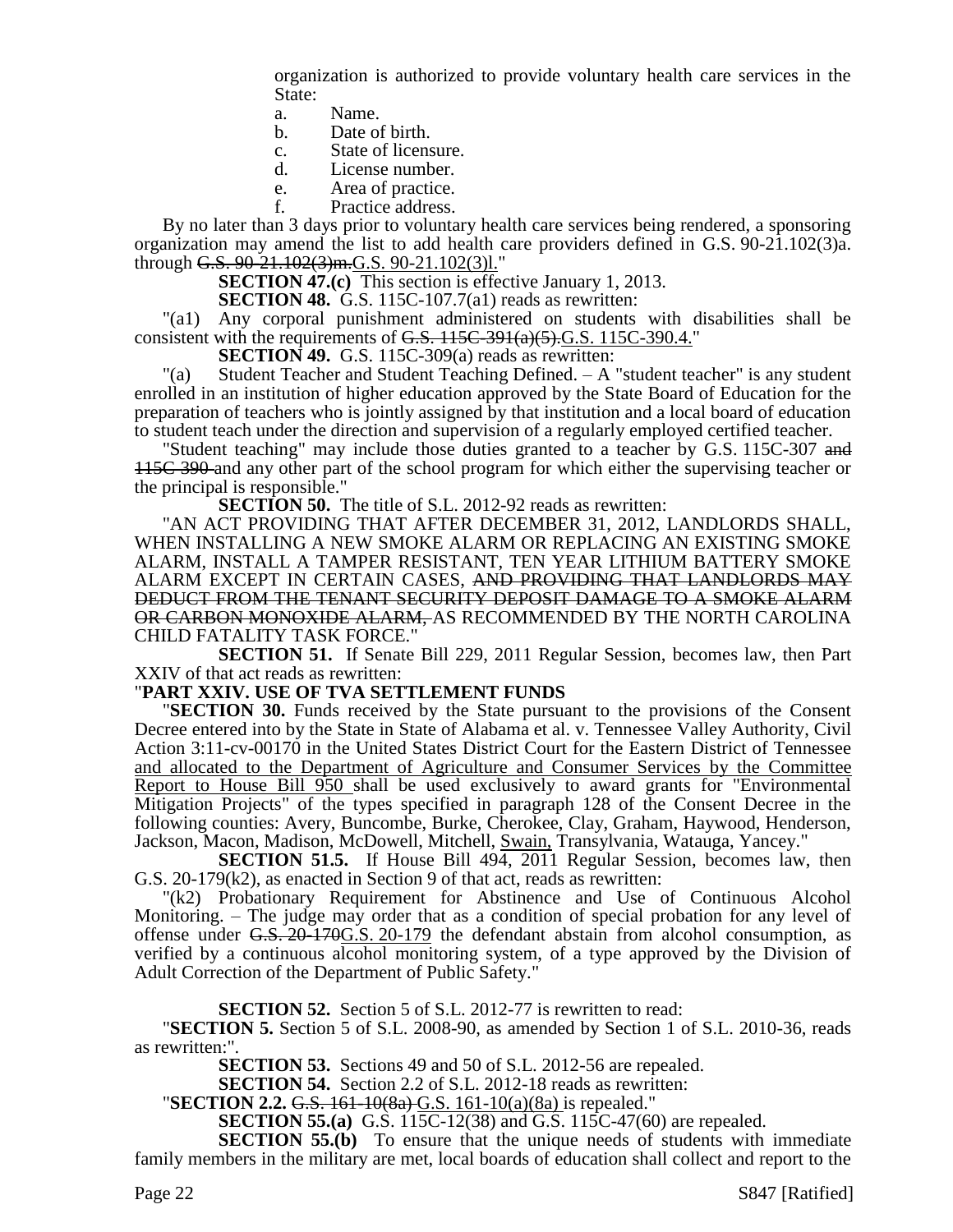State Board of Education by November 30, 2012, the following information for each school in the local school administrative unit:

- (1) The number of students who have an immediate family member who has served in the reserve or active components of the Armed Forces of the United States since September 1, 2001.
- (2) Whether during the relevant period the local school administrative unit employed at least one employee trained in the unique needs of children who have immediate family members in the military. An employee satisfies this requirement if the employee has received training on all of the following:
	- a. The number of children of members of the active or reserve components of the Armed Forces of the United States who live in the local school administrative unit.
	- b. Available curricula on military families.
	- c. The impact of deployments on the emotional and psychological well-being of the children and families.
	- d. Potential warning signs of emotional and mental health disorders, substance use disorders, suicide risks, child maltreatment, or domestic violence.
	- e. Appropriate resources to which students and their families may be referred as needed.
	- f. Scholarships for after-school and enrichment activities available through the United States Department of Defense, the National Guard, or the reserve components of the Armed Forces of the United States for the children of parents who are actively deployed.
- (3) The frequency with which the employee described in subdivision (2) of this subsection provided training to school administrators, nurses, nurses aides, counselors, social workers, and other personnel in the local school administrative unit during the relevant period, and the number of staff trained.

The State Board of Education shall report no later than December 15, 2012, to the Joint Legislative Education Oversight Committee and to the House of Representatives and Senate Appropriations Subcommittees on Education on information submitted to it pursuant to this section relating to the needs of students with immediate family members in the military.

**SECTION 55.(c)** G.S. 115C-288 is amended by adding a new subsection to read:

"(m) To Address the Unique Needs of Students With Immediate Family Members in the Military. **–** The principal shall develop a means for identifying and serving the unique needs of students who have immediate family members in the active or reserve components of the Armed Forces of the United States."

**SECTION 55.5.** If House Bill 950, 2011 Regular Session, becomes law, then Section 15.3A.(b) reads as rewritten:

"**SECTION 15.3A.(b)** Members. – The Commission shall consist of 12 members as follows:

- (1) The President Pro Tempore of the Senate shall appoint one representative from each of the following:
	- a. The public at large.
	- b. A county sheriff's department.office.
	- c. A city or town police department.
- (2) The Speaker of the House of Representatives shall appoint one representative from each of the following:
	- a. The public at large.
	- b. A county sheriff's department.office.
	- c. A city or town police department.
- (3) The Governor shall appoint one representative from the public at large.
- (4) The following persons, or their designees, shall serve as ex officio members of the Commission:
	- a. The Secretary of Public Safety.
	- b. The Secretary of Administration.
	- c. The Secretary of Labor.
	- d. The Secretary of Health and Human Services.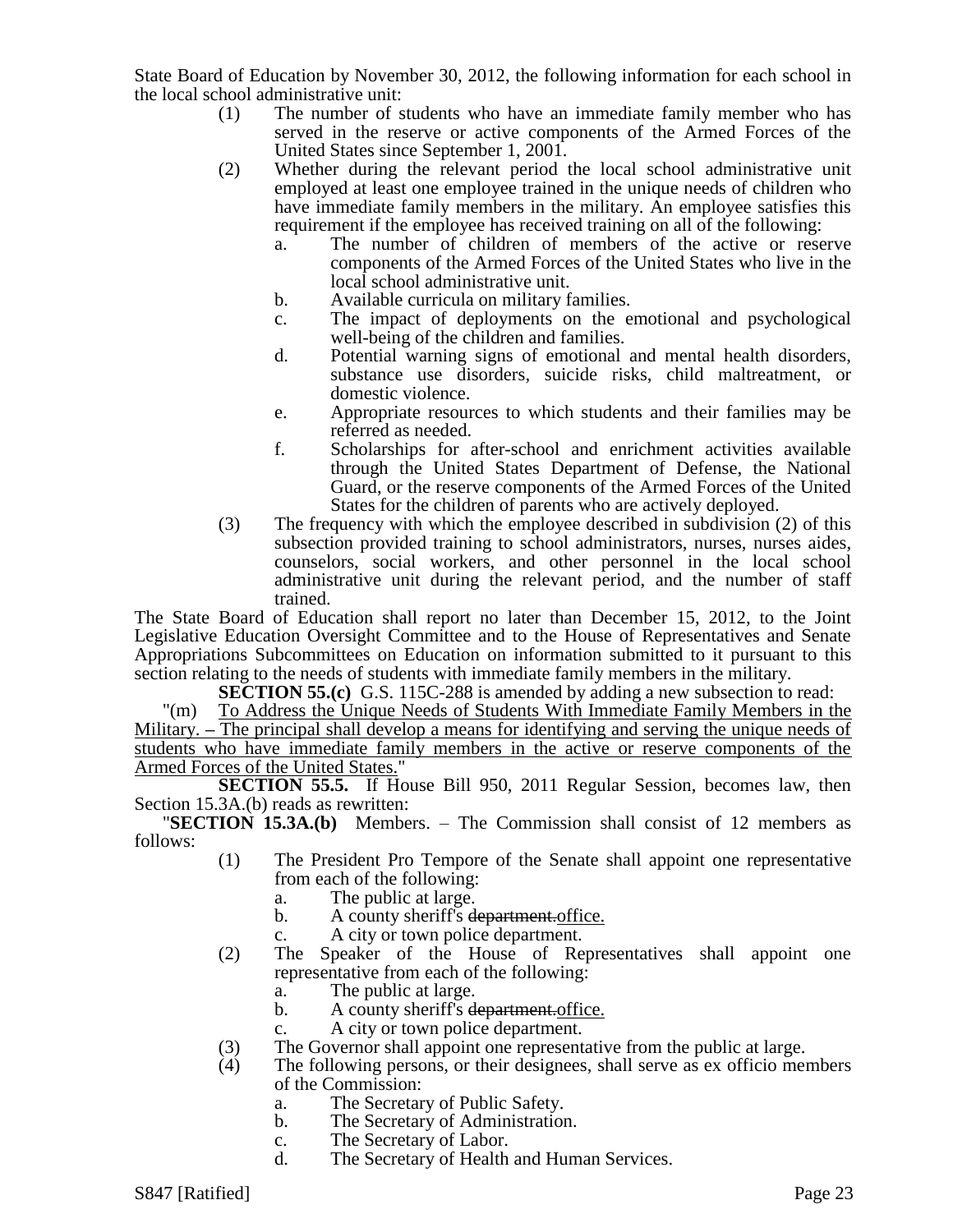The Attorney General."'.

**SECTION 56.** If House Bill 237, 2011 Regular Session, becomes law, Section 8(f) of that act reads as rewritten:

"**SECTION 8.(f)** Reports to Committee. – Whenever a State agency is required by law to report to the General Assembly or to any of its permanent, study, or oversight committees or subcommittees on matters affecting the workforce development workers' compensation system, the Department shall transmit a copy of the report to the cochairs of the Committee."

# **B. CLARIFYING/CONFORMING CHANGES**

**SECTION 57.** G.S. 20-79.4(b)(11) reads as rewritten:

"(11) American Red Cross. – Issuable to the registered owner of a motor vehicle in accordance with G.S. 20-81.12. The plate shall bear the phrase "American Red Cross Saving Lives" and a red cross.phrases "Proud Supporter," "American Red Cross," and the official American Red Cross logo."

**SECTION 59.(a)** G.S. 42-51(a)(3) reads as rewritten:

## "**§ 42-51. Permitted uses of the deposit.**

(a) Security deposits for residential dwelling units shall be permitted only for the following:

…

- (3) Damages as the result of the nonfulfillment of the rental period, except where the tenant terminated the rental agreement under G.S. 42-45, G.S. 42-45.1, or because the tenant was forced to leave the property because of the landlord's violation of Article 2A of Chapter 42 of the General Statutes or was constructively evicted by the landlord's violation of G.S. 42-42(a)."
- **SECTION 59.(b).** G.S. 42-51(a)(2) reads as rewritten:

## "**§ 42-51. Permitted uses of the deposit.**

(a) Security deposits for residential dwelling units shall be permitted only for the following:

… (2) Damage to the premises, including damage to or destruction of smoke detectors alarms or carbon monoxide detectors alarms."

**SECTION 59.(c)** Subsection (a) of this section becomes effective October 1, 2012. Subsection (b) of this section becomes effective December 1, 2012.

**SECTION 60.** G.S. 66-58(b) is amended by adding a new subdivision to read:

# "**§ 66-58. Sale of merchandise or services by governmental units.**

… (b) The provisions of subsection (a) of this section shall not apply to:

… (9a) The North Carolina Forest Service."

**SECTION 60.5.** G.S. 90-113.54 reads as rewritten:

# "**§ 90-113.54. Posting of signs.**

(a) A retailer shall post a sign or placard in a clear and conspicuous manner in the area of the premises where the pseudoephedrine products are offered for sale substantially similar to the following: "North Carolina law strictly prohibits the purchase of more than two packages (3.6 grams total)3.6 grams total of certain products containing pseudoephedrine per day, and more than three packages (9 grams total) grams total of certain products containing pseudoephedrine within a 30-day period. This store will maintain a record of all sales of these products which may be accessible to law enforcement officers. …."

**SECTION 61.** If Senate Bill 521, 2011 Regular Session, becomes law, G.S. 93A-83(c) reads as rewritten:

"(c) Required Contents of a Broker Price Opinion or Comparative Market Analysis. – A broker price opinion or comparative market analysis shall be in writing and conform to the standards provided in this Article that  $\frac{1}{m}$  max shall include, but are not limited to, the following:

- (1) A statement of the intended purpose of the broker price opinion or comparative market analysis.
- (2) A brief description of the subject property and property interest to be priced.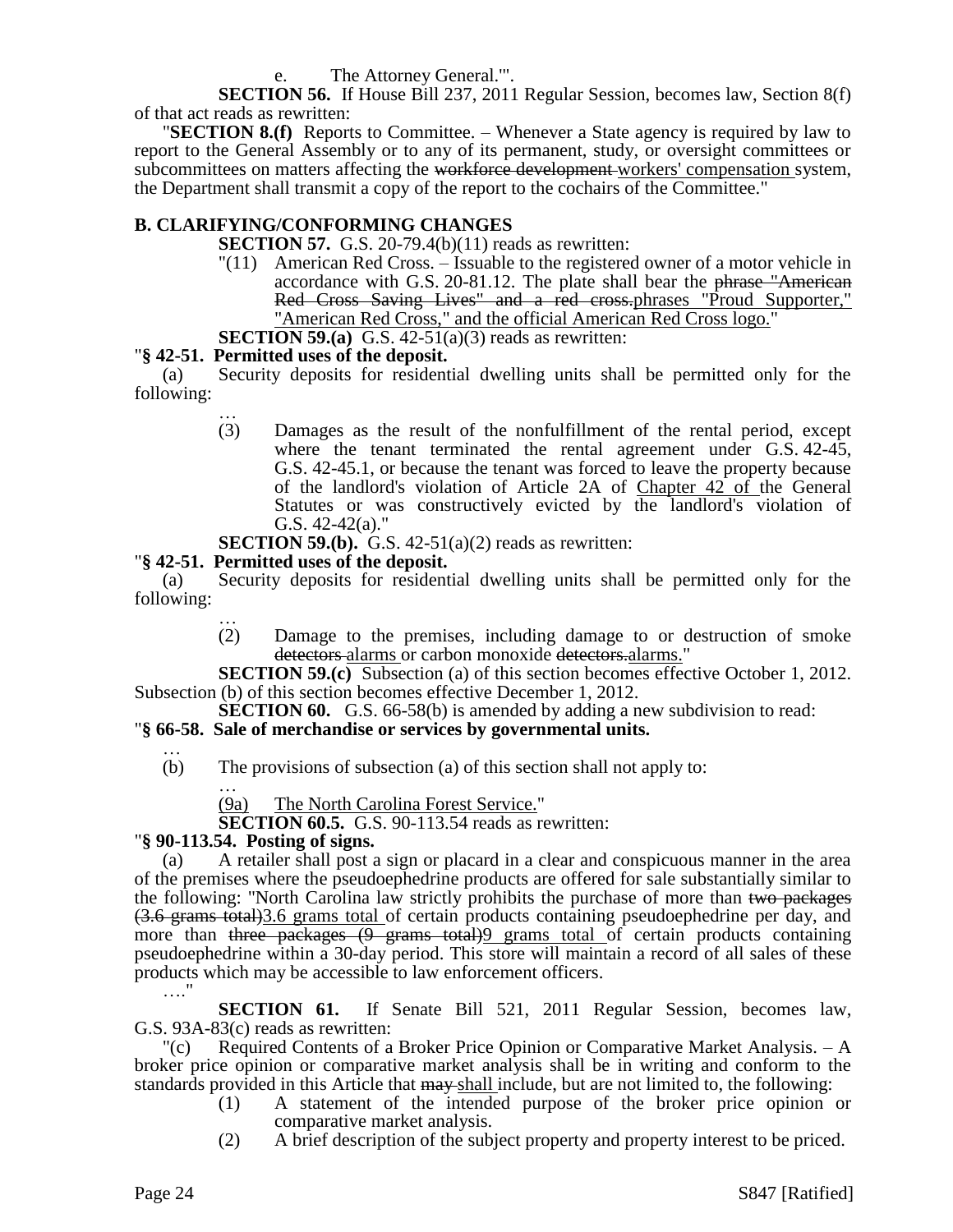- (3) The basis of reasoning used to reach the conclusion of the price, including the applicable market data or capitalization computation.
- (4) Any assumptions or limiting conditions.
- (5) A disclosure of any existing or contemplated interest of the broker issuing the broker price opinion, including the possibility of representing the landlord/tenant or seller/buyer.
- (6) The effective date of the broker price opinion.<br>(7) The name and signature of the broker issuing
- The name and signature of the broker issuing the broker price opinion and broker license number.
- (8) The name of the real estate brokerage firm for which the broker is acting.
- 
- (9) The signature date.<br>(10) A disclaimer stating (10) A disclaimer stating that "This opinion is not an appraisal of the market value of the property, and may not be used in lieu of an appraisal. If an appraisal is desired, the services of a licensed or certified appraiser shall be obtained. This opinion may not be used by any party as the primary basis to determine the value of a parcel of or interest in real property for a mortgage loan origination, including first and second mortgages, refinances, or equity lines of credit."
- (11) A copy of the assignment request for the broker price opinion or comparative market analysis."

**SECTION 61.2.** If House Bill 950, 2011 Regular Session, becomes law, then Section 24.11 of that act reads as rewritten:

"**SECTION 24.11.** Notwithstanding G.S. 105-449.80(a), for the period July 1, 2012, through June 30, 2013, the motor fuel excise tax rate may not exceed thirty-seven and one-half cents  $(37 \frac{1}{2}\phi)$  a gallon. For the period beginning July 1, 2012, and ending August 1, 2012, a taxpayer is not liable for an over-collection or under-collection of the excise tax on motor fuel if the taxpayer made a good faith effort to comply with the law and collect the proper amount of tax and has, due to the change made under this section in the rate of tax imposed under G.S. 105-449.80(a), over-collected or under-collected the amount of excise tax that is due."

**SECTION 61.5.(a)** If House Bill 462, 2011 Regular Session, becomes law, G.S. 116B-8, as enacted in Section 3 of the act, reads as rewritten:

## "**§ 116B-8. Employment of persons with specialized skills or knowledge.**

The Treasurer may employ the services of such independent consultants, real estate managers and other persons possessing specialized skills or knowledge as the Treasurer deems necessary or appropriate for the administration of this Chapter, including valuation, maintenance, upkeep, management, sale and conveyance of property and determination of sources of unreported abandoned property. The Treasurer may also employ the services of an attorney to perform a title search or to provide an accurate legal description of real property which the Treasurer has reason to believe may have escheated. Persons whose services are employed by the Treasurer pursuant to this section to determine sources and amounts of unreported property are subject to the same policies, including confidentiality and ethics, as employees of the Department of State Treasurer assigned to determine sources and amounts of unreported property. If the Treasurer contracts with any other person to conduct an audit under this Chapter, the audit shall not be performed on a contingent fee basis or any other similar method that may impair an auditor's independence or the perception of the auditor's independence by the public. Notwithstanding the preceding sentence, the Treasurer may contract with any other person on a contingent fee basis to conduct audits of life insurance companies where the audit is being conducted for the purpose of identifying unclaimed death benefits or to conduct audits of holders of unredeemed bond funds. Compensation of persons whose services may be employed pursuant to this section on a contingent fee basis shall be limited to twelve percent (12%) of the final assessment."

**SECTION 61.5.(b)** If House Bill 462, 2011 Regular Session, becomes law, Section 6 of the act reads as rewritten:

"**SECTION 6.** This act becomes effective July 1, 2012, and applies to audits, determinations of liability, and assessments contracted for on or after that date. Units of local government and the Treasurer shall not renew contingency fee based contracts for these services after July 1, 2012. Sections 1, 3, and 3.1 of this act become effective October 1, 2012. The Treasurer shall not renew any contingency fee-based contracts for these services after October 1, 2012. The Treasurer shall not assign further audits on a contingency fee basis to an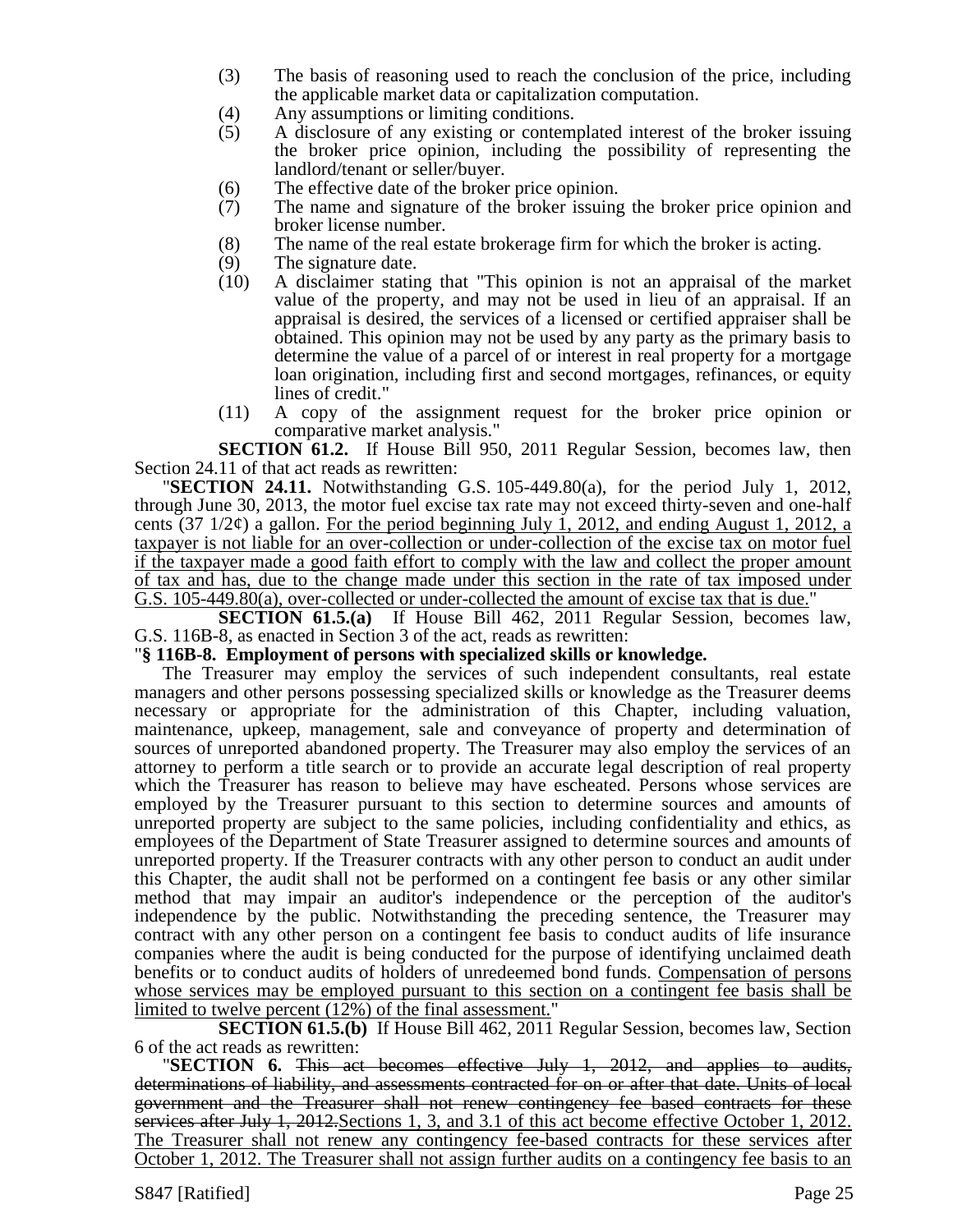auditing firm under a contract that meets all the following conditions: (i) the contract would have been prohibited under this act had the contract been entered into after October 1, 2012, and (ii) the contract allows the assignment of audits on a discretionary basis by the Treasurer. Sections 2, 4, and 5 become effective July 1, 2013, and expire July 1, 2015. From July 1, 2013, until July 1, 2015, cities and counties shall not renew any contingency fee-based contracts for these services. From July 1, 2013, until July 1, 2015, cities and counties shall not assign further audits on a contingency fee basis to an auditing firm under a contract that meets all the following conditions: (i) the contract would have been prohibited under this act had the contract been entered into after July 1, 2013, and (ii) the contract allows the assignment of audits on a discretionary basis. The remainder of the act is effective when the act becomes law."

**SECTION 62.** If House Bill 438, 2011 Regular Session, becomes law, G.S. 130A-1.1(b) reads as rewritten:

"(b) A local health department shall ensure that the following 10 essential public health services are available and accessible to the population in each county served by the local health department:

- (1) Monitoring health status to identify community health problems.
- (2) Diagnosing and investigating health hazards in the community.<br>
(3) Informing, educating, and empowering people about health issue
- Informing, educating, and empowering people about health issues.
- (4) Mobilizing community partnerships to identify and solve health problems.
- (5) Developing policies and plans that support individual and community health efforts.
- (6) Enforcing laws and regulations that protect health and ensure safety.<br>(7) Linking people to needed personal health care services and assuring
- Linking people to needed personal health care services and assuring ensuring the provision of health care when otherwise unavailable.
- (8) Assuring Ensuring a competent public health workforce and personal health care workforce.
- (9) Evaluating effectiveness, accessibility, and quality of personal and population-based health services.
- (10) Conducting research."

**SECTION 62.1.** G.S. 150B-43 reads as rewritten:

## "**§ 150B-43. Right to judicial review.**

Any party or person aggrieved by the final decision in a contested case, and who has exhausted all administrative remedies made available to the party or person aggrieved by statute or agency rule, is entitled to judicial review of the decision under this Article, unless adequate procedure for judicial review is provided by another statute, in which case the review shall be under such other statute. Nothing in this Chapter shall prevent any party or person aggrieved from invoking any judicial remedy available to the party or person aggrieved under the law to test the validity of any administrative action not made reviewable under this Article. Absent a specific statutory requirement, nothing in this Chapter shall require a party or person aggrieved to petition an agency for rule making or to seek or obtain a declaratory ruling before obtaining judicial review of a final decision or order made pursuant to G.S. 150B-34."

**SECTION 62.5.** G.S. 153A-316.1(a), as enacted by S.L. 2012-73, reads as rewritten:

## "**§ 153A-316.1. Urban research service district (URSD).**

(a) Standards. – The board of commissioners of a county may establish one or more urban research service districts ("URSD" as used in this Part) that meets the following standards:

- (1) The URSD is wholly within a county research and production service district located partly within that county.
- (2) The URSD is located wholly within that county.
- (3) The URSD is not contained within another URSD.
- (4) A petition requesting creation of the URSD signed by at least fifty percent (50%) of the owners of real property in the URSD who own at least fifty (50%) of total area of the real property in the URSD has been presented to the board of commissioners."

**SECTION 63.** Section 5 of S.L. 2011-236 reads as rewritten:

"**SECTION 5.** This act becomes effective October 1, 2011, and applies to agreements executed on or after that date. Agreements executed prior to October 1, 2011, remain subject to the laws in effect at the time the parties executed the agreement. agreement; differences in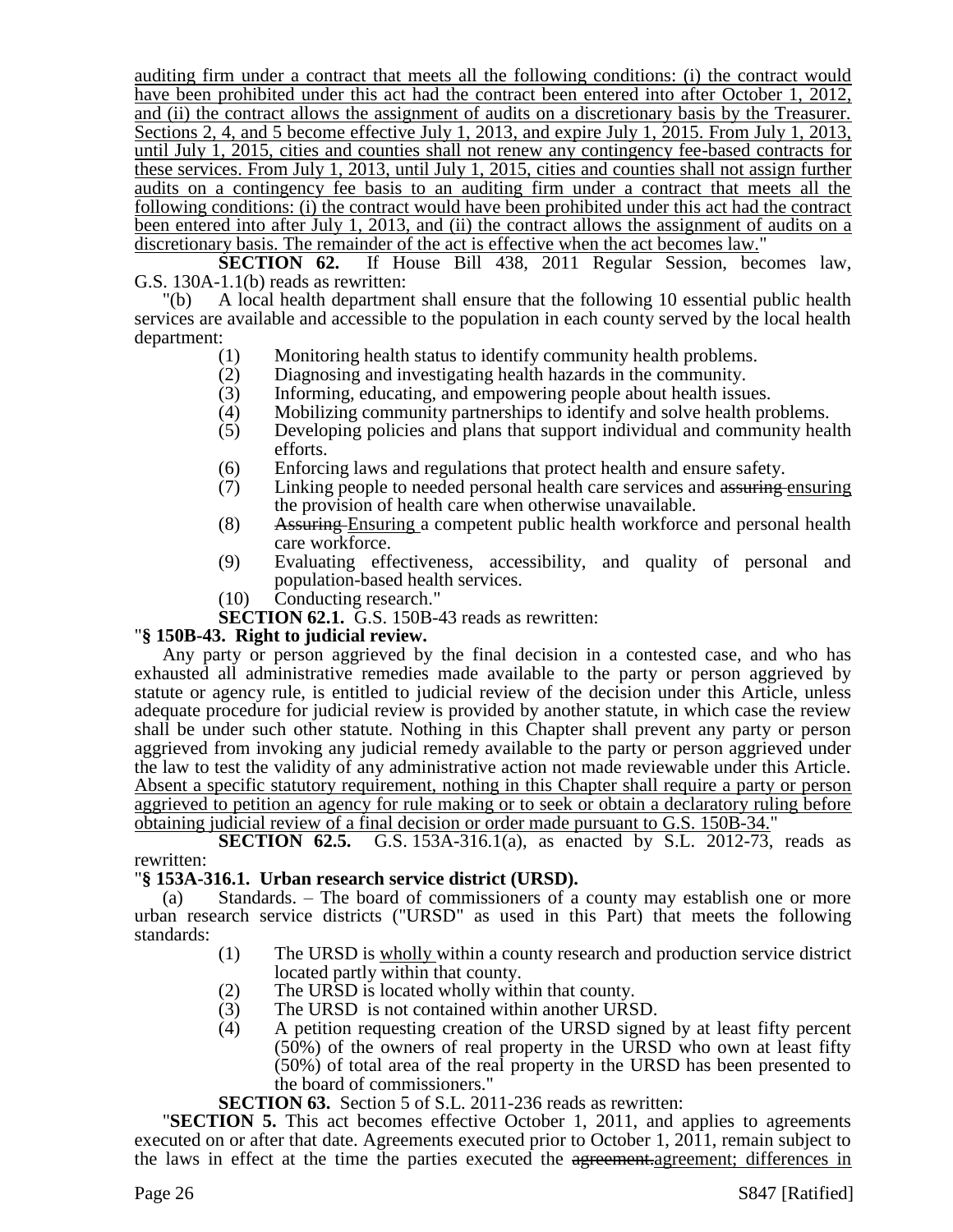wording between procedures authorized to establish agreements under the laws repealed by this act and under the superseding laws enacted by this act clarify the permitted procedures under the repealed laws."

# **C. SUBSTANTIVE CHANGES**

**SECTION 63.3.(a)** G.S. 7A-38.5 is amended by adding new subsections to read:

"(e) Except as provided in this subsection and subsection (f) of this section, each chief district court judge and district attorney shall refer any misdemeanor criminal action in district court that is generated by a citizen-initiated arrest warrant to the local mediation center for resolution, except for (i) any case involving domestic violence; (ii) any case in which the judge or the district attorney determine that mediation would be inappropriate; or (iii) any case being tried in a county in which mediation services are not available. The mediation center shall have 30 days to resolve each case and report back to the court with a resolution. The district attorney shall delay prosecution in order for the mediation to occur. If the case is not resolved through mediation within 30 days of referral, the court may proceed with the case as a criminal action. For purposes of this section, the term "citizen-initiated arrest warrant" means a warrant issued pursuant to G.S. 15A-304 by a magistrate or other judicial official based upon information supplied through the oath or affirmation of a private citizen.

(f) Any prosecutorial district may opt out of the mandatory mediation under subsection (e) of this section if the district attorney files a statement with the chief district court judge declaring that subsection shall not apply within the prosecutorial district."

**SECTION 63.3.(b)** G.S. 7A-38.3D(m) reads as rewritten:

"(m) Dismissal Fee. – Where an agreement has been reached in mediation and the case will be dismissed, the defendant shall pay to the clerk the dismissal fee of court set forth in G.S. 7A-38.7. By agreement, all or any portion of the fee may be paid by a person other than the defendant. The judge may in the judge's discretion waive the fee for good cause shown."

**SECTION 63.3.(c)** This section becomes effective December 1, 2012, and applies to offenses committed on or after that date.

**SECTION 63.5.** G.S. 7A-41.1(b) reads as rewritten:

"(b) There shall be one and only one senior resident superior court judge for each district or set of districts as defined in subsection (a) of this section, who shall be:

- (1) Where there is only one regular resident superior court judge for the district, that judge; and
- (2) Where there are two or more regular resident superior court judges for the district or set of districts, the Chief Justice of the Supreme Court shall designate one of the judges as senior resident superior court judge to serve in that capacity at the pleasure of the Chief Justice. In exercising the authority to appoint senior resident superior court judges pursuant to this subdivision, the Chief Judge shall consider the seniority, experience, and management competence of the regular resident superior court judges. In addition, the Chief Justice shall consult with the regular resident superior court judges, the chief district court judges, the members of the district bar, the clerks of court, district attorneys, and public defenders within the district.the judge who, from among all the regular resident superior court judges of the district or set of districts, has the most continuous service as a regular resident superior court judge; provided if two or more judges are of equal seniority, the oldest of those judges shall be the senior regular resident superior court judge.
- (3) Where there is a set of districts, the Chief Justice of the Supreme Court shall designate one of the judges as senior resident superior court judge to serve in that capacity at the pleasure of the Chief Justice, if that set of districts are wholly contained in one county that is specified in law as the sole proper venue for certain actions."

**SECTION 64.** G.S. 18C-151(c) reads as rewritten:

"(c) Before a contract is awarded, the Director shall conduct a thorough background investigation of all of the following:

- (1) The potential contractor to whom the contract is to be awarded.
- (2) Any parent or subsidiary corporation of the potential contractor to whom the contract is to be awarded.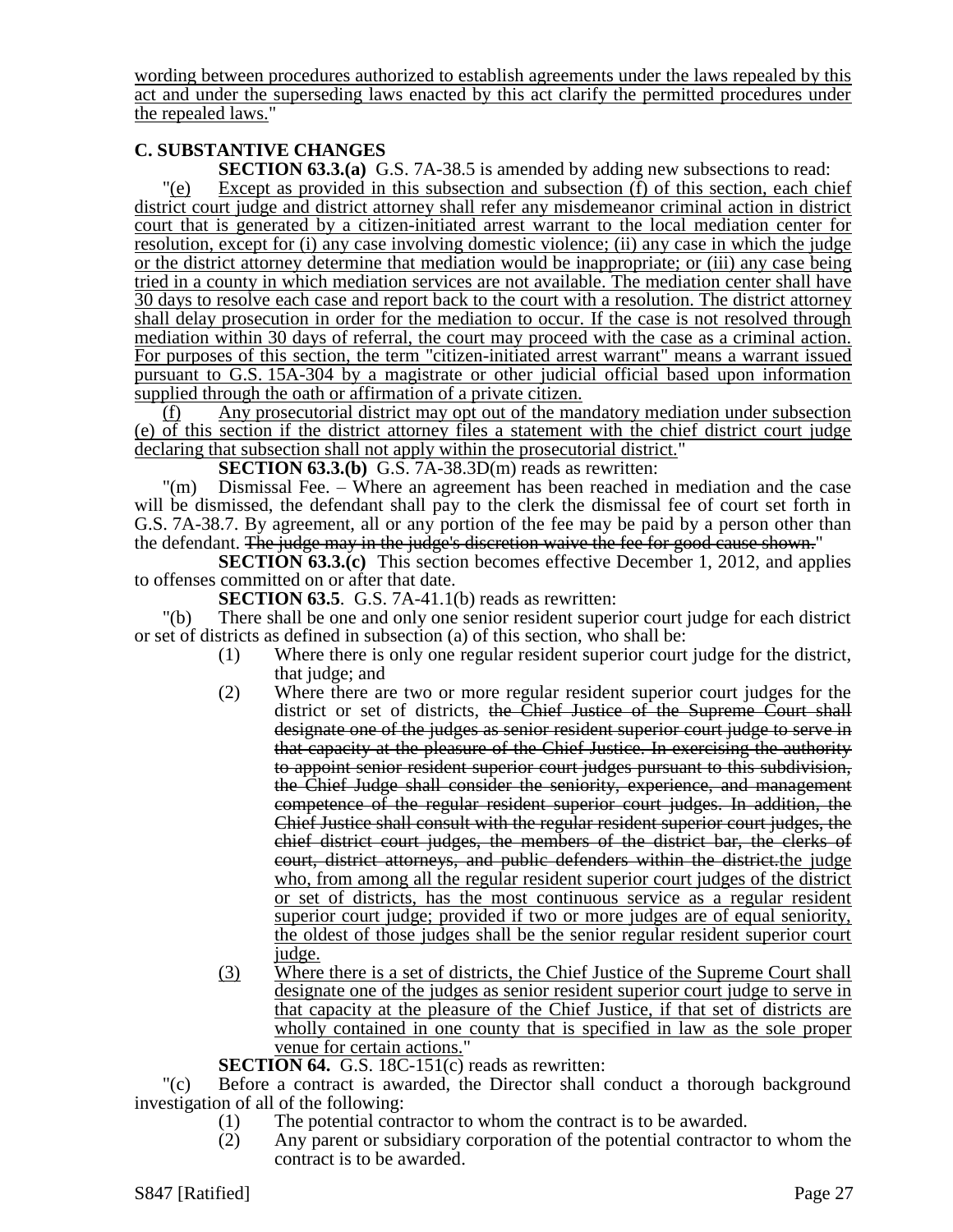- (3) All shareholders with a five percent (5%) or more interest in the potential contractor or parent or subsidiary corporation of the potential contractor to whom the contract is to be awarded. For purposes of this subdivision, "shareholders" means any natural person or those individuals with capabilities to make operating decisions for the potential contractor or parent or subsidiary corporation of the potential contractor to whom the contract is to be awarded.
- (4) All officers and directors of the potential contractor or parent or subsidiary corporation of the potential contractor to whom the contract is to be awarded."

**SECTION 65.** Part 9 of Article 1 of Chapter 10B of the General Statutes is amended by adding a new section to read:

#### "**§ 10B-72. Certain notarial acts validated when recommissioned notary failed to again take oath.**

Any acknowledgment taken and any instrument notarized by a person who after recommissioning failed to again take the oath as a notary public is hereby validated. The acknowledgment and instrument shall have the same legal effect as if the person qualified as a notary public at the time the person performed the act. This section shall apply to notarial acts performed on or after August 28, 2010, and before January 12, 2012."

**SECTION 65.3.(a)** If Senate Bill 42, 2011 Regular Session, becomes law, the lead-in language of Section 6.1 of Senate Bill 42 reads as rewritten:

"**SECTION 6.1.** G.S. 44A-23 is amended to read as follows:reads as rewritten:".

**SECTION 65.3.(b)** If both House Bill 1052, 2011 Regular Session, and Senate Bill 42, 2011 Regular Session, become law, G.S. 44A-23(c) reads as rewritten:

## "**§ 44A-23. Contractor's claim of lien on real property; perfection of subrogation rights of subcontractor.**

…  $(c)$  A lien waiver signed by the contractor prior to the commencement of an action to enforce a perfected claim of lien on real property granted under this section before the occurrence of all of the actions specified in subsection (a1) and subdivision (5) of subsection (b) of this section waives the subcontractor's right to enforce the contractor's claim of lien on real property, but does not affect the subcontractor's right to a claim of lien on funds or the subcontractor's right to a claim of lien on real property allowed under G.S. 44A-20(d)."

**SECTION 65.3.(c)** Subsection (b) of this section becomes effective April 1, 2013, and applies to improvements to real property for which the first furnishing of labor or materials at the site of the improvements is on or after that date.

**SECTION 65.4.(a)** G.S. 51-1 reads as rewritten:

# "**§ 51-1. Requisites of marriage; solemnization.**

A valid and sufficient marriage is created by the consent of a male and female person who may lawfully marry, presently to take each other as husband and wife, freely, seriously and plainly expressed by each in the presence of the other, either:

- (1) a. In the presence of an ordained minister of any religious denomination, a minister authorized by a church, judge of the superior court, or a magistrate; and
	- b. With the consequent declaration by the minister-minister, judge of the superior court, or magistrate that the persons are husband and wife; or
- (2) In accordance with any mode of solemnization recognized by any religious denomination, or federally or State recognized Indian Nation or Tribe.

Marriages solemnized before March 9, 1909, by ministers of the gospel licensed, but not ordained, are validated from their consummation."

**SECTION 65.4.(b)** This section becomes effective July 26, 2012, and expires July 30, 2012.

**SECTION 65.5.** If House Bill 237, 2011 Regular Session, becomes law, then G.S. 58-36-17, as enacted by House Bill 237, reads as rewritten:

## "**§ 58-36-17. Bureau to share information with the North Carolina Industrial Commission.**

The Bureau shall provide to the North Carolina Industrial Commission information contained in the Bureau's records indicating the status of workers' compensation insurance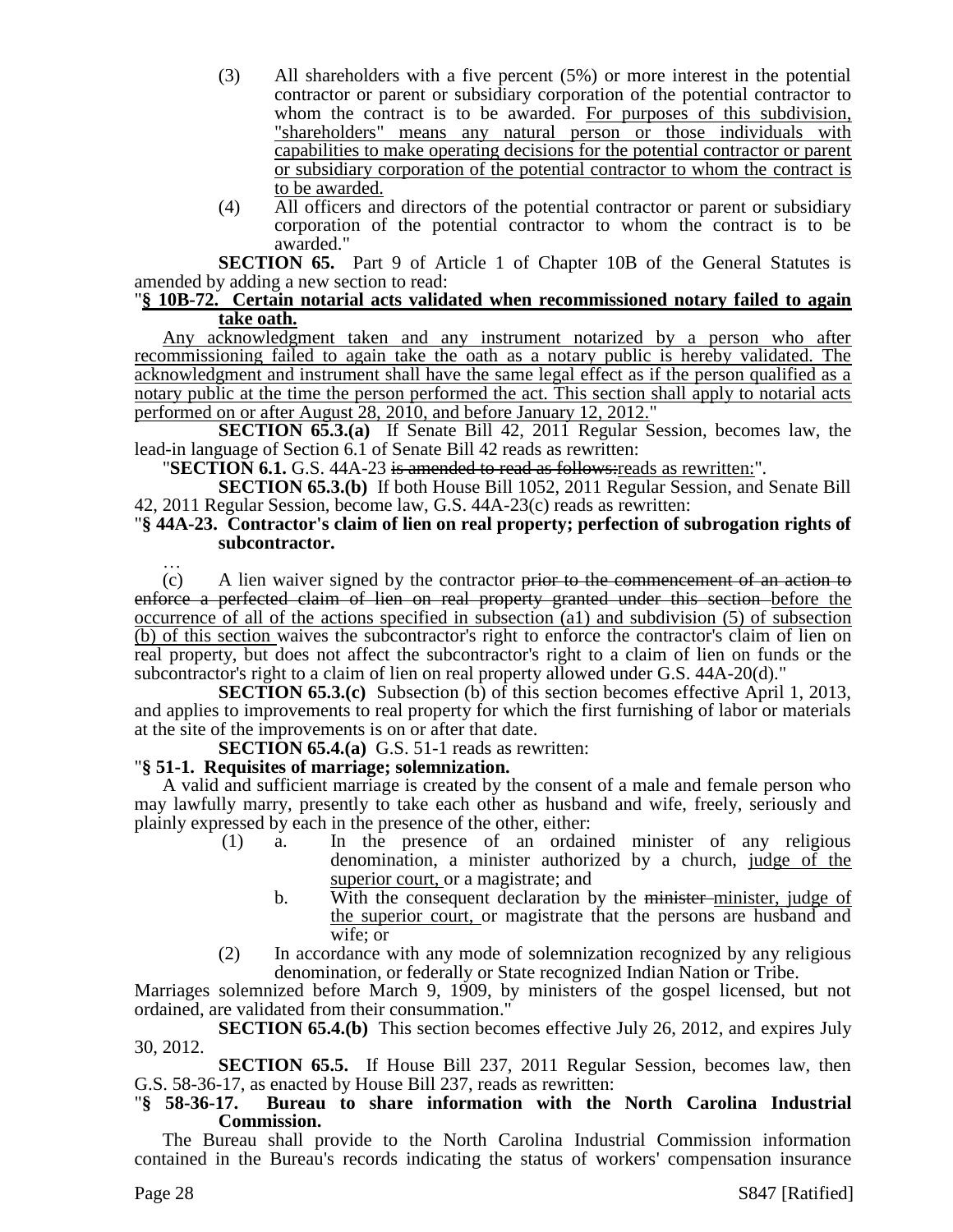coverage on North Carolina employers as reported to the Bureau by the Bureau's member companies. The North Carolina Industrial Commission shall take such steps, including obtaining software or software licenses, as are necessary to be able to receive and process such information from the Bureau. The records provided to the North Carolina Industrial Commission under this section shall be confidential and shall not be public records as that term is defined in G.S. 132-1. G.S. 132-1. Notwithstanding the previous sentence and with respect to policies becoming effective on and after January 1, 2012, the North Carolina Industrial Commission may release data showing workers compensation insurance policy information that includes only policy effective dates, policy cancellation dates, and policy reinstatement dates. This data shall not be confidential data and shall be a public record as that term is defined in G.S. 132-1. The North Carolina Industrial Commission shall use the information provided pursuant to this section only to carry out its statutory duties and obligations under The North Carolina Workers' Compensation Act. The Bureau shall be immune from civil liability for releasing information pursuant to this section, even if the information is erroneous, provided the Bureau acted in good faith and without malicious or willful intent to harm in releasing the information."

- **SECTION 65.8.(a)** G.S. 89G-3 is amended by adding a new subdivision to read:
	- "(17) Any person who can document 10 years in business as an irrigation contractor as of January 1, 2009, can document competency in the practice of irrigation construction or irrigation contracting, as determined by the North Carolina Irrigation Contractors' Licensing Board, and meets all other requirements and qualifications for licensure may be issued an irrigation contractor's license under Chapter 89G of the General Statutes, without the requirement of examination, provided that the person submits an application for licensure to the Board prior to October 1, 2012."

**SECTION 65.8.(b)** The North Carolina Irrigation Contractors' Licensing Board shall notify the North Carolina Cooperative Extension of the provision for licensure of experienced irrigation contractors without the requirement of an examination as provided in G.S. 89G-3(17) as quickly as practicable upon the effective date of this section.

**SECTION 66.** G.S. 93D-5(c) reads as rewritten:

"(c) No license shall be issued to any person until the person has served as an apprentice as set forth in G.S. 93D-9 for a period of at least one year; provided, that the one-year apprenticeship requirement shall not be waived for persons for the following:

- $\frac{(1)}{(2)}$  Persons qualified under G.S. 93D-6; persons G.S. 93D-6.<br>(2) Persons holding a permanent license as an audiologist u
- Persons holding a permanent license as an audiologist under Article 22 of Chapter 90 of the General Statutes Statutes.
- (3) Persons holding a temporary license as an audiologist under Article 22 of Chapter 90 of the General Statutes who have undergone 250 hours of supervised activity fitting or selling hearing aids under the direct supervision of a Registered Sponsor.
- (4) Persons continuously licensed to fit or sell hearing aids in another state or jurisdiction for the preceding three years; and persons years.
- (5) Persons who have worked full-time for one year in the office of and under the direct supervision of an otolaryngologist fitting or selling hearing aids."
- **SECTION 66.5.(a)** G.S. 120-11.1 reads as rewritten:

# "**§ 120-11.1. Time of meeting.**

The regular session of the Senate and House of Representatives shall be held biennially beginning at 9:00 A.M. on the second Wednesday in January next after their election, and on that day they shall meet solely to elect officers, adopt rules, and otherwise organize the session. When they adjourn that day, they stand adjourned until 12:00 noon on the third Wednesday after the second Monday in January next after their election."

**SECTION 66.5.(b)** G.S. 150B-21.3(d) reads as rewritten:

- "(d) Legislative Day and Day of Adjournment. As used in this section:
	- (1) A "legislative day" is a day on which either house of the General Assembly convenes in regular session.
	- (2) The "day of adjournment" of a regular session held in an odd-numbered year is the day the General Assembly adjourns by joint resolution or by operation of law for more than  $10-30$  days.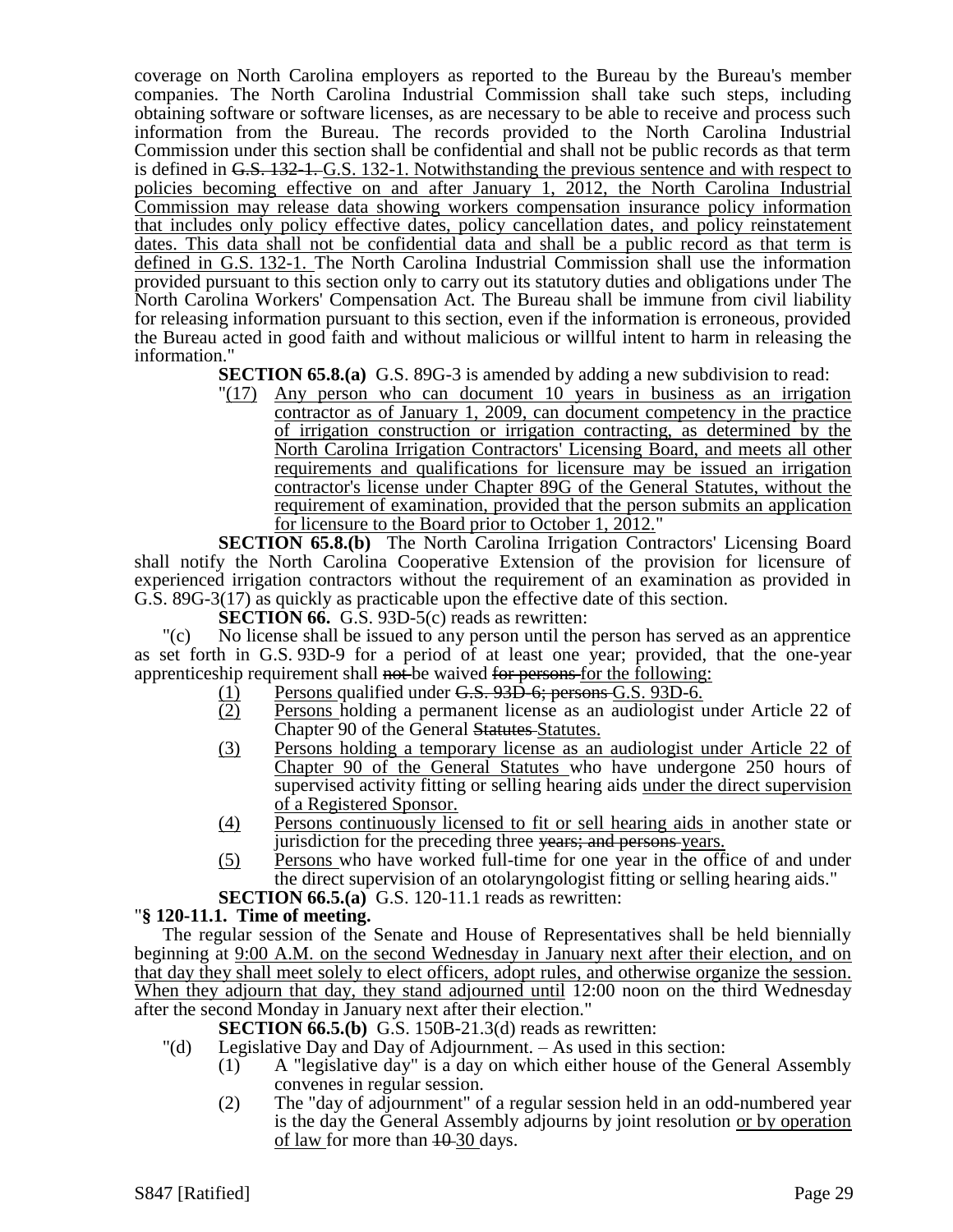- (3) The "day of adjournment" of a regular session held in an even-numbered year is the day the General Assembly adjourns sine die."
- S**ECTION 66.7.(a)** G.S. 120-30.10 reads as rewritten:

#### "**§ 120-30.10. Creation; appointment of members; members ex officio.**

There is hereby created a Legislative Research Commission to consist of five Senators to be appointed by the President pro tempore of the Senate and five Representatives to be appointed by the Speaker of the House. The President pro tempore of the Senate and the Speaker of the House-House, or their designees, shall be ex officio members of the Legislative Research Commission. Provided, that when the President of the Senate has been elected by the Senate from its own membership, then the President of the Senate shall make the appointments of the Senate members of the Legislative Research Commission, shall serve ex officio as a member of the Commission and shall perform the duties otherwise vested in the President pro tempore by G.S. 120-30.13 and 120-30.14.

 $(b)$  The cochairmen of the Legislative Research Commission-President Pro Tempore of the Senate and the Speaker of the House may appoint additional members of the General Assembly to work with the regular members of the Research Commission on study committees. The terms of the additional study committee members shall be limited by the same provisions as apply to regular commission members, and they may be further limited by the appointing authorities.

(c) The cochairmen of the Legislative Research Commission President Pro Tempore of the Senate and the Speaker of the House may appoint persons who are not members of the General Assembly to advisory subcommittees. The terms of advisory subcommittee members shall be limited by the same provisions as apply to regular Commission members, and they may be further limited by the appointing authorities."

**SECTION 66.7.(b)** G.S. 120-30.13 reads as rewritten:

#### "**§ 120-30.13. Cochairmen; rules of procedure; quorum.**

The President pro tempore of the Senate and the Speaker of the House-House, or their designees, shall serve as cochairmen of the Legislative Research Commission. The Commission shall adopt rules of procedure governing its meetings. Eight members, including ex officio members, shall constitute a quorum of the Commission."

**SECTION 67.** G.S. 146-30(c) reads as rewritten:

"(c) The amount or rate of such service charge shall be fixed by rules and regulations adopted by the Governor and approved by the Council of State, but as to any particular sale, lease, rental, or other disposition, it shall not exceed ten percent (10%) of the gross amount received from such sale, lease, rental, or other disposition. Notwithstanding any other provision of this Subchapter, the net proceeds derived from the sale of land or products of land owned by or under the supervision and control of the Wildlife Resources Commission, or acquired or purchased with funds of that Commission, shall be paid into the Wildlife Resources Fund. Provided, however, the net proceeds derived from the sale of land or timber from land owned by or under the supervision and control of the Department of Agriculture and Consumer Services shall be deposited with the State Treasurer in a capital improvement account to the credit of the Department of Agriculture and Consumer Services, to be used for such specific capital improvement projects or other purposes as are provided by transfer of funds from those accounts in the Capital Improvement Appropriations Act. Provided further, the net proceeds derived from the sale of park land owned by or under the supervision and control of the Department of Environment and Natural Resources shall be deposited with the State Treasurer in a capital improvement account to the credit of the Department of Administration to be used for the purpose of park land acquisition as provided by transfer of funds from those accounts in the Capital Improvement Appropriations Act. In the Capital Improvement Appropriations Act, line items for purchase of park and agricultural lands will be established for use by the Departments of Administration and Agriculture. The use of such funds for any specific capital improvement project or land acquisition is subject to approval by the Director of the Budget. No other use may be made of funds in these line items without approval by the General Assembly except for incidental expenses related to the project or land acquisition. Additionally with the approval of the Director of the Budget, either Department may request funds from the Contingency and Emergency Fund when the necessity of prompt purchase of available land can be demonstrated and funds in the capital improvement accounts are insufficient. Provided further, the net proceeds derived from the sale of any portion of the land owned by the State in or around the Butner Reservation on or after July 1, 1980, shall be deposited with the State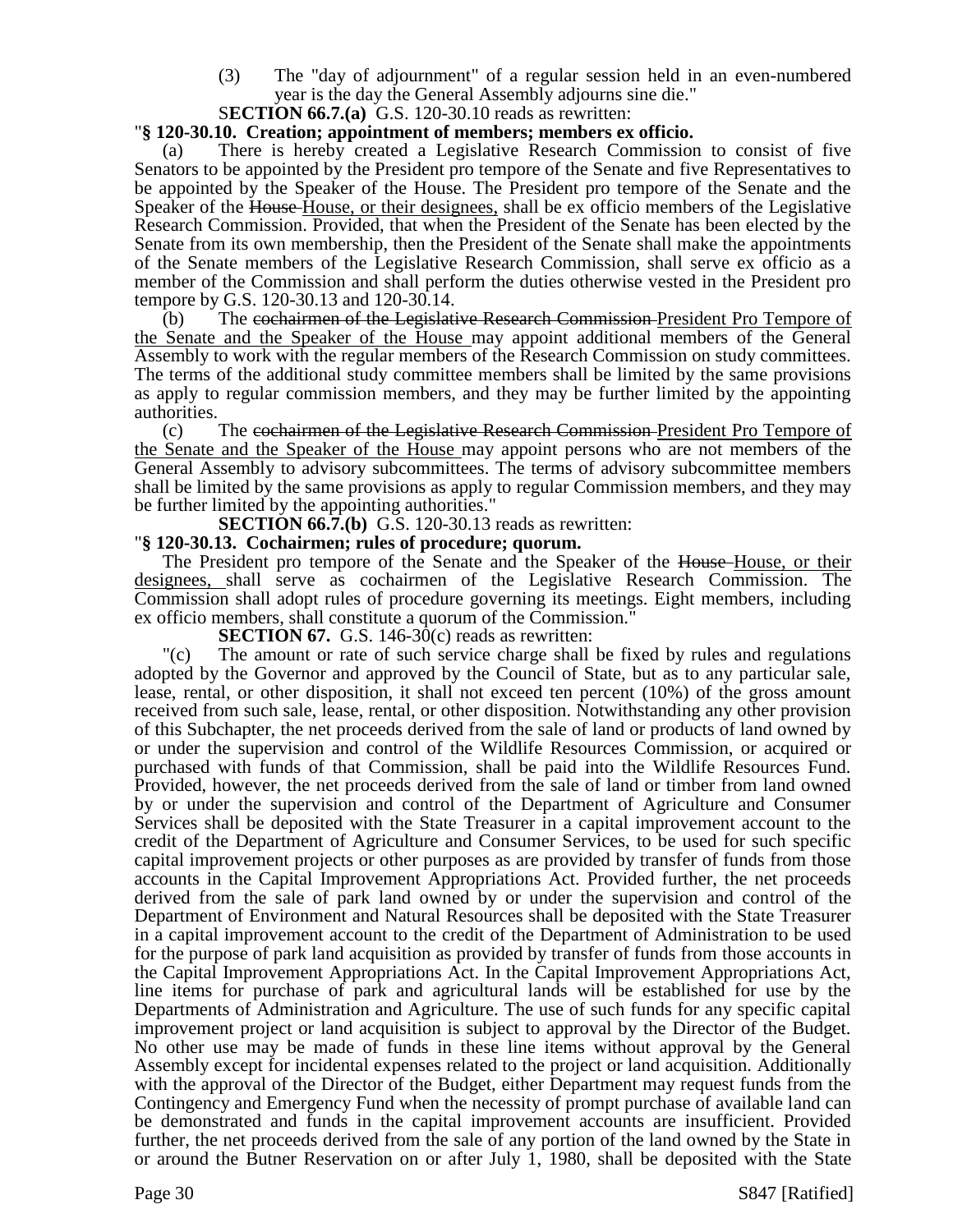Treasurer in a capital improvement account to the credit of the Department of Health and Human Services to make capital improvements on or to property owned by the State in the Butner Reservation subject to approval by the Office of State Budget and Management, and may be used to build industrial access roads to industries located or to be located on the Butner Reservation, to construct new city streets in the Butner Reservation, extend water and sewer service on the Butner Reservation, repair storm drains on the Butner Reservation, and for other capital uses on the Reservation as determined by the Secretary. Provided further, notwithstanding any other provision of this Subchapter, the proceeds derived from the lease dispositions of land or facilities owned or under the supervision and control of East Carolina University's Division of Health Sciences for the delivery of health care services shall be deposited in clinical accounts at East Carolina University to be used to improve access to patient care."

**SECTION 68.(a)** G.S. 143-553(a) reads as rewritten:

"(a) All persons employed by an employing entity as defined by this Part who owe money to the State and whose salaries are paid in whole or in part by State funds must make full restitution of the amount owed as a condition of continuing employment; provided, however, that no employing entity shall terminate for failure to make full restitution the employment of such an employee who owes money to the University of North Carolina Health Care System or to East Carolina University's Division of Health Sciences for health care services."

**SECTION 68.(b)** G.S. 147-86.11(e) reads as rewritten:

"(e) Elements of Plan. – For moneys received or to be received, the statewide cash management plan shall provide at a minimum that:

- (1) Except as otherwise provided by law, moneys received by employees of State agencies in the normal course of their employment shall be deposited as follows:
	- a. Moneys received in trust for specific beneficiaries for which the employee-custodian has a duty to invest shall be deposited with the State Treasurer under the provisions of G.S. 147-69.3.
	- b. All other moneys received shall be deposited with the State Treasurer pursuant to G.S. 147-77 and G.S. 147-69.1.
- (2) Moneys received shall be deposited daily in the form and amounts received, except as otherwise provided by statute.
- (3) Moneys due to a State agency by another governmental agency or by private persons shall be promptly billed, collected and deposited.
- (4) Unpaid billings due to a State agency other than amounts owed by patients to the University of North Carolina Health Care System or East Carolina University's Division of Health Sciences shall be turned over to the Attorney General for collection no more than 90 days after the due date of the billing, except that a State agency need not turn over to the Attorney General unpaid billings of less than five hundred dollars (\$500.00), or (for institutions where applicable) amounts owed by all patients which are less than the federally established deductible applicable to Part A of the Medicare program, and instead may handle these unpaid bills pursuant to agency debt collection procedures.
- (4a) The University of North Carolina Health Care System and East Carolina University's Division of Health Sciences may turn over to the Attorney General for collection accounts owed by patients.
- (5) Moneys received in the form of warrants drawn on the State Treasurer shall be deposited by the State agency directly with the State Treasurer and not through the banking system, unless otherwise approved by the State Treasurer.
- (6) State agencies shall accept payment by electronic payment in accordance with G.S. 147-86.22 to the maximum extent possible consistent with sound business practices."

**SECTION 68.(c)** G.S. 147-86.23, as amended by Section 14 of S.L. 2012-78, reads as rewritten:

## "**§ 147-86.23. Interest and penalties.**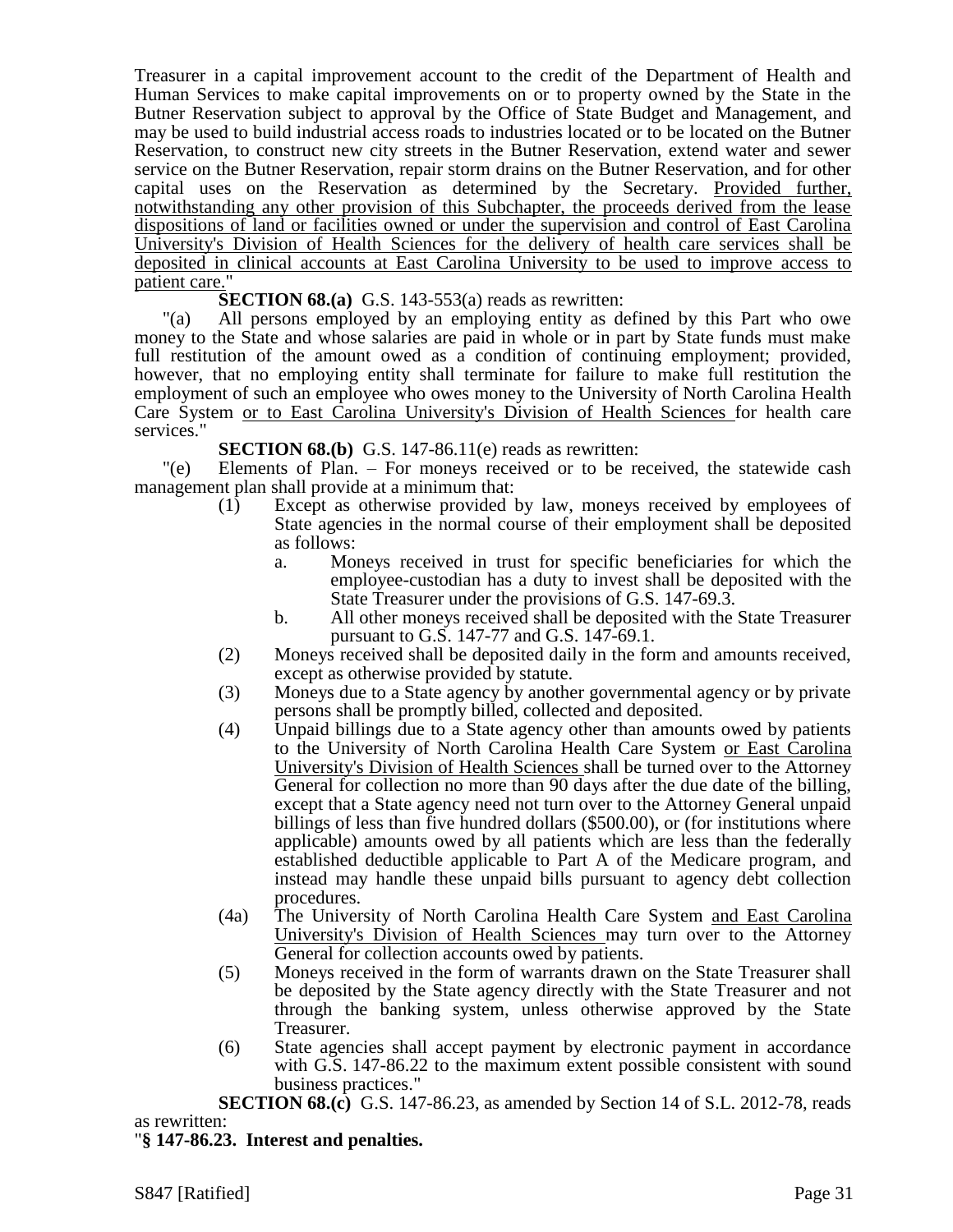A State agency shall charge interest at the rate established pursuant to G.S. 105-241.21 on a past-due account receivable from the date the account receivable was due until it is paid. A State agency shall add to a past-due account receivable a late payment penalty of no more than ten percent (10%) of the account receivable. A State agency may waive a late-payment penalty for good cause shown. If another statute requires the payment of interest or a penalty on a past-due account receivable, this section does not apply to that past-due account receivable. This section does not apply to money owed to the University of North Carolina Health Care System or to East Carolina University's Division of Health Sciences for health care services or to the North Carolina Turnpike Authority for money owed to the Authority for tolls."

**SECTION 69.** Section 9(a) of Part IV of Chapter 908 of the 1983 Session Laws, as amended by Chapters 821 and 922 of the 1989 Session Laws, Section 2 of S.L. 2001-402, and Section 1 of S.L. 2011-160, reads as rewritten:

"Sec. 9.(a) Distribution and Use of Proceeds. – The local administrative authority, acting on its own behalf or as agent for each taxing entity, shall distribute the proceeds of the taxes levied in this Part as provided in this subsection. The distribution shall be made by the 20th day of each month following the month in which the tax is collected.

- … (4) Distribution to Charlotte for Convention and Visitor Promotion and Other Tourism-Related Purposes. –
	- … d. The Towns of Cornelius, Davidson, and Huntersville shall distribute on a quarterly basis to the Lake Norman Convention and Visitors Bureau from the portion of prepared food and beverage taxes received from the City of Charlotte for the purpose of tourism-marketing promotions an amount not less than the sum of the following:
		- 1. Twenty-eight percent (28%) of the portion of occupancy tax net proceeds received from the local administrative authority.
		- 2. Twenty-five percent (25%) of the portion of prepared food and beverage taxes received from the City of Charlotte."

**SECTION 69.1.** S.L. 2012-121 is amended by rewriting Section 1.4(a1) to read:

"**SECTION 1.4.(a1)** Notwithstanding subsection (c) of this section, no person holding any elected public office may be a member of the Authority."

**SECTION 70.** If House Bill 950, 2011 Regular Session, becomes law, then Section 10.9F(c)(2) reads as rewritten:

- $\Gamma(2)$  The recipient (i) resides either in a private living arrangement, a residential facility licensed by the State of North Carolina as an adult care home, or a combination home as defined in  $G.S. 131E-101(1a)$ . G.S. 131E-101(1a); or (ii) resides in a group home licensed under Chapter 122C of the General Statutes and under 10A NCAC 27G .5601 as a supervised living facility for two or more adults whose primary diagnosis is mental illness, a developmental disability, or substance abuse dependency, and is eligible to receive personal care services under the Medicaid State Plan."
- **SECTION 70.5.(a)** G.S. 132-1.12 reads as rewritten:
- "**§ 132-1.12. Limited access to identifying information of minors participating in local government parks and recreation programs.**

(a)  $\overline{A}$  public record, as defined by G.S. 132-1, does not include, as to any minor participating in a park or recreation-program sponsored by a local government or combination of local governments, any of the following information as to that minor participant: (i) name, (ii) address, (iii) age, (iv) date of birth, (v) telephone number, (vi) the name or address of that minor participant's parent or legal guardian,  $(vii)$  e-mail address, or  $(viii)$  (viii) any other identifying information on an application to participate in such program or other records related to that program. Notwithstanding this subsection, the name of a minor who has received a scholarship or other local government-funded award of a financial nature from a local government is a public record.

(b) The county, municipality, and zip code of residence of each participating minor covered by subsection (a) of this section is a public record, with the information listed in subsection (a) of this section redacted.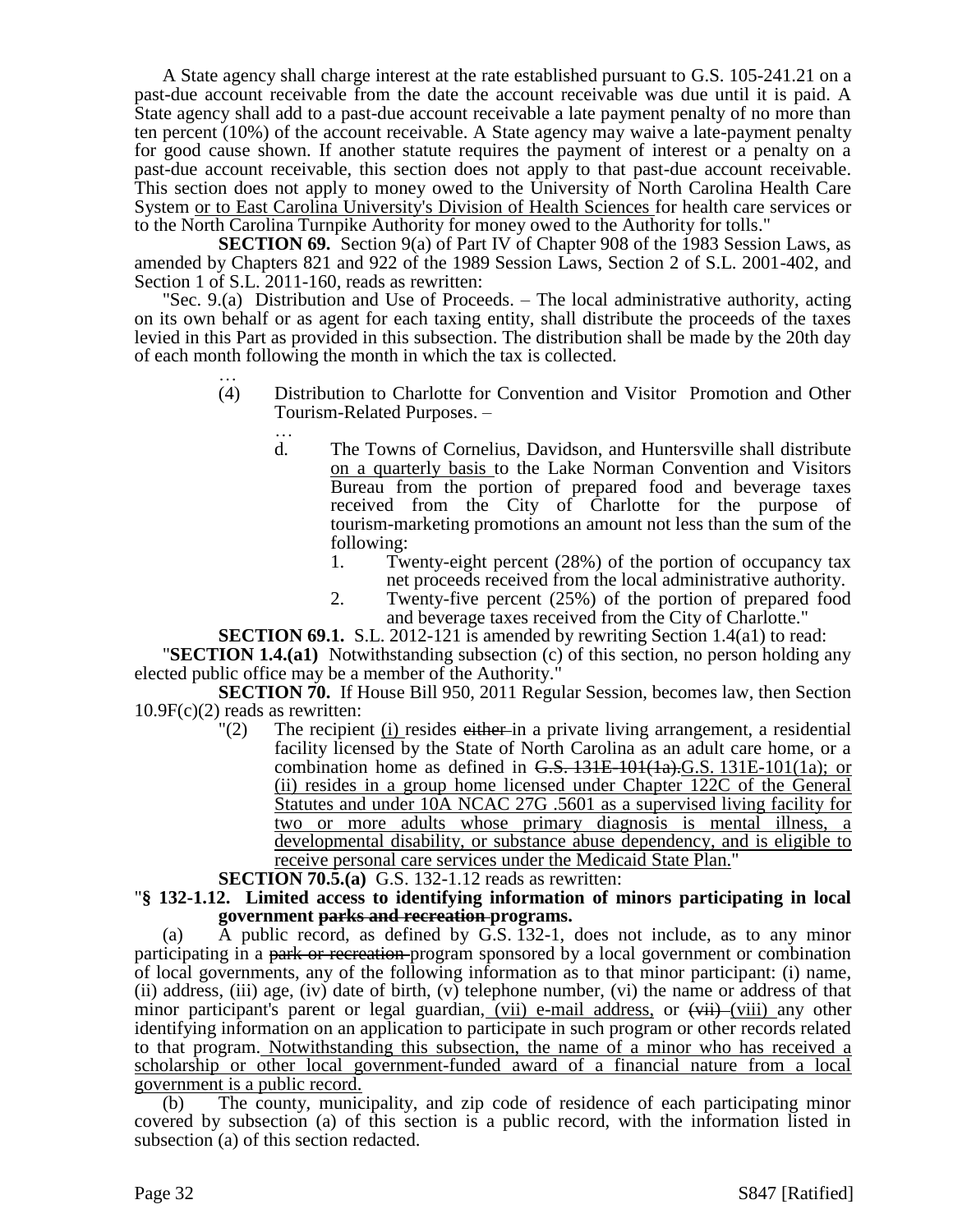(c) Nothing in this section makes the information listed in subsection (a) of this section confidential information."

**SECTION 70.5.(b)** G.S. 153A-345(a) reads as rewritten:

"(a) The board of commissioners may provide for the appointment and compensation, if any, of a board of adjustment consisting of at least five members, each to be appointed for three years. In appointing the original members of the board, or in filling vacancies caused by the expiration of the terms of existing members, the board of commissioners may appoint some members for less than three years to the end that thereafter the terms of all members do not expire at the same time. The board of commissioners may provide for the appointment and compensation, if any, of alternate members to serve on the board in the absence or temporary disqualification of any regular member or to fill a vacancy pending appointment of a member. Alternate members shall be appointed for the same term, at the same time, and in the same manner as regular members. Each alternate member, while attending any regular or special meeting of the board and serving on behalf of a regular member, has and may exercise all the powers and duties of a regular member. If the board of commissioners does not zone the entire territorial jurisdiction of the county, each designated zoning area shall have at least one resident as a member of the board of adjustment.

A county may designate a planning board or the board of county commissioners to perform any or all of the duties of a board of adjustment in addition to its other duties."

**SECTION 70.5.(c)** This section applies to the County of Chatham only.

**SECTION 71.** Article 13A of Chapter 90 of the General Statutes is amended by adding a new section to read:

#### "**§ 90-210.25B. Persons who shall not be licensed under this Article.**

(a) The board shall not issue or renew any licensure, permit, or registration to any person or entity who has been convicted of a sexual offense against a minor.

(b) For purposes of this Article, the term "sexual offense against a minor" means a conviction of any of the following offenses: G.S. 14-27.4A(a) (sex offense with a child; adult offender), G.S. 14-27.7A (statutory rape or sexual offense of person who is 13, 14, or 15 years old where the defendant is at least six years older), G.S. 14-190.16 (first-degree sexual exploitation of a minor), G.S. 14-190.17 (second degree sexual exploitation of a minor), G.S. 14-190.17A (third degree sexual exploitation of a minor), G.S. 14-190.18 (promoting prostitution of a minor), G.S. 14-190.19 (participating in prostitution of a minor), G.S. 14-202.1 (taking indecent liberties with children), G.S. 14-202.3 (solicitation of child by computer or certain other electronic devices to commit an unlawful sex act), G.S. 14-202.4(a) (taking indecent liberties with a student), G.S. 14-318.4(a1) (parent or caretaker commit or permit act of prostitution with or by a juvenile), or G.S. 14-318.4(a2) (commission or allowing of sexual act upon a juvenile by parent or guardian). The term shall also include a conviction of the following: any attempt, solicitation, or conspiracy to commit any of these offenses or any aiding and abetting any of these offenses. The term shall also include a conviction in another jurisdiction for an offense which if committed in this State has the same or substantially similar elements to an offense against a minor as defined by this section.

(c) If a person or entity holding a license, permit, or registration in another jurisdiction has the license revoked, suspended, or placed on probation because of a felony conviction other than those enumerated above, the board shall impose a sanction equal to or greater than to the sanction imposed by the other jurisdiction.

(d) If a person or entity holding a license, permit, or registration in another jurisdiction has the license revoked, suspended, or placed on probation because of conduct related to fitness to practice as described in G.S. 90-210.25(e), the board shall impose a sanction equal to or greater than the sanction imposed by the other jurisdiction."

**SECTION 71.5.(a)** If House Bill 950, 2011 Regular Session, becomes law, Section 24.20 is repealed.

**SECTION 71.5.(b)** Section 52 of S.L. 2011-391 reads as rewritten:

"**SECTION 28.12A.** The Program Evaluation Division of the General Assembly shall conduct a comprehensive evaluation of the North Carolina Railroad Company, a North Carolina corporation of which the State is the sole shareholder and which is a discretely reported component unit of the State as defined by the Governmental Accounting Standards Board. The evaluation shall address, at a minimum, the following issues:

(1) Whether the corporation is adhering to its stated corporate mission of maximizing the value of the corporation for the people of the State.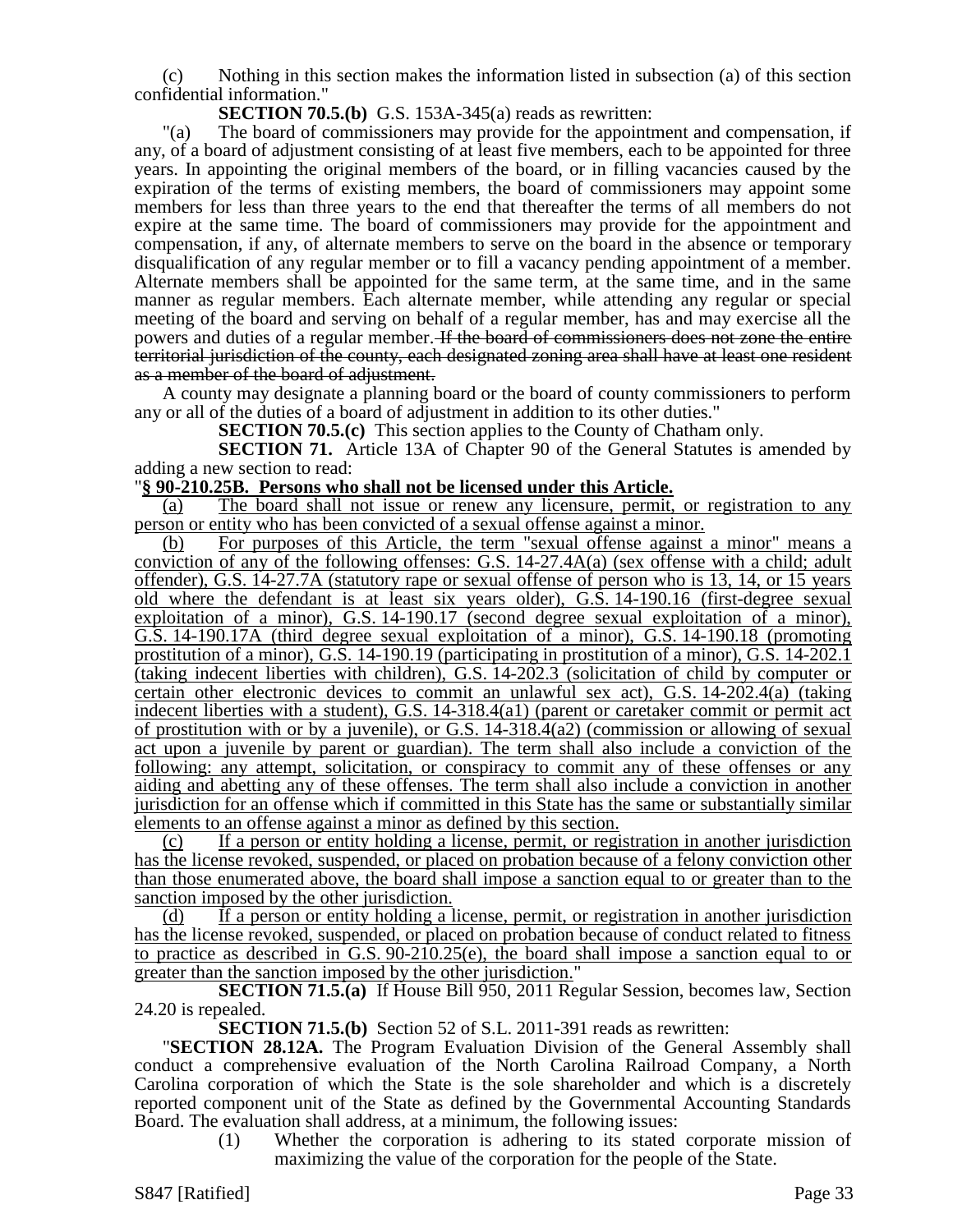- (2) What economic development benefits have been provided by the corporation and for what costs.
- (3) An evaluation of the use of available cash by the corporation, including the purchase of real property used for investment purposes rather than paying dividends to the State.
- (4) The approximate value of the corporation's assets, based on a market valuation rather than historic or book value of assets.
- (5) The approximate value of the entire corporation as a going concern.
- (6) The effectiveness of the provisions of Chapter 124 of the General Statutes to allow the State to exercise its shareholder rights and to provide effective shareholder oversight of the corporation.
- (7) Whether the ownership of the corporation provides the State a reasonable return on its investment, attempting to consider both the tangible and intangible value provided by the corporation.
- (8) Whether the corporation should be sold, transferred under the jurisdiction of the Department of Transportation or another State agency, or maintain its corporate structure.
- (9) Whether the General Assembly should consider the possibility of repealing the corporate charter of the corporation by a special act, as allowed under Section 1 of Article VIII of the North Carolina Constitution.

For the purposes of this evaluation, the terms "State agency" or "agency" as used under Article 7C of Chapter 120 of the General Statutes shall include the North Carolina Railroad Company.

For the purposes of this evaluation, the Program Evaluation Division is hereby granted authority to exercise the State's shareholder right to inspect the corporate books and records of the North Carolina Railroad Company on behalf of the State.

From funds available to the Joint Legislative Transportation Oversight Committee, the Program Evaluation Division may hire consultants to aid it in its evaluation, including experts in appraisal and valuation.

The Program Evaluation Division shall report the results of its study to the Joint Legislative Program Evaluation Oversight Committee and the Joint Legislative Transportation Oversight Committee no later than November 1, 2012."

**SECTION 71.5.(c)** The Program Evaluation Division of the General Assembly shall study, in conjunction with the Department of Administration, the inventory of all State-owned lands and the issue of public ownership of lands submerged under navigable rivers in the State.

**SECTION 71.5.(d)** The Program Evaluation Division shall submit its findings and recommendations to the Joint Legislative Program Evaluation Oversight Committee no later than January 15, 2013.

**SECTION 71.6.** Section 13 of S.L. 2009-521, as amended by Section 24 of S.L. 2011-326, reads as rewritten:

"**SECTION 13.** Any natural hair care specialist who submits proof to the Board that the natural hair care specialist is actively engaged in the practice of a natural hair care specialist on the effective date of this act, passes an examination conducted by the Board and pays the required fee under G.S. 88B-20 shall be licensed without having to satisfy the requirements of G.S. 88B-10.1, enacted by Section 2 of this act. A cosmetic art shop that practices natural hair care only and that submits proof to the Board that the shop is actively engaged in the practice of natural hair care on the effective date of this act shall have two years five years from the date of this act to comply with the requirements of G.S. 88B-14. All persons who do not make application to the Board within two yearsfive years of the effective date of this act shall be required to complete all training and examination requirements prescribed by the Board and to otherwise comply with the provisions of Chapter 88B of the General Statutes."

**SECTION 71.8.** If House Bill 837, 2011 Regular Session, becomes law, then Section 2 of that act reads as rewritten:

"**SECTION 2.** The State Board of Education shall work in cooperation with the American Heart Association, the American Red Cross, and other nationally recognized programs to develop a strategic plan to phase in successful completion of cardiopulmonary resuscitation instruction as a requirement for high school graduation by the 2014-2015 school year. The plan shall include costs of, and details regarding, procedures for: